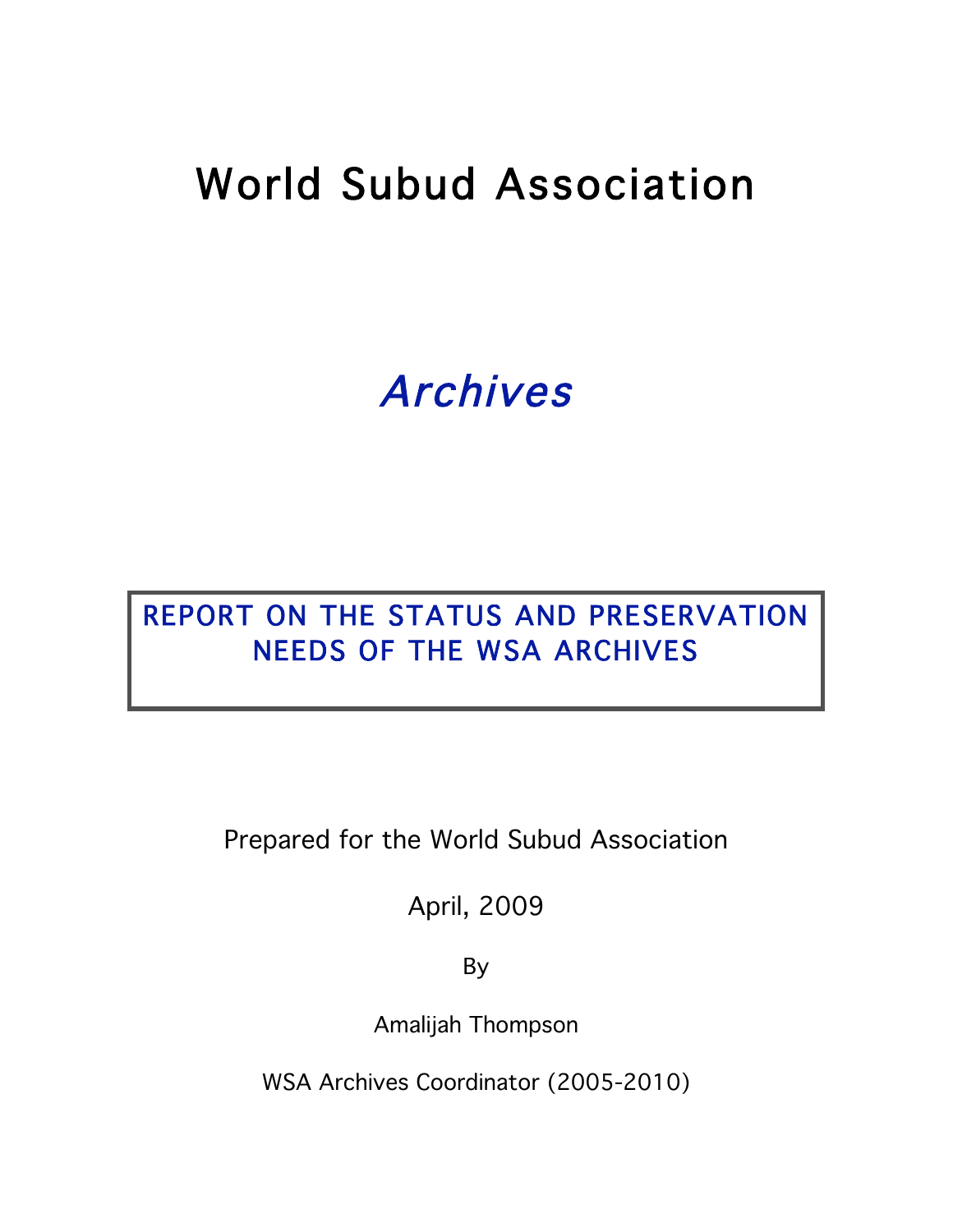### Author's Note

This report is the result of a three year review of the whole WSA archive system. It's been very difficult to write, requiring a quantum shift from what was, to what needs to be.

Any recommendations provided herein are based on current reality and on current professional archival practice and knowledge across all formats. If it has not been possible to complete all the cost estimates asked for within the time frame, these will be provided as supplementary information as soon as possible.

Additional information can be provided on specific items not covered herein for expediency, by contacting Amalijah directly.

The 'why' of archives will be seen clearly from both an inner and outer perspective and it does not seem necessary to labour the point here. I would just like to touch briefly on my own experience from the time I became involved in the WSA archives in 1997 in that this experience created the need to 'pause' and step back from my perceptions about archives. Out of this 'pause' grew a feeling of respect, which in itself led to a journey of discovery. This journey, no matter what work I was doing on a day to day basis in the archives always, via multiple threads, formats and information, led me back to the source: the advice Bapak received for our guidance and clearly beyond that to the greater Power and infinite mercy of the One Almighty God, who decreed this gift for mankind at this point in time.

What became clear was that if this gift is not for us alone and, if it is not just for the present time, then we have a duty of care to respect and ensure there is a complete and authentic record showing clearly how this gift came into the world, how it spread and developed and perhaps more importantly, how our activities were always blessed and accompanied by the Power of God, despite our considerable shortcomings. That as we are one, so too the WSA archives are one and, as one they need to be managed.

And so, it is with a somewhat lighter feeling and gratitude to the One Almighty God for the opportunity granted herein, that the findings of this review are made available, as perhaps a first step into our collective future.

Amalijah Thompson WSA Archives Coordinator 2005-2010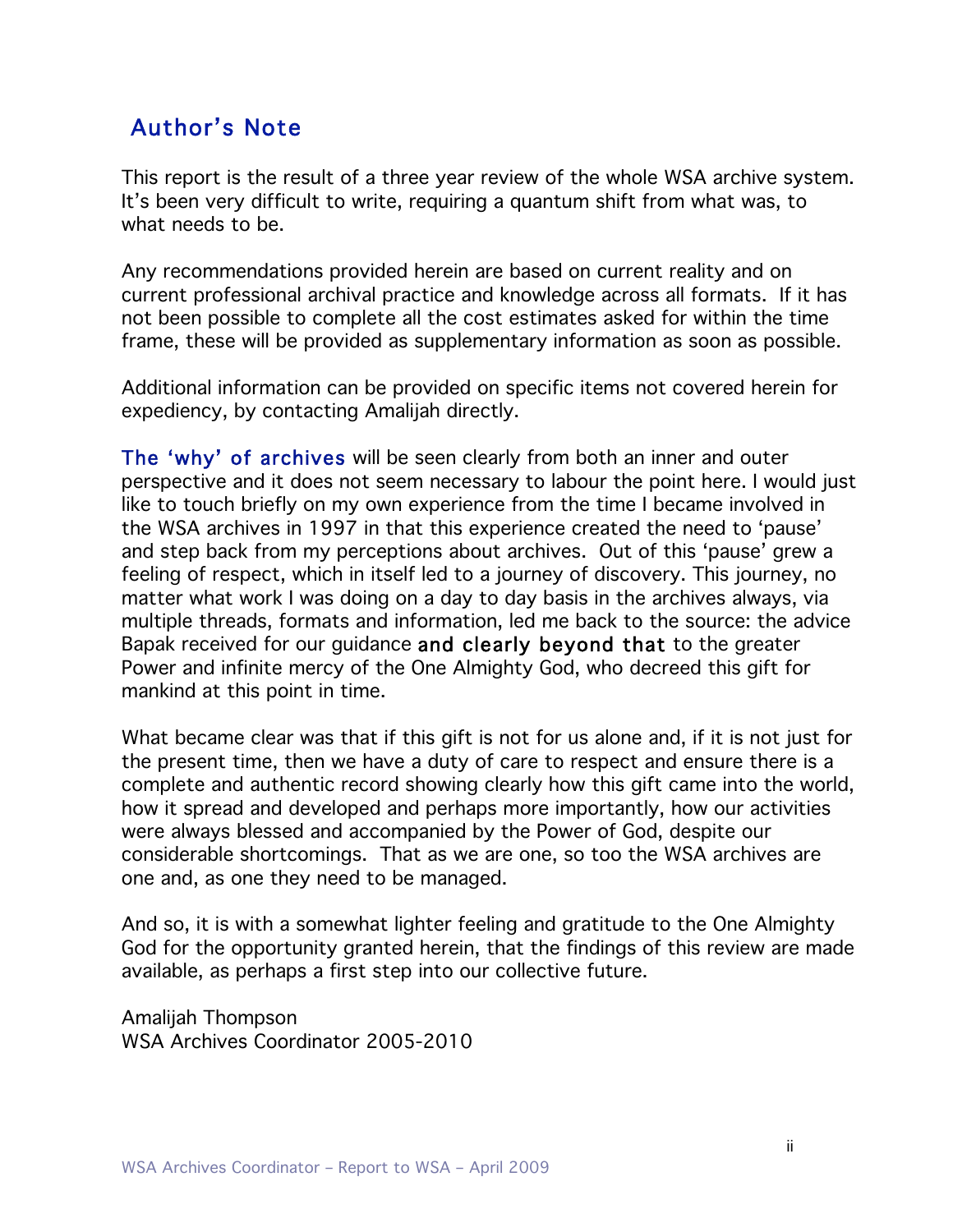### **Contents**

| Summary |                                                                                                                                                                                                                                                                                                                              |    |  |  |  |
|---------|------------------------------------------------------------------------------------------------------------------------------------------------------------------------------------------------------------------------------------------------------------------------------------------------------------------------------|----|--|--|--|
|         | <b>OVERVIEW: ARCHIVES WITHIN THE WSA</b><br>1.1 The Preservation Challenge<br>1.2 WSA Archive Collections<br>1.3 Future Preservation Management<br>1.4 Access and Use                                                                                                                                                        | 1  |  |  |  |
|         | <b>2 REVIEW FINDINGS AND RECOMMENDATIONS</b><br>2.1 The Review Brief<br>2.2 What the Review Covers?<br>2.3 Review Findings<br>2.4 Recommendations                                                                                                                                                                            | 5  |  |  |  |
|         | <b>3 SPECIFIC ARCHIVAL COLLECTIONS</b><br>3.1 Sound Collections<br>3.2 Film and Video Collections<br>3.3 Paper Based Collections<br>3.4 Photographs<br>3.5<br><b>Digital Collections</b>                                                                                                                                     | 10 |  |  |  |
|         | <b>4 PRESERVATION PLANNING PRINCIPLES</b><br>4.1 Preservation Principles<br>4.2 Sound Recordings<br>4.3 Film and Video Collections<br>4.4 Paper Based Archives<br>4.5 Digital Archives                                                                                                                                       | 18 |  |  |  |
|         | <b>5 ARCHIVES MANAGEMENT AND SUPPORT</b><br>5.1 Preservation Planning Management<br>5.2 Collection Strategy<br>5.3 Security Backup System<br>5.4 Supporting Framework and Relationships<br>5.5 Establishing Effective WSA Archives<br>5.6 Location of WSA Archive - Where?<br>5.6.1 Storage of archives<br>Provenance<br>5.7 | 32 |  |  |  |

5.8 Interest in Archives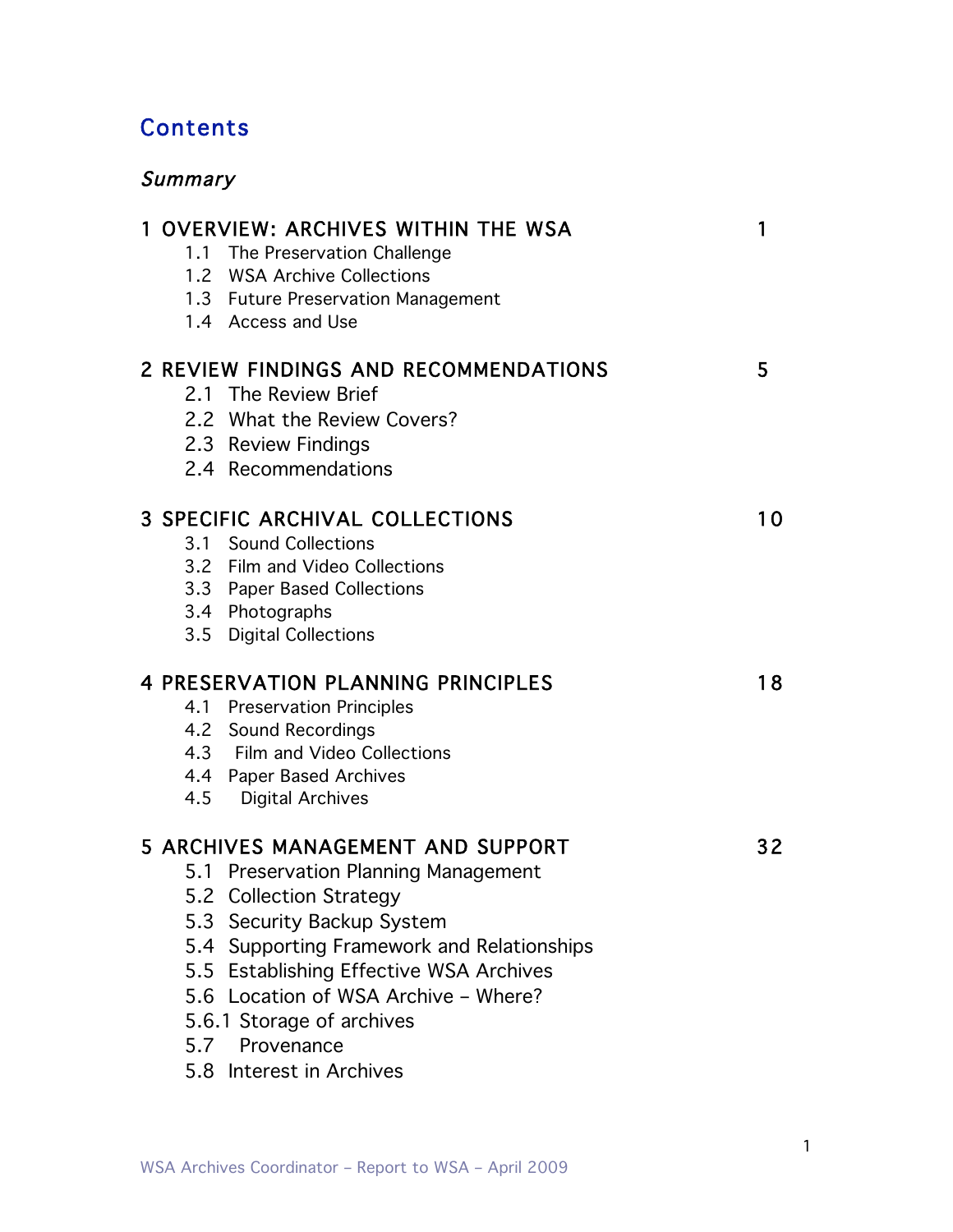#### 6. INITIAL 5 YEAR PRESERVATION PLAN – COSTS & ACTIONS - AVAILABLE MAY

#### 7. PATTERNS OF DEGRADATION OF DIGITAL FILES

### Summary

This report on the status and preservation needs of the WSA Archives was requested by Zones 1 & 2, and by the MSF Chair and combines results of the review of the archive system.

The term 'archives' refers to the whole of the WSA archives collections and needs, not any particular 'centre' or unit, even though these may be dealt with separately in certain chapters in terms of their specific priorities and preservation requirements.

There are several critical areas of need which need to be addressed immediately, which require dedicated effort and funding as well as a significant shift in understanding as to how we need to manage archival resources into the future.

Digital technology does not eliminate the risks faced, it changes the way that risk needs to be managed.

#### The most critical of items include the following:

- **The sound recordings of Bapak's talks.**
- The infrastructure and administrative framework, including funding and resources.
- **Establishment of one WSA Archive to complement the work of the** archive in Indonesia, together with a revised security backup system able to deal with digital records to replace the 'five international archive centres' plus individual units, plus backup locations.

These items are all covered in full later in this document.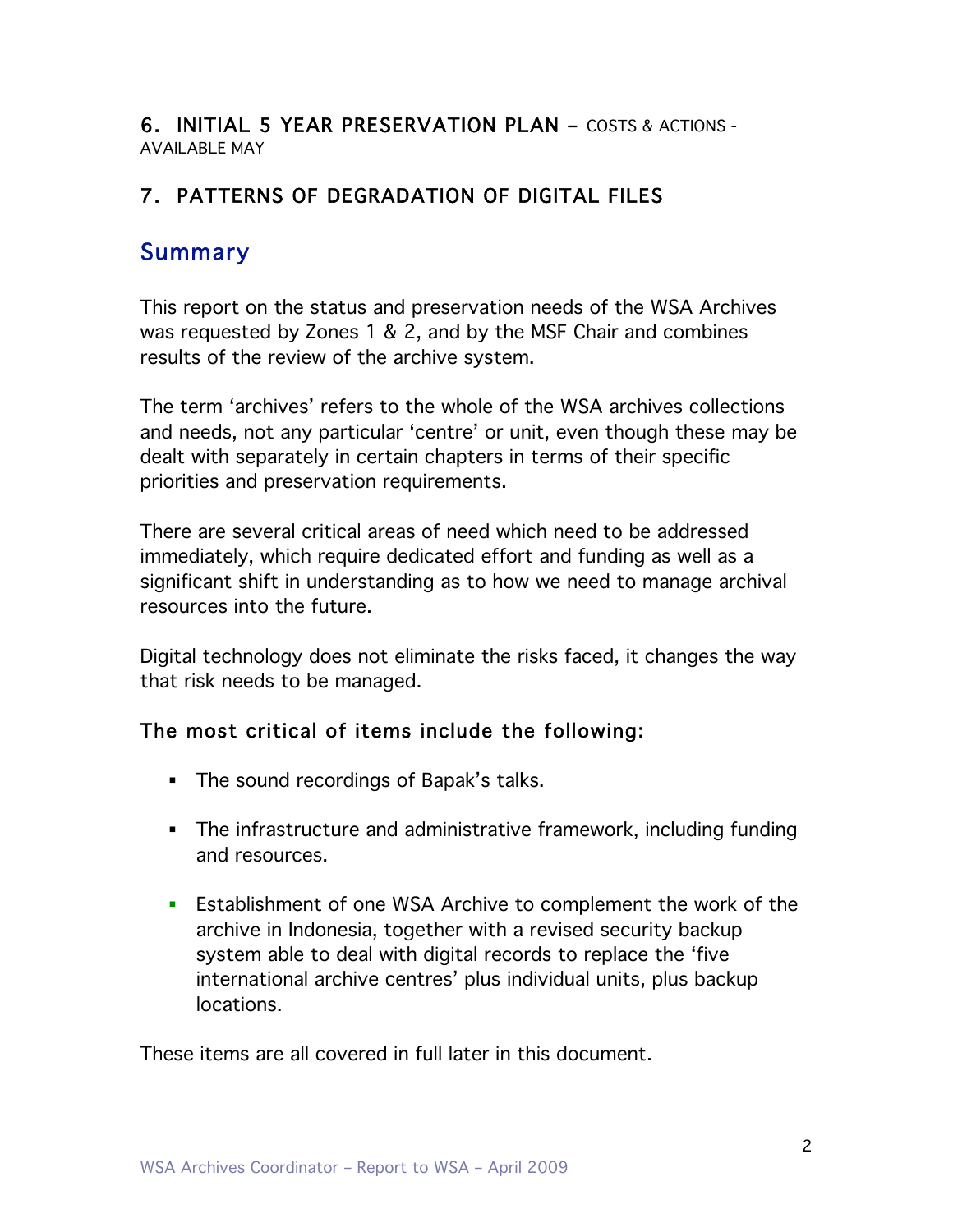### 1. OVERVIEW: ARCHIVES WITHIN THE WSA

In Subud there are no holy relics, shrines or museums. We do not worship each other or the work we do. The only one we worship is Almighty God who decreed this gift for mankind at this point in time. In the WSA Archives we need to carry out the work we do not only with a feeling of respect for its content but by making good use of the abundance of knowledge and expertise available within the archival profession globally.

### 1.1 The Preservation Challenge

Archival materials all have different physical properties and, they have specific handling and storage requirements. They are not 'spiritual' items, even though they may contain a spiritual content and presence. They need to be managed according to the physical needs of the matter and technology that created them to ensure their natural degradation is slowed down as much as possible or, so that their content remains accessible, authentic, 'intact and unaltered' through technological changes.

This needs the right framework, infrastructure, expertise, facilities and resources in place to avoid losing significant material and, this is especially the case if we choose to put all our eggs at this point in time, into the digital basket.

Normal archival practice is designed to protect integrity, authenticity and appropriate access to archival materials via a range of preservation, documentation and conservation activities. When well managed, this can ensure that the permanent records of an organisation are able to survive in the long term. This aids the provision of proof – who and what the organisation stands for, how it carried out its business and, how it developed over time.

The structure of Subud is designed so that no person, group, family or country can "own" it, yet this very aspect of constantly changing and moving, without any real material foundation or infrastructure, can also leave us vulnerable, disorientated and disjointed. We often have no sense, knowledge or understanding of the building blocks that were laid in the foundation before we came along and decided to erect a few walls here and there.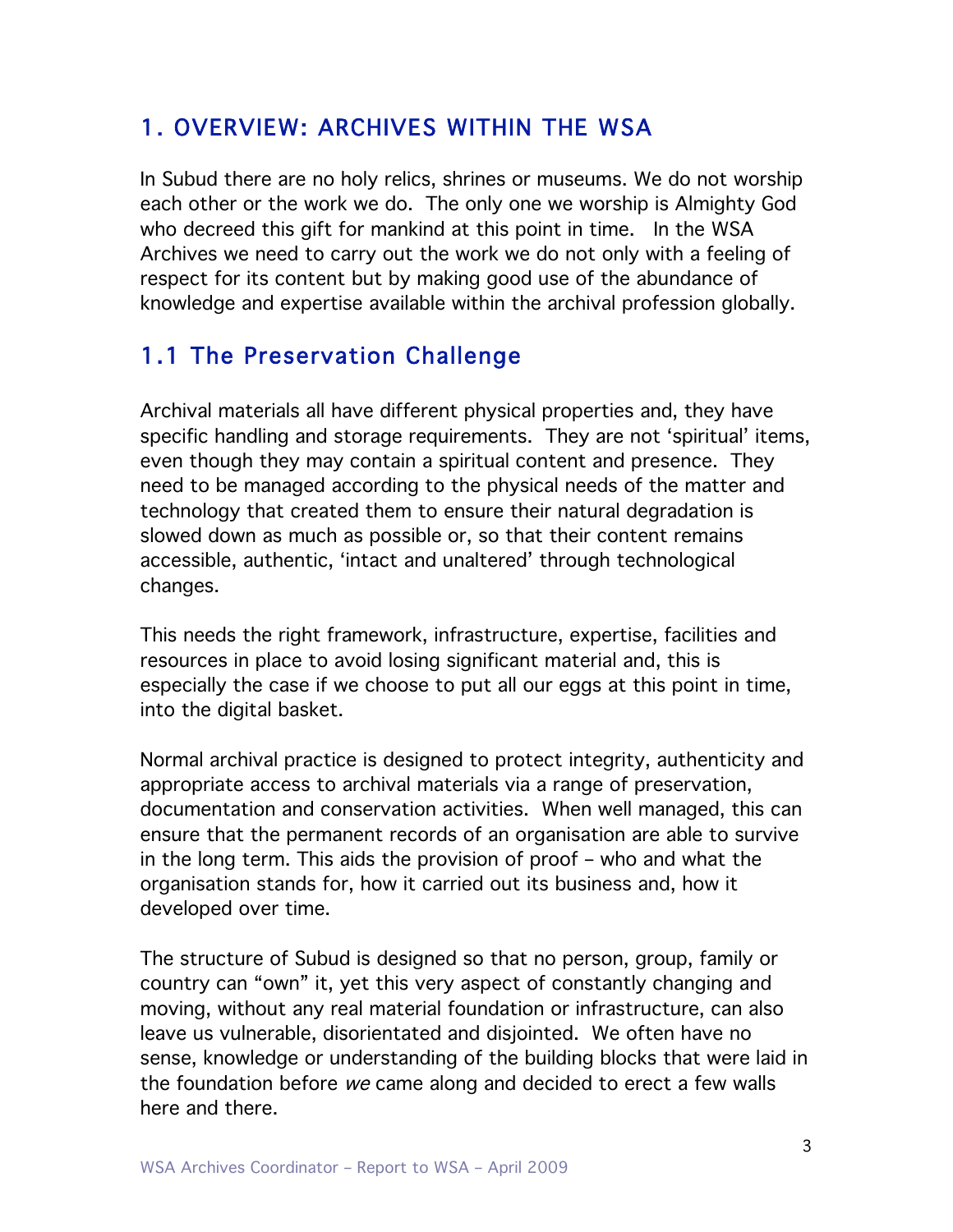Information only lasts as long as someone cares about it and work that relates to the long-term preservation of information and knowledge is vulnerable and greatly affected by instability, lack of continuity and lack of appropriate management and expertise. Archival practice is not something static. It's a dynamic and evolving profession dealing with complex technical issues during a period of transition and global chaos.

### 1.2 WSA Archive Collections

In brief the WSA Archive collections contain sound recordings, film and video (classified as audio visual archives), paper records, photographs, publications, media clippings, artworks, maps and plans, ephemera and electronic records. They contain correspondence, talks, minutes and reports and much more, all of which document in various ways, what happened when. Even though many early records have been lost and there are significant gaps in collections, there is a good foundation of material to build on, so that it can be made clear to anyone who wasn't there what actually happened, why and how.

### 1.3 Future Preservation Management

While it's necessary to have fresh ideas right across our work in Subud, to regularly revise our work programs to ensure they remain pertinent, valuable and effective and, to have the right people doing the right work at the right time, it is equally necessary to have a framework and infrastructure that facilitates and supports this work.

Matters relating to the collection, documentation, preservation, conservation and provision of access to archives and records, need to be constant activities to be effective and they need to be managed with full awareness of current professional practice. They are *permanent* functions and need some kind of *permanence* to support and facilitate needed work programs.

Technology, while difficult to manage in its present form, is also a gift which enables us to record and disseminate information in a way that was not possible before. Yet this very development also creates greater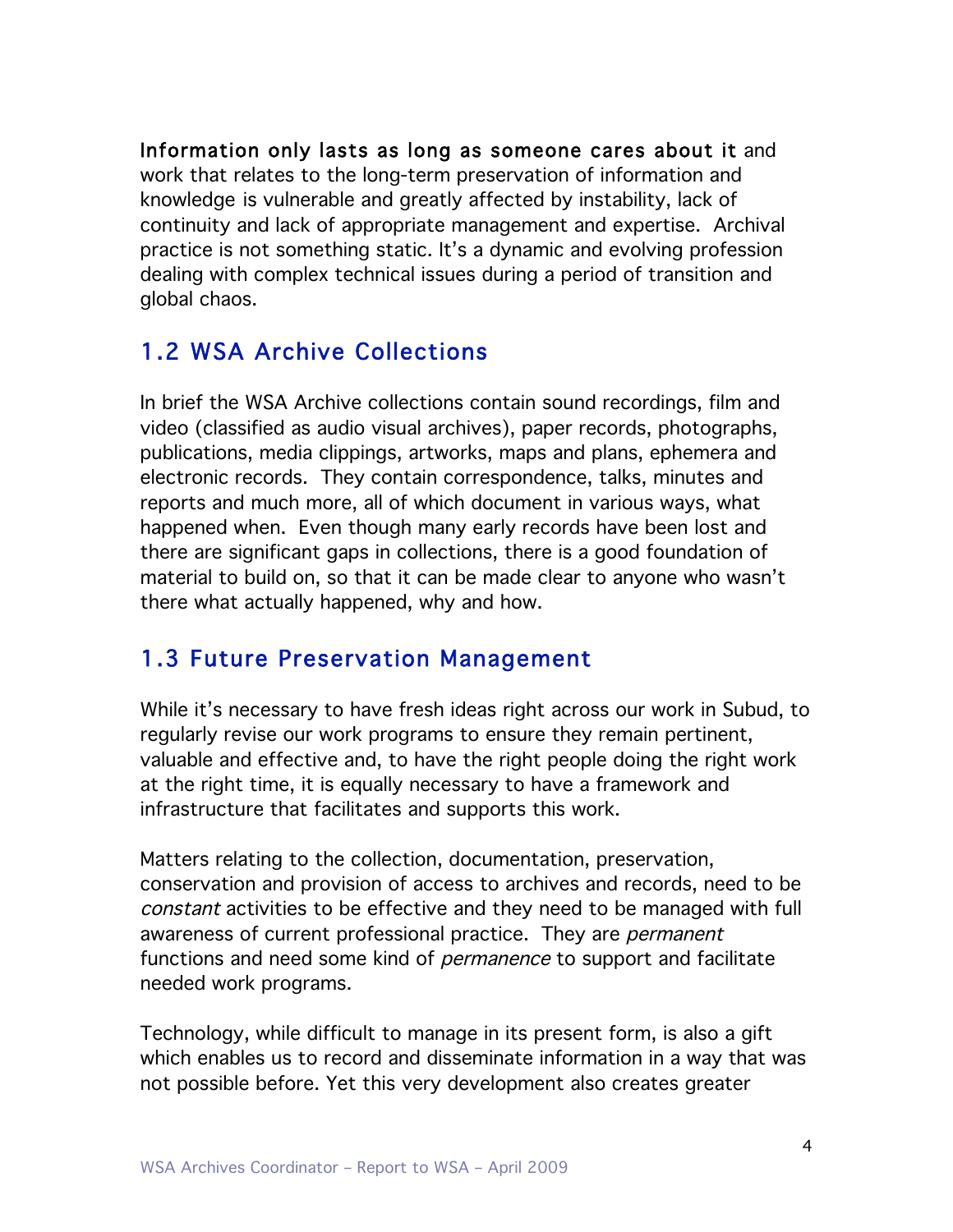vulnerability, making it harder to retain information in its pure form for long periods of time.

The first duty of care of archives is preservation of the original content and materials they're entrusted with, as well as ensuring records are maintained within the context they were created so that they can be understood in future. Whereas it may be necessary to make derivative and surrogate copies of material for various reasons, the real proof and 'content' lies more clearly and strongly with original documents.

Each surrogate copy or derivative 'loses' or 'adds' something, until eventually there may be little or no connection between the original document or sound and, what survives into the future.

### 1.4 Access and Use

In order to access and use archives safely, not only do the records need to be documented and organised so that it is clear what information exists, clear access protocols need to be in place according to whether the record is classified as open, closed or restricted for certain periods, either for legal, copyright, privacy or confidentiality reasons. This is the same for any archive whether they are government, corporate, religious, organizational or personal archives. Other records are always in the public domain or 'open', for example published material.

It's a responsibility of any archive management system to ensure material can be accessed when it's needed while at the same time retaining the safety and security of those records which are not yet in the public domain. Any WSA archive policy needs to take this into account to ensure office bearers and those appointed to manage archives understand and are willing to abide by these principles.

Nor are archives are collected for the purpose of rotting away in dusty, mouldy basements to be 'rummaged around in' by grey haired bespectacled persons in grey cardigans from time to time. They serve a useful purpose and are collected because they're considered valuable in some way. Either because they document events and activities or because they contain information that will be needed in future – the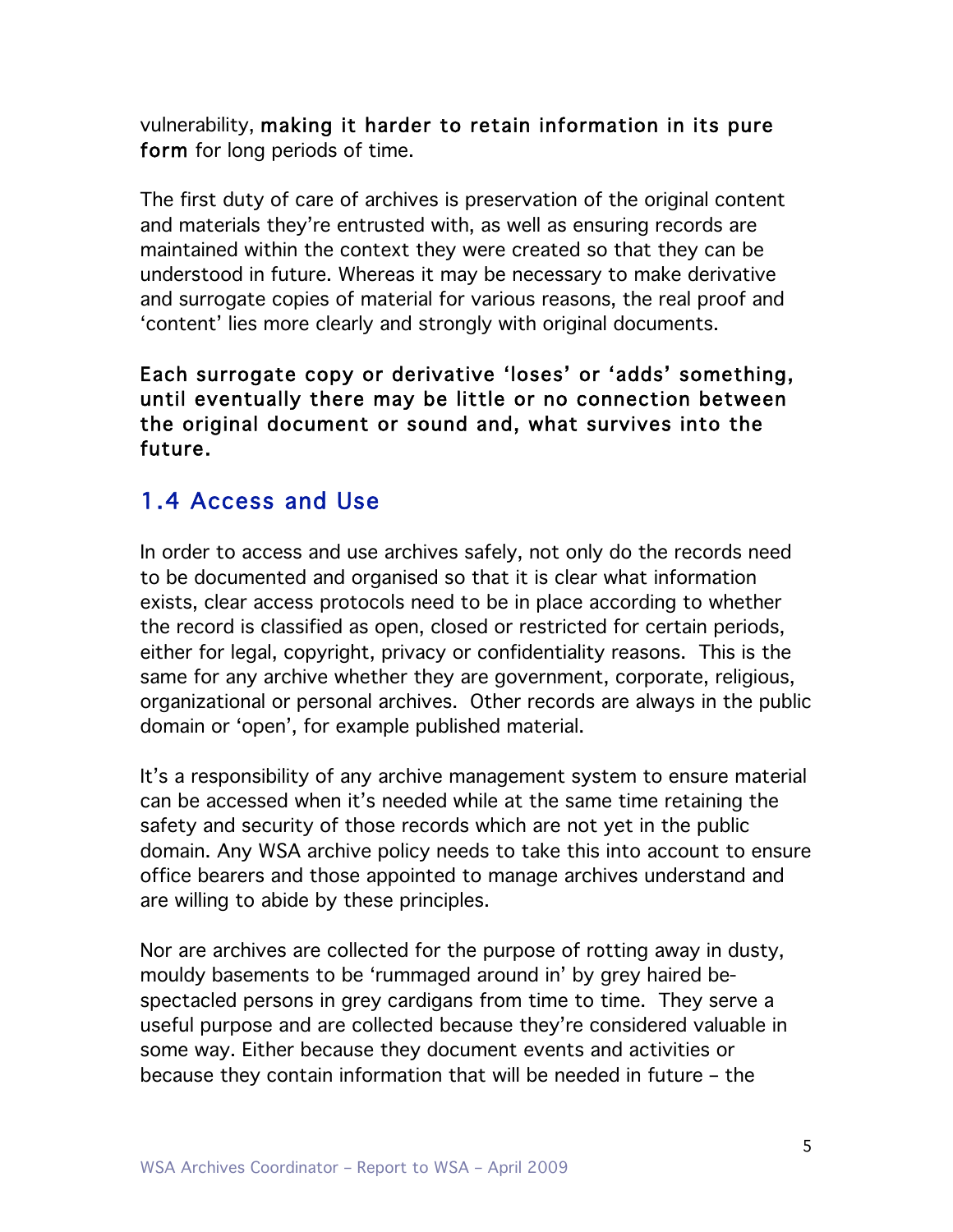building blocks of knowledge upon which the development of civilisation is based.

Archive material can and should be used. They bring history to life and with today's technology this is possible via new and varied means. It requires resources and infrastructure to do this safely. For smaller archives usually starved of funds and resources or not managed professionally, it can be very difficult to balance preservation and access needs. This can result in either: 'no' access; access that results in damage and loss of original material; chaotic conglomerations of material circulating out of context, inaccurate and incomplete on websites; removal of records from their original context with resulting diminished value of the overall collections.

Everyone loses out in that scenario, now and in future and the 'loss' experienced is not only of the physical record but of the context within which it was created which holds the real 'content' and information in its pure and original form.

Clear protocols need to be in place especially relating to the use of Bapak's and Ibu Rahayu's correspondence, as well as for other item of sensitive nature in the WSA archives.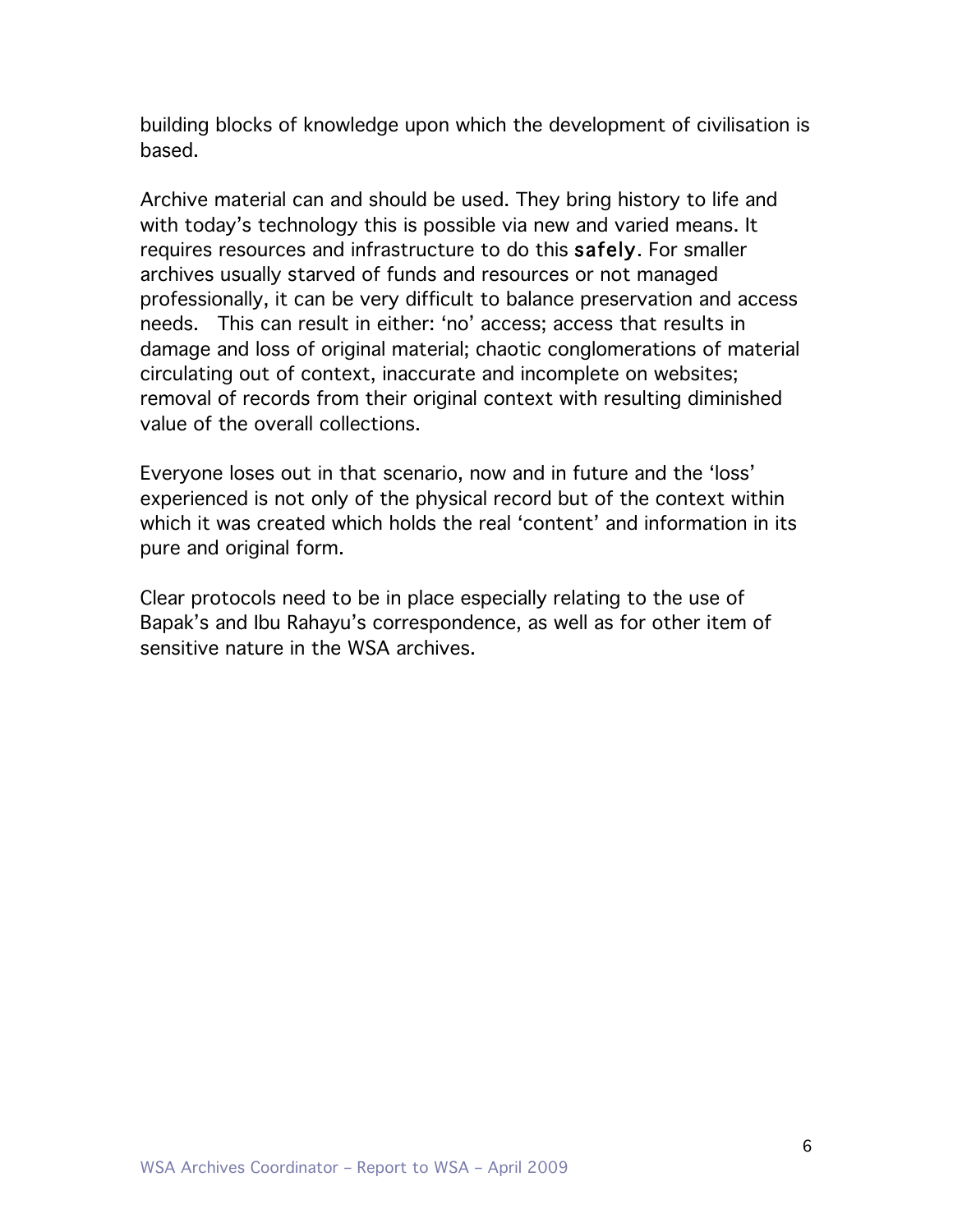### 2 REVIEW FINDINGS AND RECOMMENDATIONS

### 2.1 The Review Brief

It was clear after some months into this current position that a complete review of the archive system was needed to find a more sustainable way forward with an aim to simplify and professionalise the WSA Archives system, so that it could more effectively carry out its mission and purpose.

### 2.2 What the Review Covers?

The review covered:

- The old SAI (Subud Archives International) structure and system.
- The role of the WSA Archives Coordinator, including representation, communications and reporting.
- The place of the archives within the framework of the WSA including relationships with other parts of the organisation and, the affect of the transitory functions of ISC/WSC.
- The process of duplication, supervision and management of security backup material.
- Role, appointment and management of coordinators/archivists appointed to individual units or 'Centres' where it is feasible these may exist in future in an existing or new location and, what the role of any such units or 'Centres' may be.
- Collection, management, preservation and provision of access to archive materials including ownership and relationship of records created within the WSA.
- Procedures, protocols & policy relating to privacy and copyright issues regarding both internal and external access to archival records.
- Collection management systems and documentation databases, finding aids, catalogues, subject guides, online facilities.
- Infrastructure, funding and resources including existing facilities, equipment, standards, expertise, locations
- Current global archival standards and professional practice across all formats.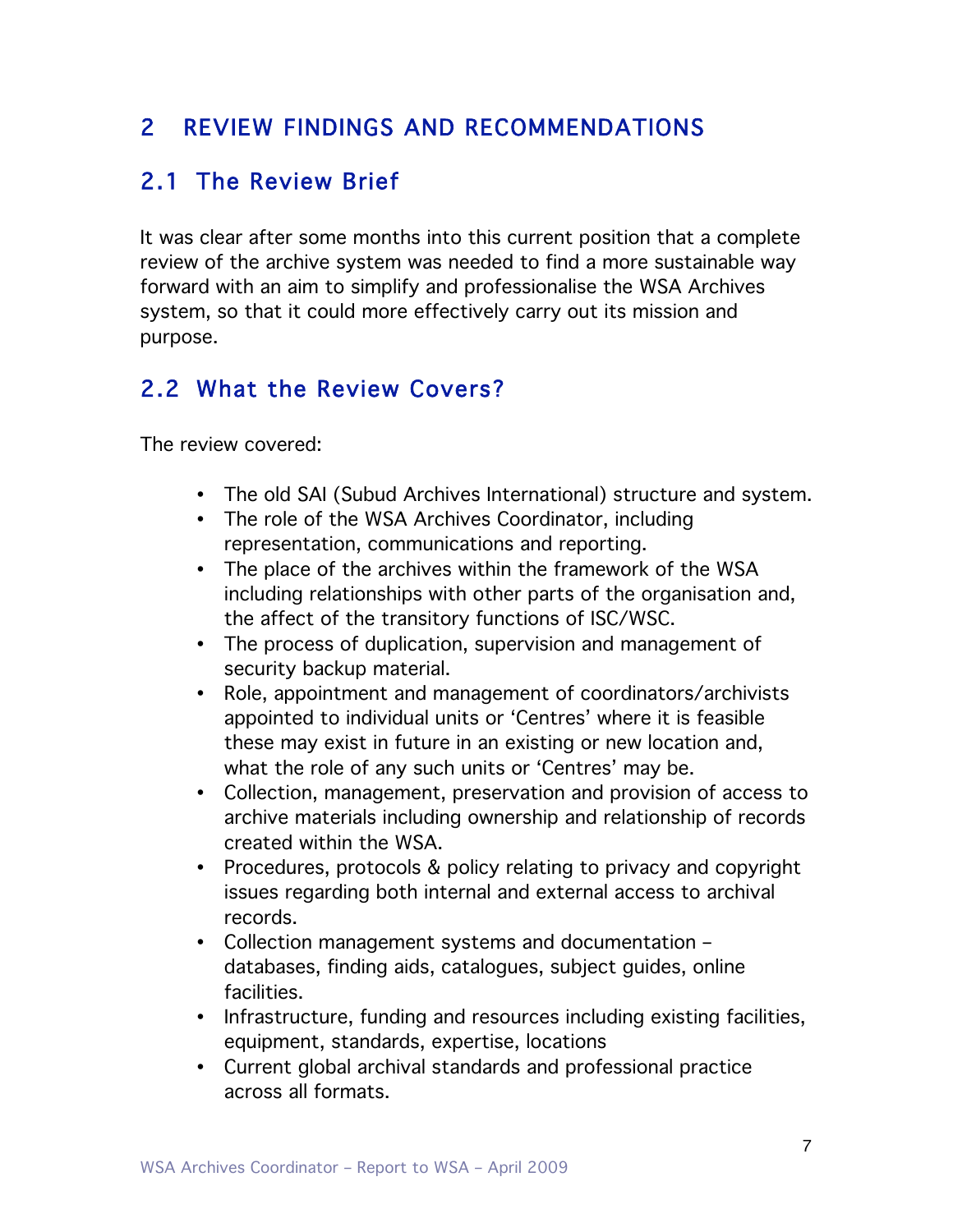- The current world situation politically and geographically.
- The scope, condition and preservation needs of specific archival collections such as film, video, sound, photographs, paper, microfilm and digital records in order to confirm a prioritized preservation plan.
- The offer by SPI to take over the WSA archives audio visual archives.

### 2.3 Review Findings

In essence, the key findings are that:

1. The WSA archives are lacking the resources and management systems needed to function effectively now or into the future.

This statement has been made before over a long period of time, which tends to create images of struggling to push huge boulders up hills only to have them roll back down the minute you take your hand away.

- 2. What it really means is that the archive system is currently overcomplicated for an organisation this size which has little in the way of physical infrastructure or professional expertise in the field at this time.
- 3. What is important is to lay a firm and cohesive foundation now 'as one organisation' to provide a stepping-stone for sustained growth and development towards greater aspirations in future.

### 2.4 Recommendations:

These recommendations are based on the understanding that archival resources form part of the most valuable foundation of the WSA, which is therefore committed to and confirms its *permanent* support for the establishment and sustainability of needed archival resources and activities and, that matters relating to the ownership and responsibility of WSA archival material, its management and supervision need to be clearly visible in the centre of the WSA.

The recommendations: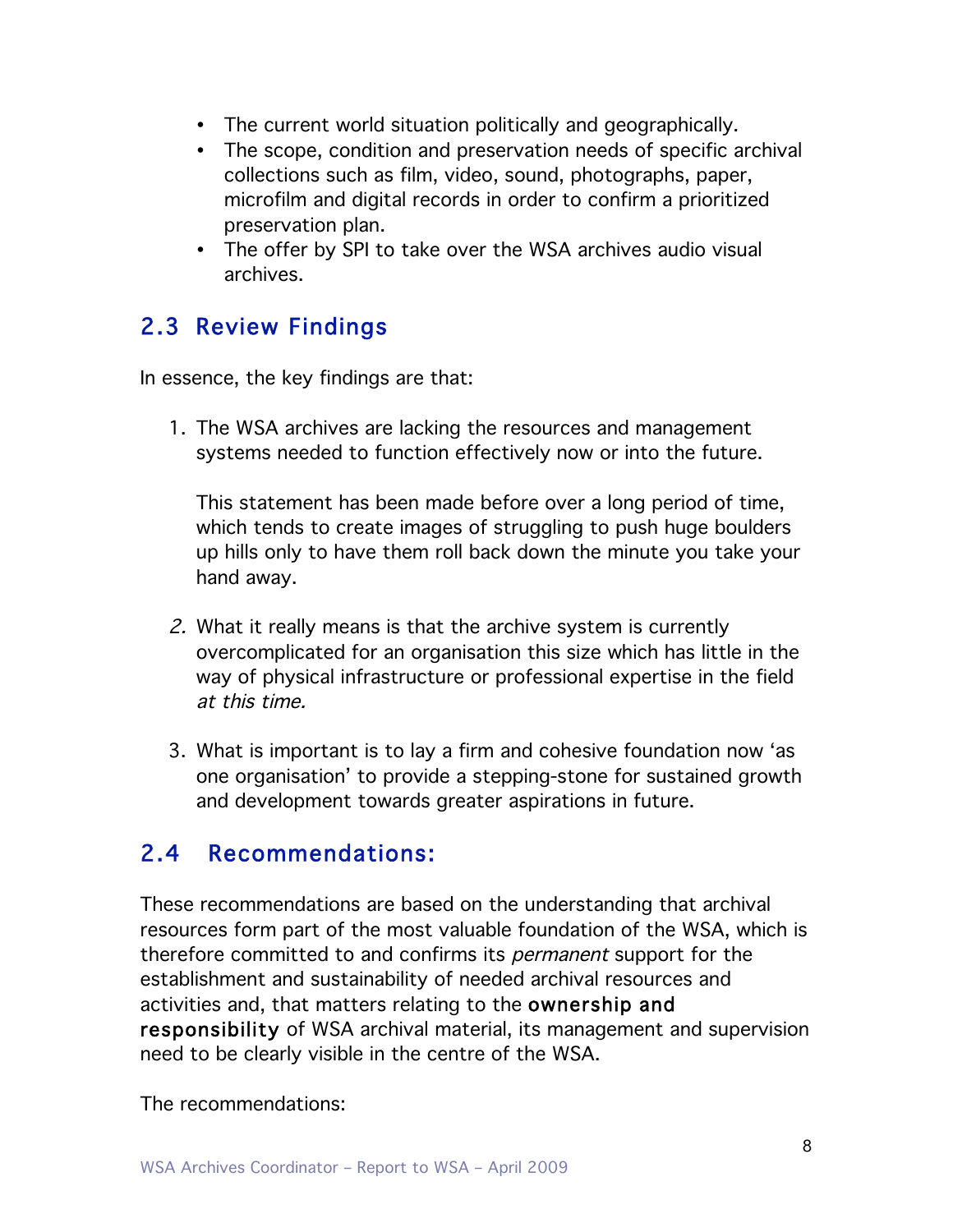- 1. That a framework for the work of the WSA Archives is established which will ensure sustainability beyond transient office bearers, at any level with the WSA.
- 2. That it is necessary to establish in the short term one professionally managed WSA archive to complement the work of the WSA archive in Indonesia.

This will simplify the currently difficult to manage and resource – five archive centres, plus additional individually managed private archives concept, currently scattered in fragmented bits all around the world. It would bring under one consistent management system all audio-visual archives, as well as the records needed to show the development of the WSA over time.

It does not preclude the establishment of 'country' archives, which may or may not take some responsibility for looking after backup material in additional geographic locations. It's felt that the WSA needs one dedicated archive serving the overall needs of the WSA as it emerges into the world, rather than the current fragmented, somewhat 'exclusive' and 'competitive' system which is difficult to sustain.

Under the general umbrella of a WSA Archive, a dedicated digital repository needs to be created based on current archival technical specifications to enable long term accessibility of digital archives including text, sound, film and video. From the two WSA archives concept a more simplified collection system is also feasible, to ensure critical WSA records remain in their original order and context.

3. The current system of security backup material needs a revised format and framework, in conjunction with item 2.

Different skill sets and management systems are needed to cope with new technology. New agreements need to be determined to clarify ownership of backup material, how it is supervised and maintained and the expertise and systems needed to deal with digital material.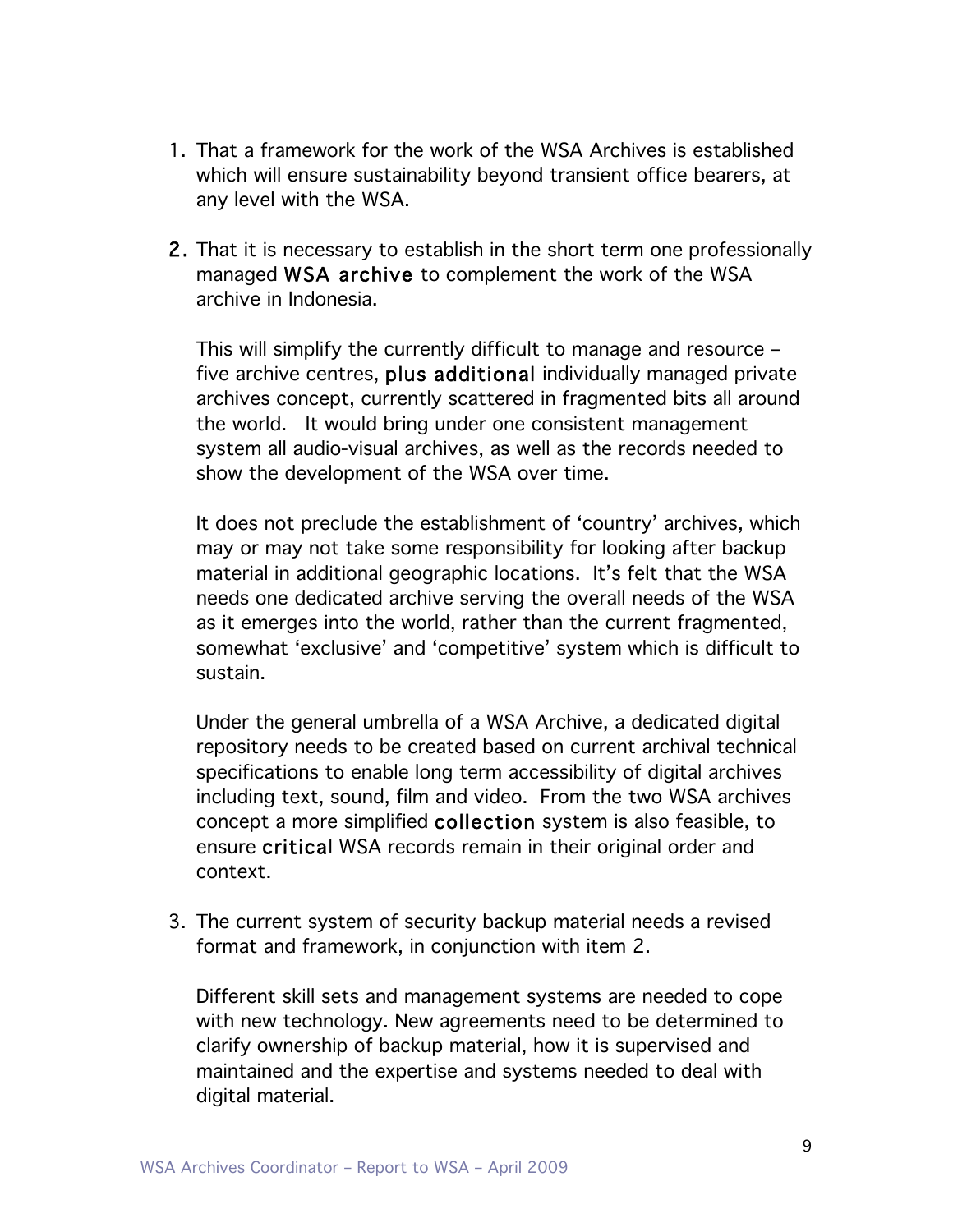4. That the WSA enables fundraising and establishment of a dedicated or permanent fund in liaison with MSF and SPI for the purpose of providing stable funding and resources for the archival needs of the association on a permanent basis.

The absence of such a fund and a dedicated management system inhibits facilitation of the real archival needs of the WSA. Current funding decisions are often ad hoc and subject to the understanding or focus of transient office bearers, rather than long term preservation planning based on professional standards. This kind of system costs far more and can be guaranteed only to deliver very poor results in the longer term.

5. That the WSA needs to appoint a WSA Archivist to represent and manage the overall archival needs of the WSA.

Now is the time to ensure professional practice and standards right across all areas of the WSA archives so that if the eyes of the world are suddenly to be opened to Subud, it is ready. The parameters of this role need to be very clearly defined in line with current archival practice and then very clearly communicated across all sections of the WSA.

This function may or may not relate to managing 'an archive' or 'work program' under the general umbrella of the WSA Archives system. It would be a paid position under an initial three year contract to implement the most critical developmental needs facing the WSA archives and includes a training and education program to aid the establishment of country archives to build on the availability of expertise with the WSA.

6. To support that function and, the long term preservation needs of the WSA, its recommended that the WSA establish an advisory council - Advisory Council for Archives, Copyright and Publications (hereinafter called the ACACP) to facilitate and support the changes needed to the archive system.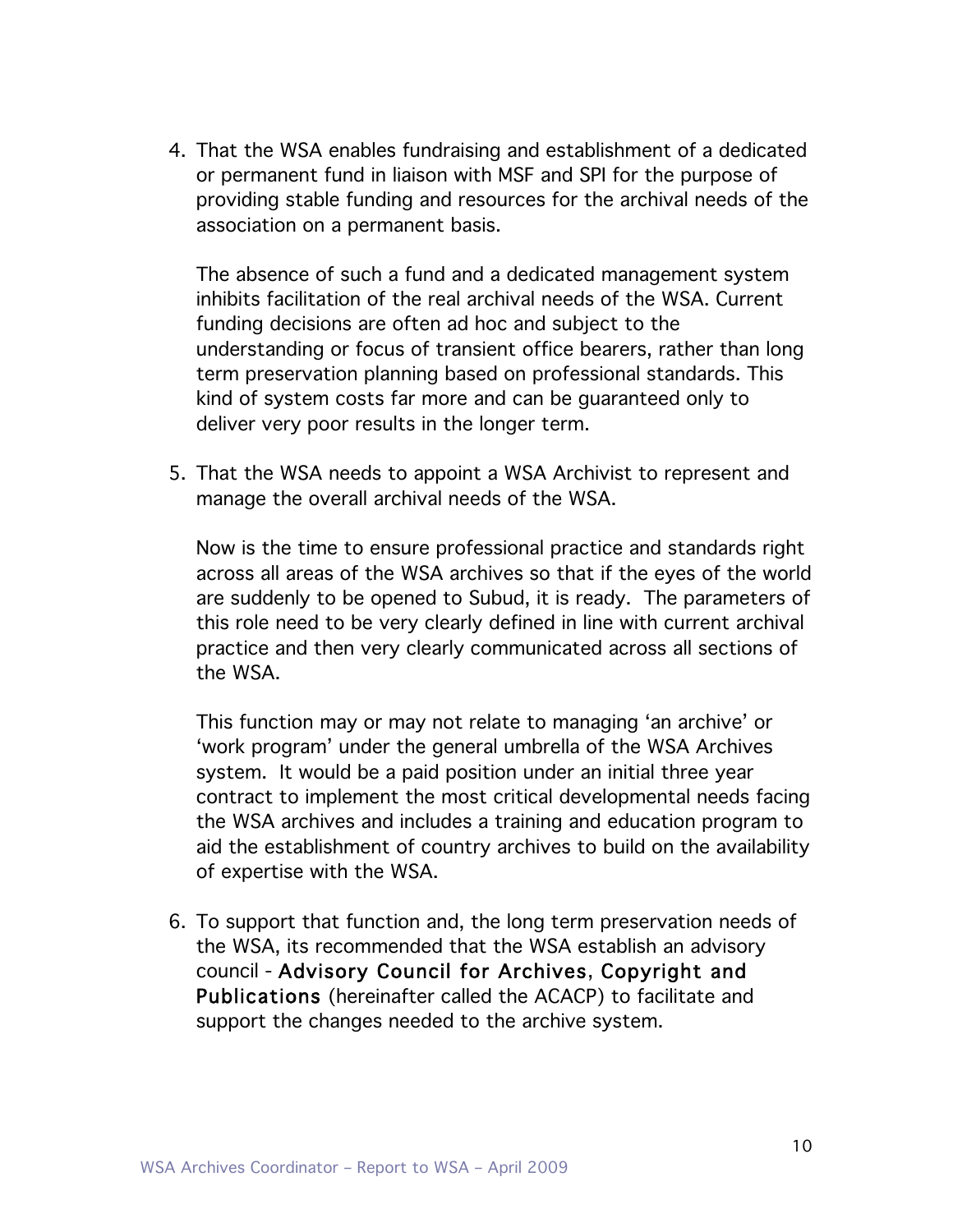7. That the first ACACP is formed immediately, together with the WSA Archivist for an initial three year term to ensure continuity between congresses.

At the end of that period, participants would be replaced on a rotating basis as needed to ensure both freshness and stability. It's recommended that the first council be made up initially of representatives from SPI and MSF and would permanently include whoever had the role of **WSA Archivist**. This body would report to the WSA annually. See initial brief below which includes the ability to coopt additional expertise as needed.

If the recommendations herein are not the best framework to facilitate and support the changes needed, then it's urgent that the right framework is determined at the coming WSC meeting and before another round of office bearers are selected at the coming world congress. This can't wait.

There have been numerous workshops, resolutions, discussions relating to archives since 1959. All that is needed now is to simply put current archival knowledge and expertise into practice through the provision of the resources, facilities, infrastructure and systems that will allow the services to be provided easily for the overall benefit of the WSA.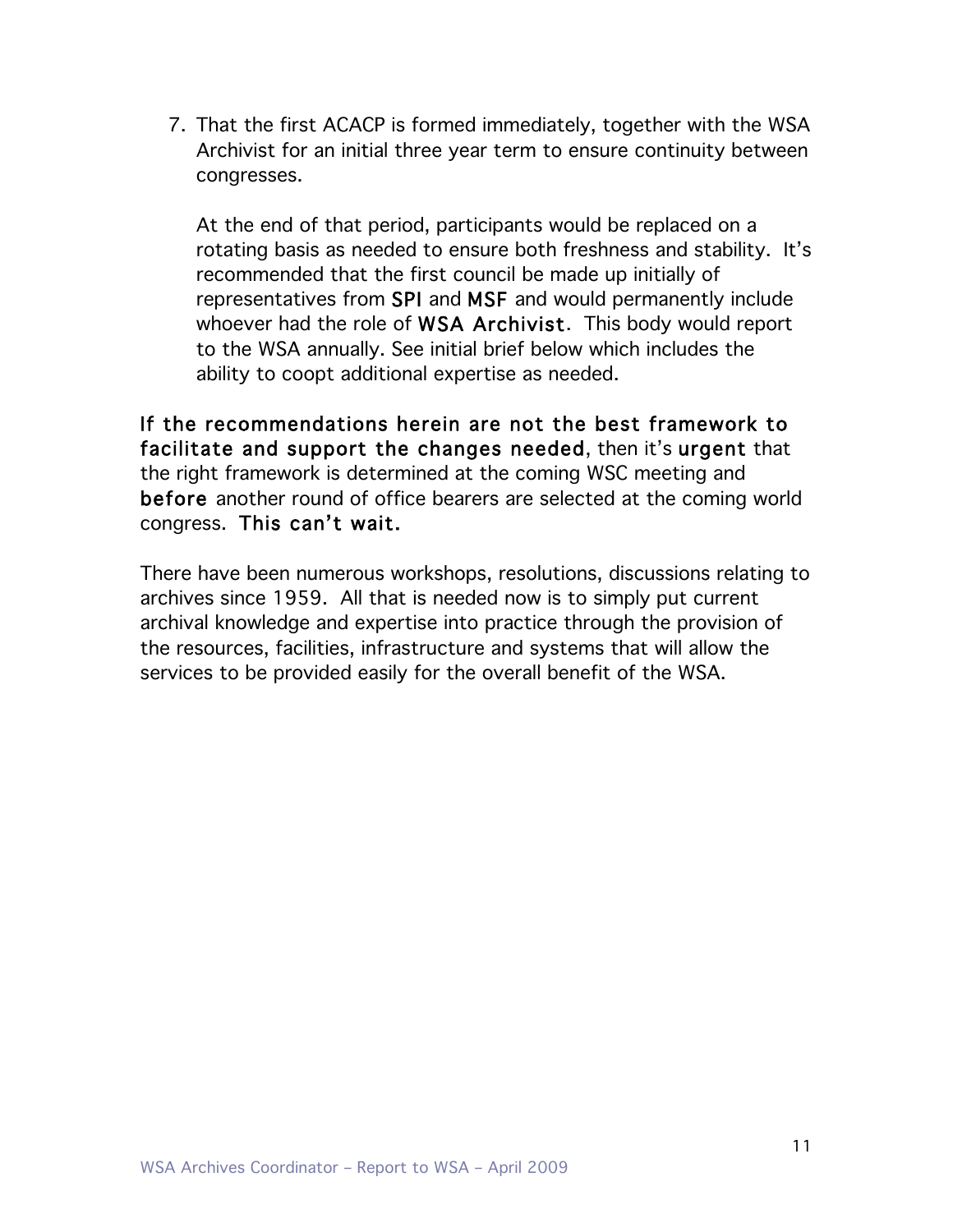### 3 SPECIFIC ARCHIVAL COLLECTIONS

The current archive collections comprise a range of sound recordings, film and video, paper based documents, photographs, publications, media clippings, artworks, maps and plans, ephemera, electronic records and digital versions of original items. The items in the collections are in various formats, held in various locations, managed in different ways to different standards and, are in various levels of safe preservation.

The most vulnerable items include analogue sound recordings, videos, some of the film collection, some paper records and photographs and digital records.

### 3.1 Sound Collections

#### 3.1.1 Original analogue reel-to-reel tapes of Bapak's talks – 1957 and1987

These carry the only potentially unaltered/unedited recordings of talks received. Even though sometimes editing of testing was carried out during the recording process itself, these tapes seem to be the only pure version of the talks 'as they were received' that exist. They have been stored in open containers in a basement in Europe for many years and their exact condition is unknown.

#### 3.1.2 Duplicate set of analogue reel-to-reel tapes

This duplicate set of tapes was created from the tapes in item 1 above. These have had a range of dynamic controls and some editing applied, depending on the quality of the original recording and its content. A percentage of these tapes have hydrolysis (see appendices) but many are in good condition. They are stored in a private home in Europe.

#### 3.1.3 Derivative Digital Audio Tape (DAT) set of recordings.

Some further editing was carried out during the transfer to DAT. For technical information relating to DAT and its use in archives, see appendices.

#### 3.1.4 Digital derivatives in \*.wav and \*.mp3 format

Based on the DAT duplicates (item 3 above) derivatives in wav and mp3 format were subsequently created. These can be classified as distribution versions of the original sound recordings. The limited sampling rate of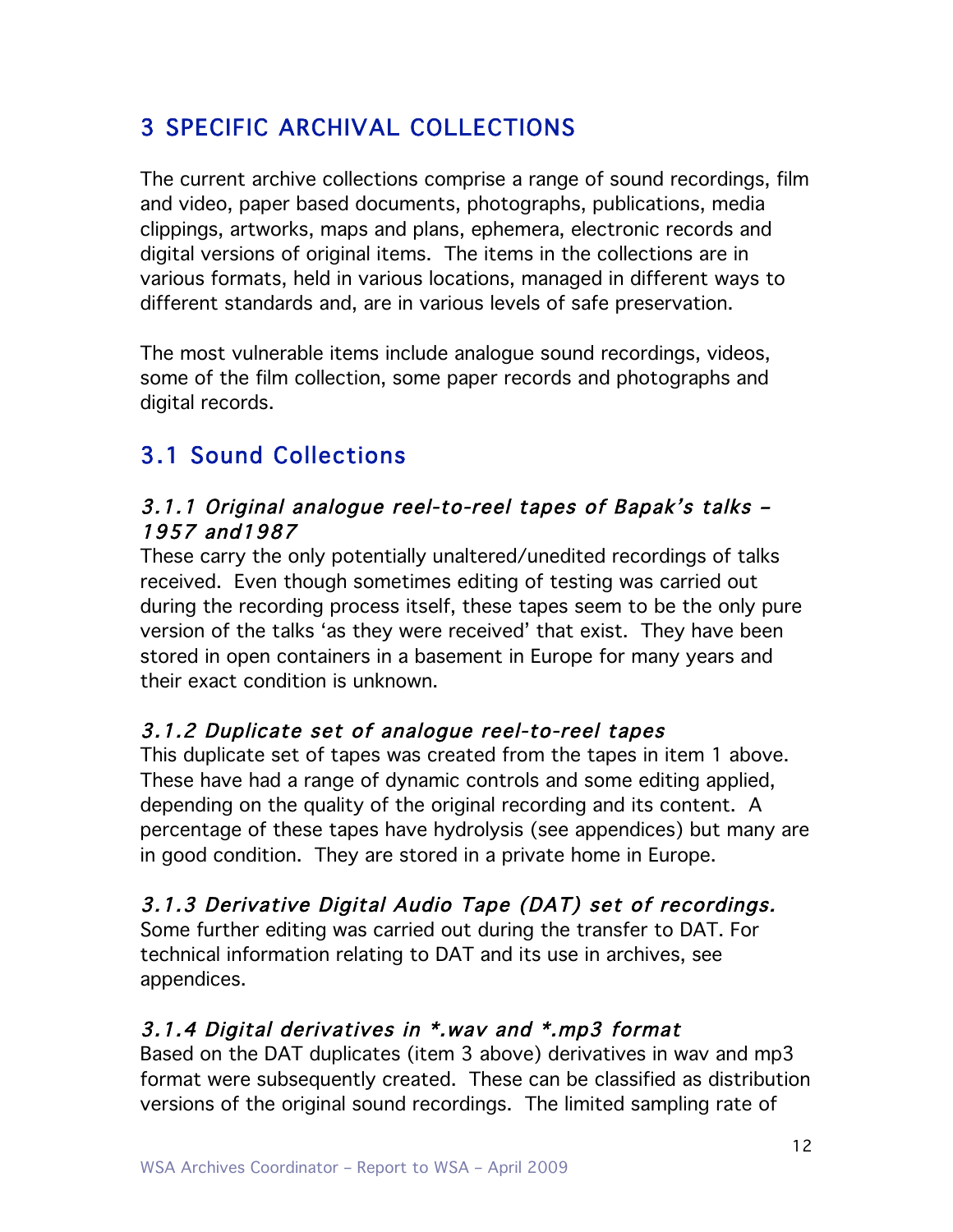digital audio tape and the resultant 44 kHz 16 bit digital file, as well as limitations of analogue to digital converters in standard computer sound systems, plus the fact that the recordings have been altered over time, precludes these from classification as pure archival masters.

#### 3.1.5 Original analogue reel-to-reel tapes of John Bennett's early talks

These tapes were recorded during preparations for Bapak to visit America and other places from 1958 onwards. A digital BWF derivative of most of the recordings was made in 2008. The tapes had been stored for a long time in a basement in Europe and even though they were shedding oxide during the digital transfer, the quality of the signal extracted was clear and vibrant on most of the recordings. One recording was lost due to extreme print-through (see appendices) and no sound could be retrieved. There are a few tapes still needing to be processed before the end of 2009. These recordings were 'historical gold' in the context they added to recordings of Bapak's talks and events that took place at the time in the way. They aid bringing to life, that time that place and the experience of the latihan first coming into the world. There is more work to be done on these and they need to be backed up outside Australia. It's hoped to fill gaps in this collection over the coming months.

#### 3.1.6 Miscellaneous tapes of various, useful historical content This diverse group includes talks and interviews, recorded during the early spread of Subud, in particular in the USA and a small percentage of audio cassette recordings, shellac and vinyl records, CDs and DVDs of a variety of meetings, music and radio interviews. They are held mainly in the archive in Canberra with some additional material held in the Subud USA archive.

#### 3.1.7 Digital audio tape recordings and derivatives of Ibu Rahayu's Talks

These are in DAT, \*.wav and \*.mp3 format. It isn't known if the recordings are altered during the transfer process or what metadata is compiled.

#### 3.1.8 Other significant sound recordings

Additional sound recordings exist and which the WSA archives needs to support and aid in their preservation needs. These include oral histories and interviews.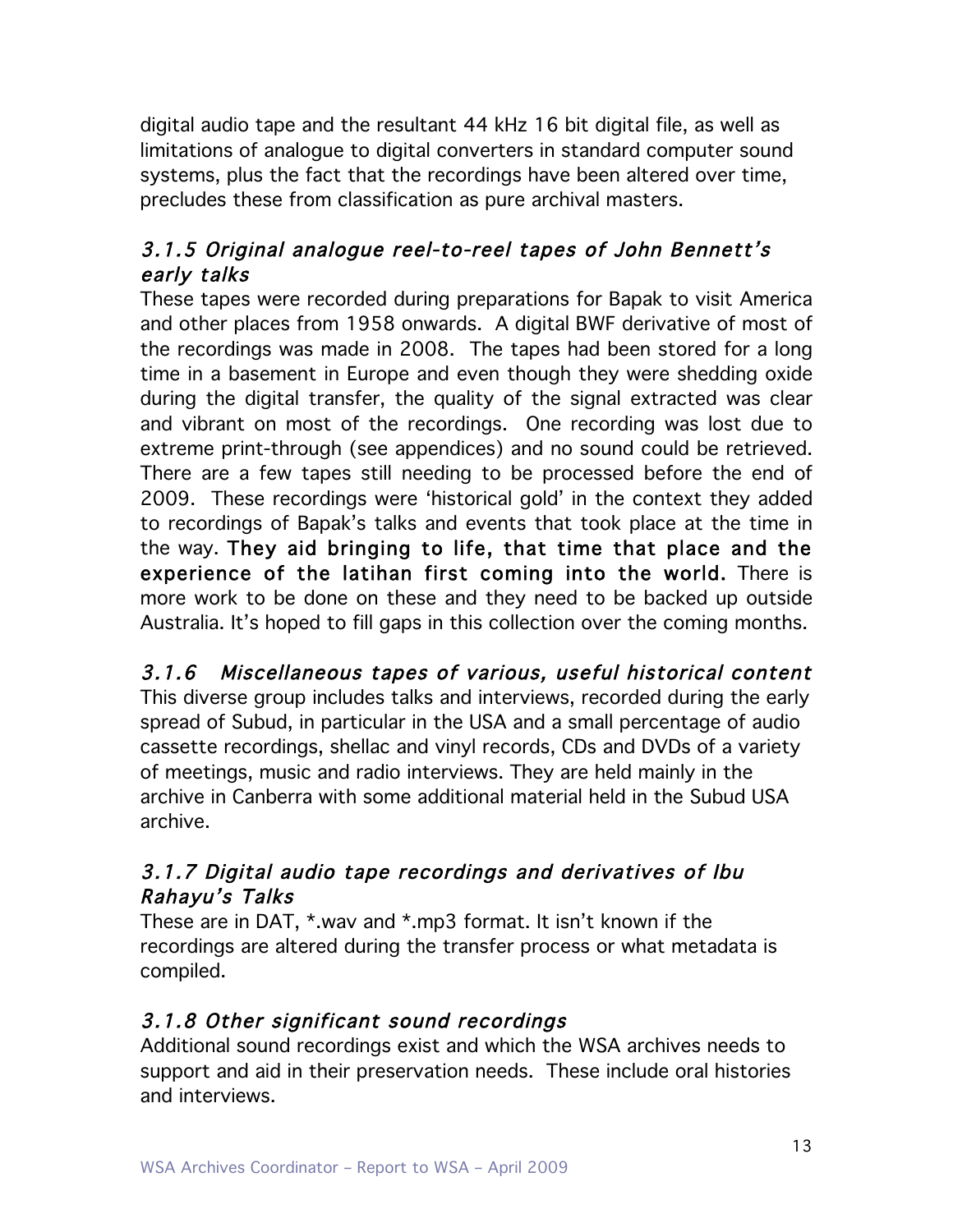### 3.2 Film and Video Collections

#### 3.2.1 Films in WSA Archive, Canberra

Part of the overall WSA film and video holdings were deposited to the WSA archive located in Canberra in 2001. The collection of approximately 65 original films plus a number of tape derivatives created during the 1990s onto various formats at various compression rates was subsequently checked, cleaned and transferred to archival film cans, courtesy of the Australian National Film and Sound Archive, which is also located in Canberra. A monitoring program to record degradation of the film holdings was also started at that time, in that it was clear that a percentage of the film collection was seriously deteriorating and exhibiting serious signs of vinegar syndrome. Some films were also losing their image through colour fading. (See technical information in the appendices)

Once the monitoring program was put in place, the films were deposited to a dedicated film cold storage vault while research was carried out relating to a satisfactory preservation plan. 2009 monitoring data shows that over the 7 years conditions and management improved, the rate of deterioration has also been reduced. Some films were at risk of being totally lost which is no longer the case and the results prove the benefits of good archival management and appropriate storage conditions.

Even though original film is separated from video derivatives in three different geographic locations in Canberra, the material needs backing up to more widely dispersed geographic locations. Until now the digital path for film has been unsuitable for 'preservation' purposes and is still problematic. A proposal is currently being developed which will be available in due course with cost estimates. The aim being to create a preservation master (film to film) of the most important content, plus a high resolution uncompressed digital master, plus low resolution cataloguing, editing, indexing and web access derivatives.

It's recommended that any existing original film not yet deposited to the WSA archives be transferred, so that it can be incorporated into the process.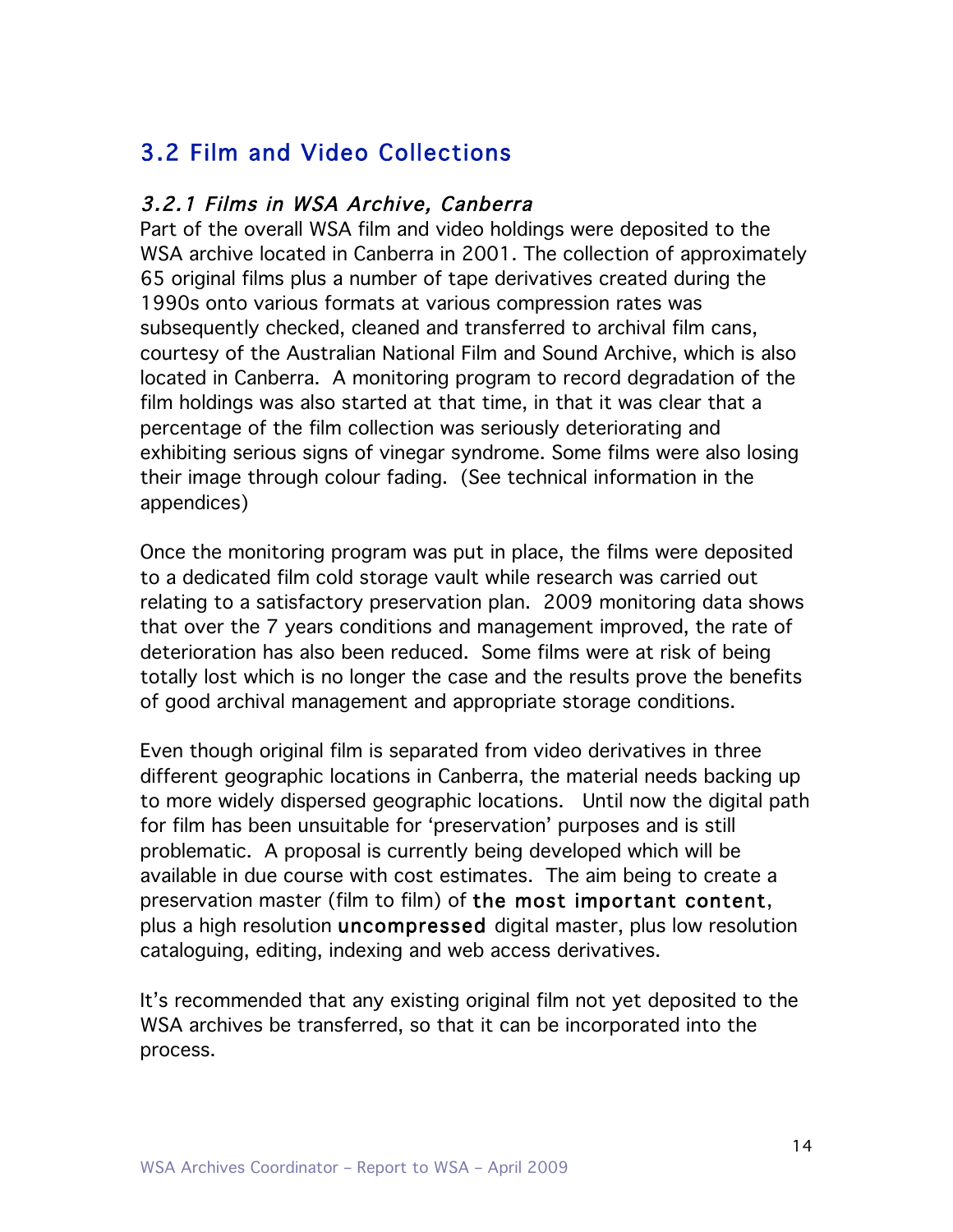#### 3.2.2 Original video recordings of talks by Bapak and Ibu Rahayu

These talks are currently stored in private premises in Wales and London with an additional backup (format unknown) lodged with SPI (Subud Publications International). Interim backups were created on DVD and distributed to the USA, Australia and Japan late in 2006.

The archival masters had been created on a variety of video formats some of which are obsolete (see appendices) or, not considered good carriers for preservation purposes. The quality of many of the recordings is extremely poor due to the recording conditions themselves. Fortunately, well maintained professional quality equipment has been retained and located with this section of the video collection.

This archival collection has been maintained generously cost free to the WSA for a very long time which does not really show the true cost, or the complete archival needs the WSA is responsible to provide and plan for.

Due to changing circumstances, this video collection and associated playback equipment need to be relocated due to the pending sale of the property where the video masters are stored.

There is currently no international 'standard', or industry consensus for digitizing video (see details in appendices). Development of an international standard is being researched by a team of audio visual archivists currently, some of whom are based in Canberra. The standard may be released at the end of 2010 by the International Association for Sound and Audiovisual Archives (IASR). A proposal with cost estimates for this collection, as part of a total audio visual solution will be available in May with cost estimates.

### 3.3 Paper Based Collections

This section mentions only two areas and two archives due to time and focus constraints and in the absence of clear and current information from other sources.

#### 3.3.1 WSA Archive in Indonesia

It would be beneficial to carry out updated research and obtain a condition report by a paper conservator relating to the paper based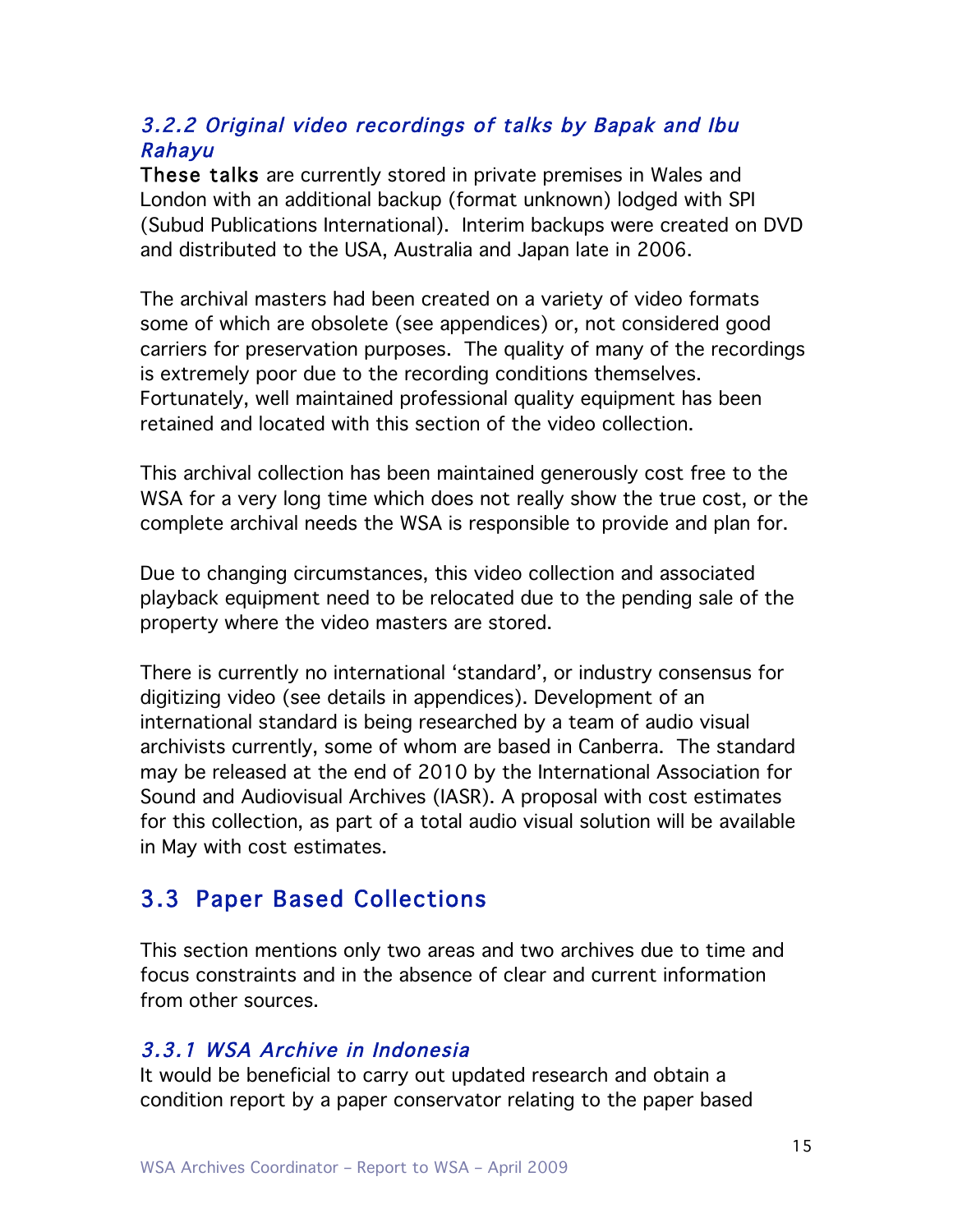collection in the WSA archive in Indonesia. It's almost 20 years since the documents were treated under a de-acidification process and now would be a good time to assess the physical condition of the documents to aid preparation or amendment of long term preservation priorities.

There may be new research available that supports new action or confirms there is no need for action, except to ensure optimum conditions and monitoring on a regular basis.

This archive was microfilmed as part of the security backup system in the early 1990s and, is the subject of a subsequent digitization program. Clarification is needed as to whether the purpose of the digitization program is to:

- Create a searchable database of the information contained in Bapak's correspondence (which is subject to issues of confidentiality and privacy);
- Reduce handling of original records which may need to be searched from time to time - this archive has no working copy of the microfilm created in the 1990s;
- Create a digital replacement of the original paper record or;
- A combination of the above.

Technology has advanced to the point where it's possible to combine digitization and microfilming processes. This may provide a more effective method of creating a digital version of the archive by simply digitizing a working copy of the existing microfilm which has already preserved an 'image' of the original document in a visible but unaltered format, rather than scanning fragile documents using OCR software which in essence creates an entirely 'new' and potentially 'different' document with associated ramifications. (See also appendices)

#### 3.3.2 WSA Archive in Australia

There are significant paper records in the archive in Canberra, including media clippings, international helper records, ISC, WSC and world congress records, wings and MSF material, enterprise, publications and source material used by the history of Subud project. The archive is not currently held in a climate controlled repository, which over time continues to impact on the longevity of this material.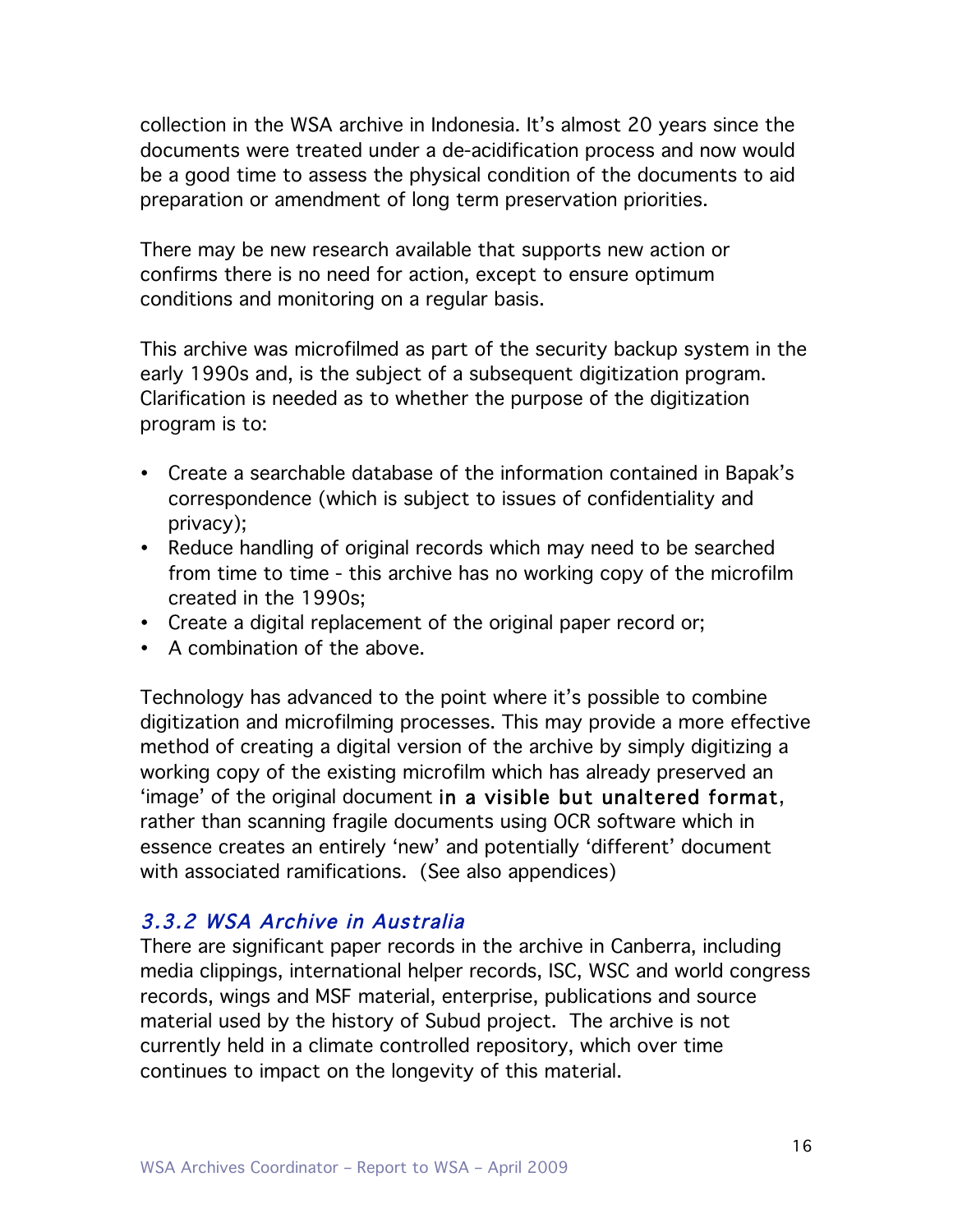### 3.4 Photographs

The main WSA Archives photographic collections are in the centres in Cilandak, Indonesia and Canberra, Australia. It's not clear how much duplication exists between the two main WSA collections in these two locations. There are gaps in collections which need to be filled to ensure a comprehensive visual historical record is available and, backed up as part of the security backup system. Significant historical photos may exist in country archives and private collections which need to be copied in some instances to the WSA archives. (Technical information relating to digitization projects for photographs is added in the appendices)

#### 3.4.1 Cilandak – Indonesia

Work on photographs in the archive in Indonesia is noted in the report annexed hereto.

#### 3.2.2 Canberra – Australia

The condition of photographs in the WSA archive in Canberra is mostly good and they're housed in archival sleeves, boxes and albums. They're digitized on demand and, as resources are available. A percentage of these need metadata and identification added.

### 3.5 Digital Collections

The percentage of 'born digital' records in the WSA archives collection will grow in future, even though these do not currently form the bulk of the main collections, which are paper and analogue based. This is the case in most archives around the world.

Some collections in the WSA archives have been or are in the process of being digitised and at varying standards and for various purposes, not all of which are clear. (see appendices for parameters of digitisation projects)

Digital derivatives of talks (Bapak, Rahayu, Bennett) have been covered under sound recordings and are lodged in Canberra, Japan, USA, Britain and Belgium. Some of these derivatives are on hard drive, some on DVD and none comply with the safe standard (if there is one) for backing up digital files at this time (see appendices). It was found that the digital derivatives of Bapak's talks are not pure archival masters as such which,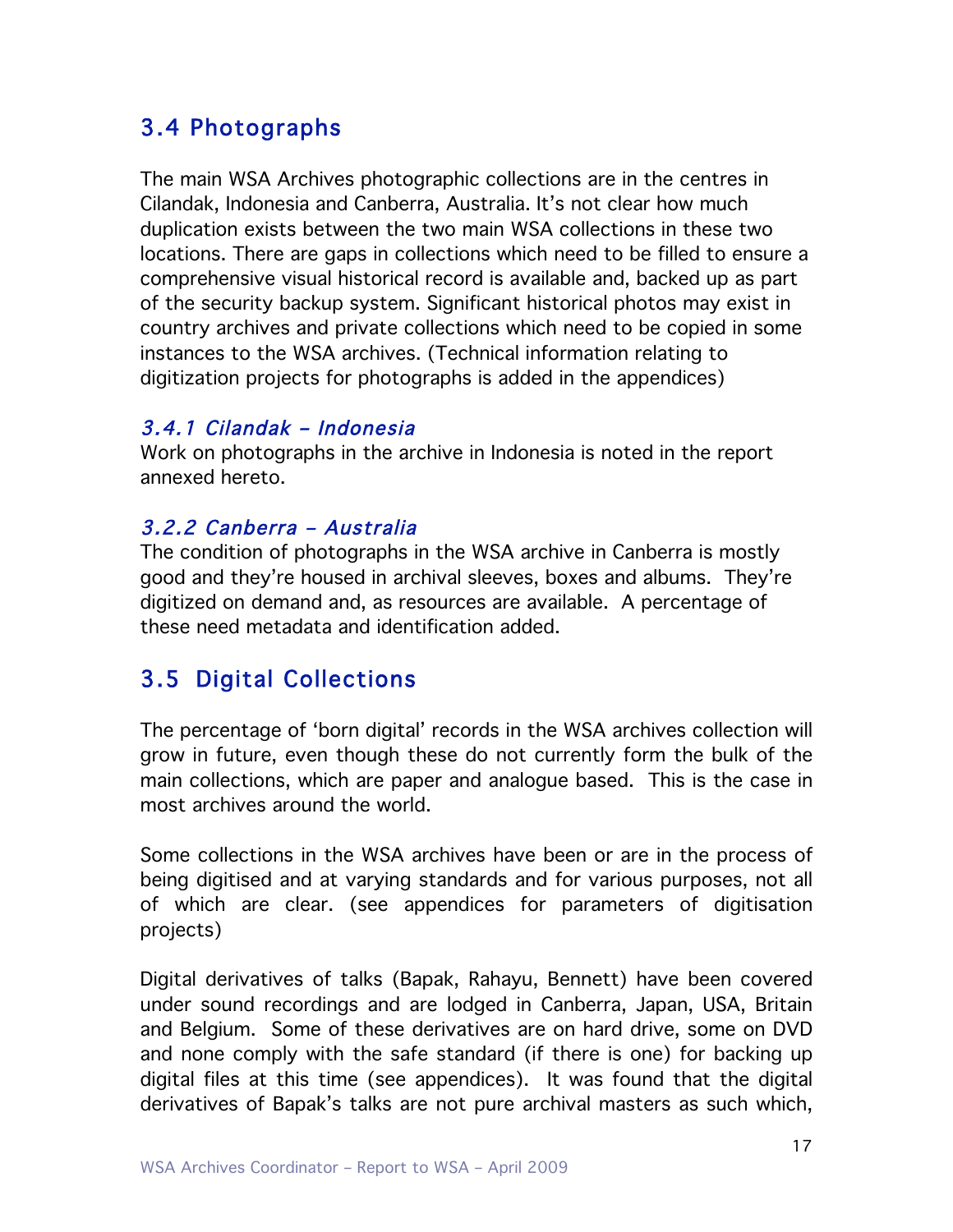given the condition of the original 'pure' recordings creates an urgent need for action as outlined further on in this document.

Archiving 'text' is a significant problem in comparison with the problems we already know exist for the digital archiving of film, sound and video in digital formats. Keeping context in electronic records, relating attachments to emails, 'signatures' and 'metadata', ability to easily alter digital files and fast moving obsolescence cycles, all create a very different 'archiving' environment to the benign neglect system many smaller archives operated under for long periods of time.

The "digital revolution" promised much from vendors of various products in relation to 'lossless' derivatives, easy and cheap storage, easy transfer and long storage life. The reality is far different and archives globally are grappling with the considerable issues faced relating to digital archiving (see appendices).

Without active and alert management and, an appropriate infrastructure to support that management, all digital files are at risk of early obsolescence and irretrievability in the short term. Whereas once a high quality digital master is made, it is true that the quality of that image or sound may not degrade over time it is equally true that in the transfer process the quality is already reduced due to the limited sampling rate available in some analogue to digital transfers (see appendices).

As files become more compressed and more and more dense in order to fit onto smaller and smaller carriers, they also become more vulnerable and more fragile.

Older, more stable formats like paper, photographs, microfilm and also analogue recordings can withstand benign neglect for limited periods of time and still be accessible. This is not the case with digital files. Missing one step in the migration cycle can lose the content of the file forever. Once it's gone it's gone and, it's gone forever.

Archives are created on the basis that their holdings have value to the organisation that created them and, that there is an intention to ensure the content of the material will be accessible in 50, 100, 200 years…...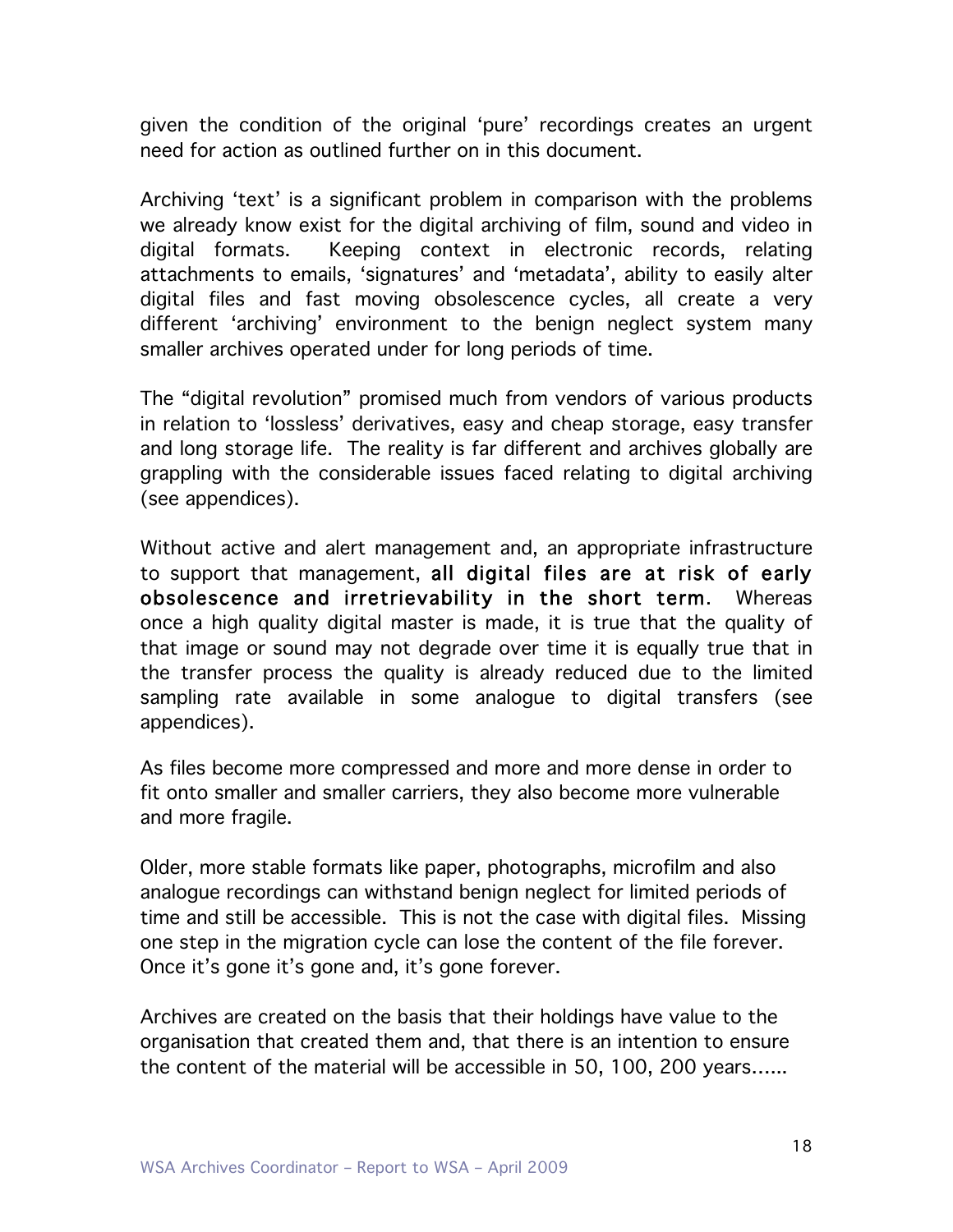Multiple backups are needed under an 'active' management system to ensure full integrity of masters and duplicated versions and, they need to be on different carriers for additional safety.

The more important the material, the more important is monitoring and keeping up to date with trends in technology as well as current archival practice. The bigger reality is that it is necessary to archive both analogue and digital records in parallel over the coming decade and until the future for digital archiving is clearer.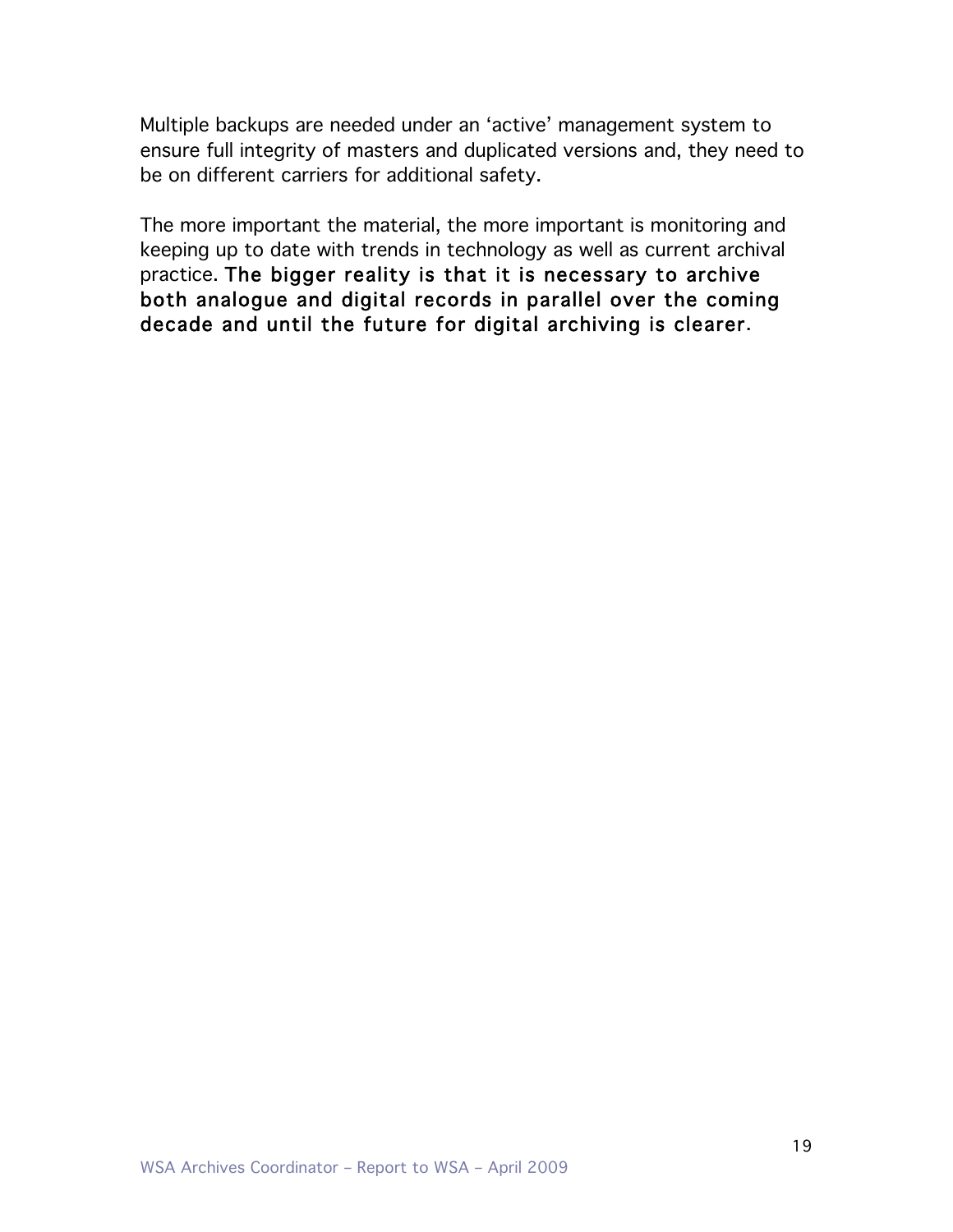### 4 PRESERVATION PLANNING PRINCIPLES

### 4.1 Preservation Principles

The objectives of archives are to provide for the long term preservation needs of the collections in their care, as well as provide safe access to those records over time.

To achieve both of these objectives successfully, it's necessary to base actions on long-term preservation policies which have the aim of preventing or slowing down the deterioration of archival materials and to improve the preservation conditions of collections.

This requires an understanding of the properties of the materials themselves as well as knowledge relating to the affect of poor handling and unsuitable environmental conditions which exacerbate degradation.

This needs to be a consistent and constant part of the archival process with strategies and protocols in place to ensure 'best preservation and management practices' are in existence and sustainable.

These need to be regularly reviewed, updated and adjusted as technology and other changes dictate.

### 4.2 Sound Recordings

#### 4.2.1 Why Keep Original Recordings?

Requests to throw out the original sound recordings of Bapak's talks have been received, presumably based on the belief that they are no longer needed as there are digital derivatives and that is all that is necessary. While it is true that the care and management of analogue recordings requires time, effort, expertise and resources, it's essential that these recordings are retained and looked after. No credible archive today would destroy original analogue recordings after creating a digital derivative, even if that digital file was of the highest quality, unaltered raw version of the original, nor would it simply abandon material of such value.

Not only does the original recording contain the proof and evidence of the 'event' as it happened, future generations of archivists and sound engineers may be able to apply new methods to extract better quality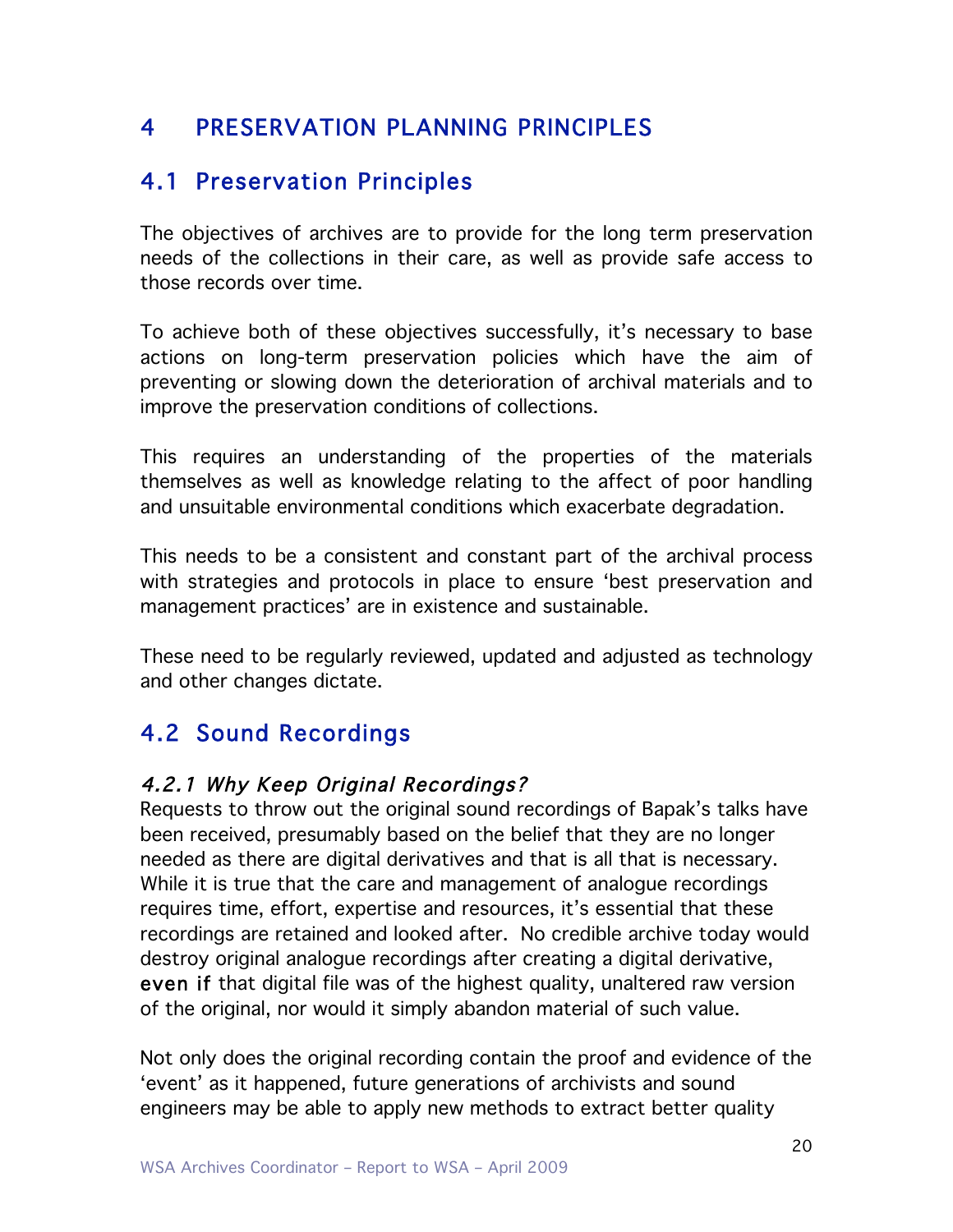and/or additional information compared to today's technology. The originals form part of the historic record and keeping the originals needs to be part of a complete backup strategy. It's important to make things as easy as possible for future archivists and successors two hundred and fifty years from now.

There is no recommendation internationally that archives rely solely on digital formats for preservation purposes. In fact, this is warned against even when advocating the need for digitization, especially as an aid access.

The world situation is chaotic and this is perhaps compounded by the somewhat ephemeral and 'unknown' future for digital file formats/software and hardware and compatibility issues. Parallel processes need to be in place and needed resources applied while this is necessary.

#### It's also necessary to make a clear distinction between distribution versions of material and archival masters.

### 4.2.2 Metadata – Related Data and Other Information

Neither analogue nor digital recordings exist in a vacuum. Printed or handwritten notes and other documents, photos and other images, and publications are often as important as the recordings themselves. In addition, technical information about both the recording and the digital transfer is a key part of the complete preservation package.

Metadata – 'data about data' – "is structured information that describes, explains, locates or otherwise makes it easier to retrieve, use or manage an information resource", National Information Standards Organisation. Within the context of a sound archive, access to metadata and other documentation is and will be essential when the next generation of archivists tries to recover and understand the contents and context of an archived collection of sound recordings.

The digital copy should be a complete surrogate for the original recording, including all the supplemental information (notes, labels, images of the box, sleeve or other container and all available technical information) that accompanies the original carrier.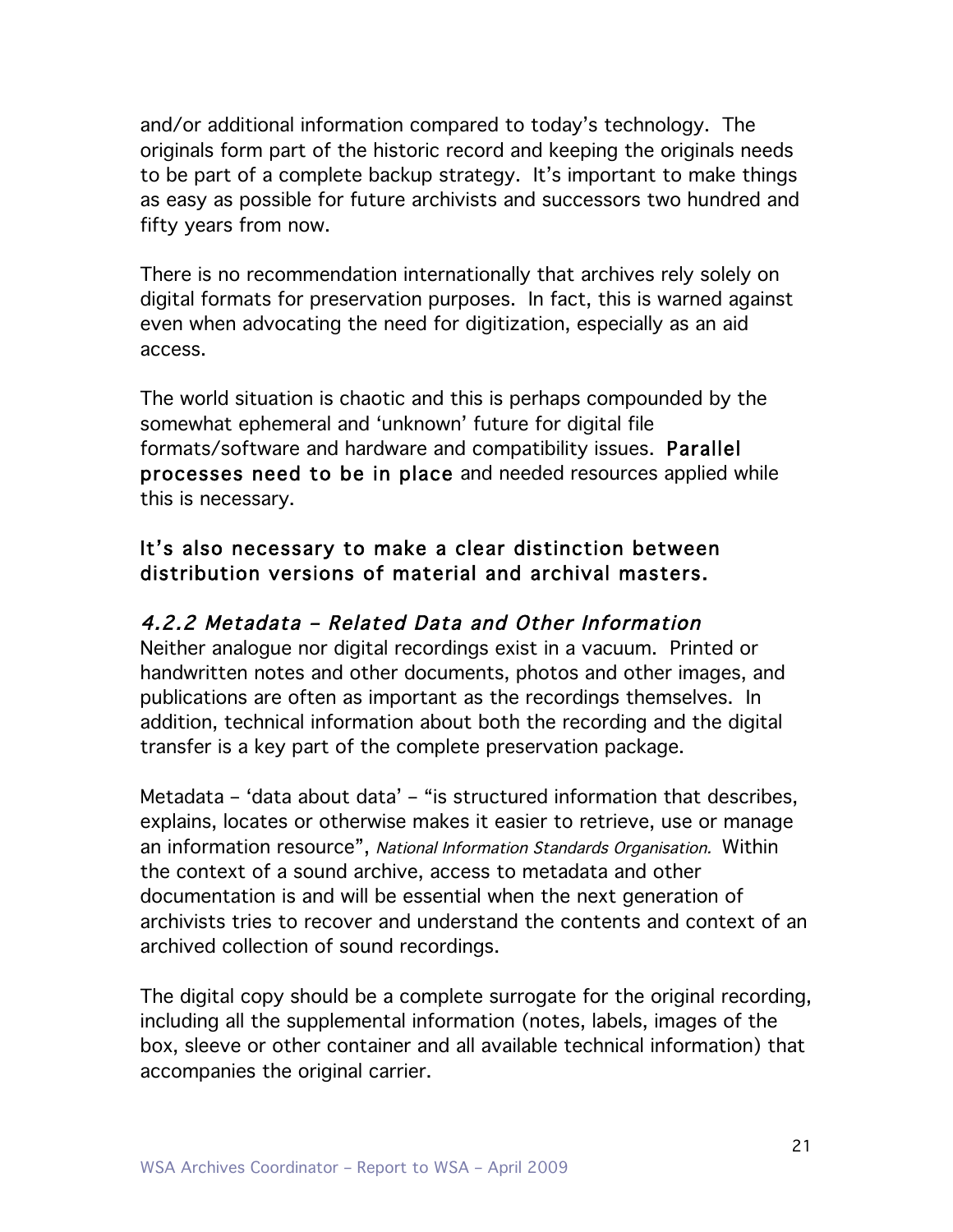### 4.2.3 Creating Digital Copies<sup>1</sup>

It's essential to transfer physical items such as analogue (or digital) master recordings using the following principles:

- 1. The archival master (also called the preservation master) digital files must be as accurate copies of the originals as possible; any compromise in the transfer will remain in the files forever (or until somebody goes back to the original masters, if they are still playable)
- 2. The transfer process should not add any artefacts or subjective changes. The initial digital transfer to archival masters is not the place for file compression or other data reduction such as MP3 encoding, change in dynamic range, or noise reduction that is not already encoded in the original signal.
- 3. The goal of preservation is to present an unaltered digital representation of the analogue recording for use by future generations. It's therefore essential not to introduce any audio processing, compression, normalisation or 'sweetening' during the digital transfer – that is done later on a secondary digital copy based on the presumption that the next generation of sound engineers are likely to develop a better way to clean up noise and distortion and it is better not to force them into a situation of having to undo less accurate processing.

#### 4. The archivist's role is to preserve history, not to rewrite it or 'improve it.

- 5. The primary goal of the digital transfer is to create the raw material needed for other archivists, media producers and researchers, each of whom will have different requirements. Further derivatives of files can be used to reduce noise or apply other processing to meet specific needs without tampering with the original recording.
- 6. Detailed notes need to be kept relating to the digital transfer, including date and location, make and models of equipment used,

 $1$  Extract from the ARSC(Association for Recorded Sound Collections Technical Committee Paper on Preservation of Archival Sound Recordings, published April 2009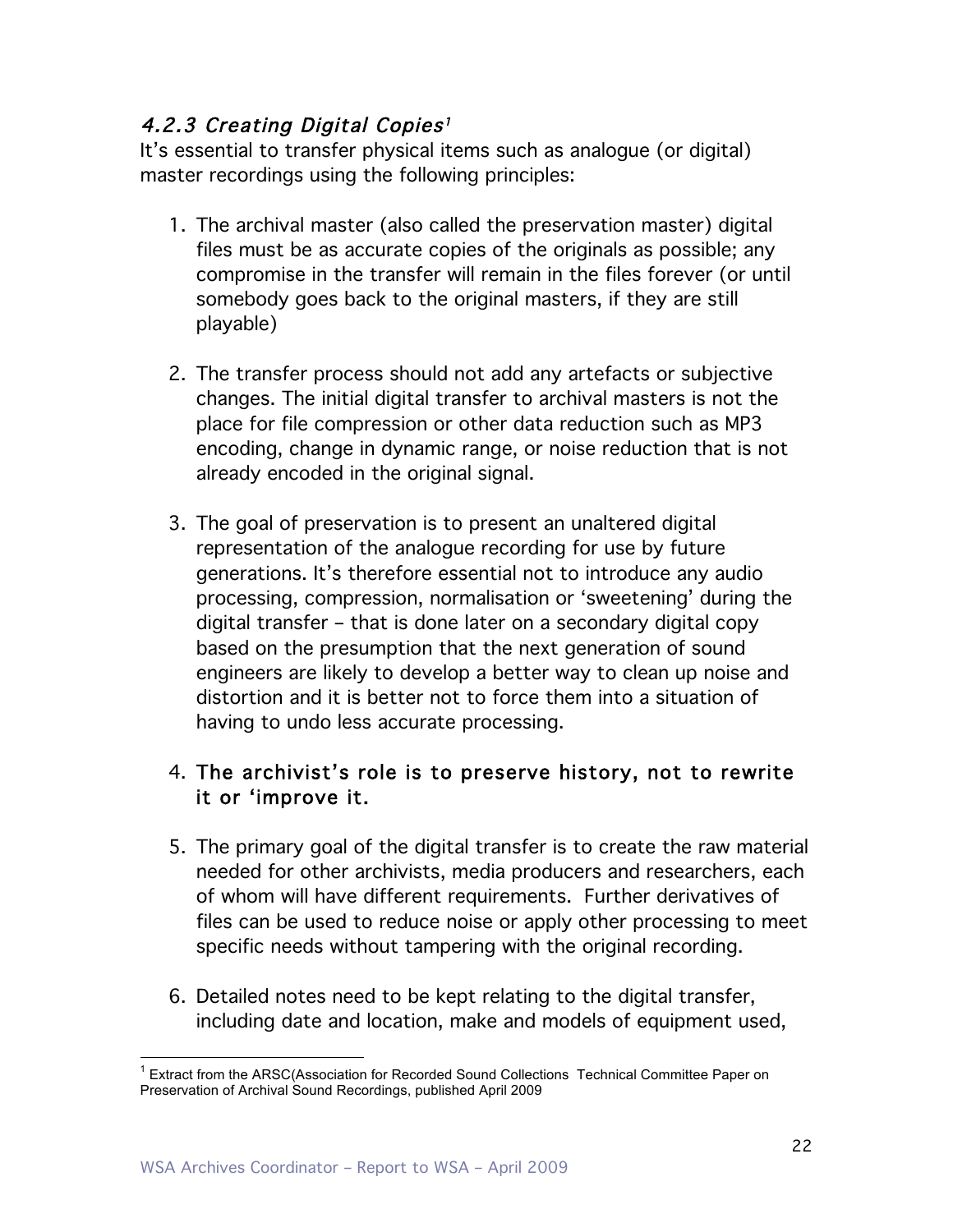settings on the equipment, the signal path, any technical adjustments, the names of operators and as many technical details as possible about the source recording, the analogue playback and the digital copy. This information becomes part of the metadata that accompanies the digital audio file throughout its lifetime.

#### 4.2.4 Formats for Digital Archival Masters

The de facto standards for master digital audio files are WAV and Broadcast Wave Format (BWF). In practice, BWF is a better choice in that it provides a specific, defined location within the file itself for metadata about the content, ownership, source recording and digitising signal chain as well as a unique source identifier. It also provides a timestamp to allow related files to be sequenced in correct order.

The de facto standard sample and bit rates are 96 khz and 24 bits.

The analogue to digital converter is an extremely important link in the process of making digital copies. These need to be those designed for 'professional' applications rather than consumer-quality sound cards and audio processors on computer motherboards. Best practice locates the converter outside the computer.

#### 4.2.5 Storing Digital Files

Storing digital files for preservation presents some challenges. Long-term storage demands a careful strategy to ensure that the content remains viable over a very long time, even if it moves to different storage media.

This required a shift from traditional archiving which aims to preserve the carrier of the content or information for as long as possible and this is what is still needed in terms of existing analogue materials. The focus for digital archives has to be active and alert management in touch with current professional archival practice to ensure the content can survive extremely short-lived and unreliable media.

Methods for verifying data integrity need to be in place as does monitoring for errors and degradation over time, as well as the need to closely monitor the life cycle of file formats.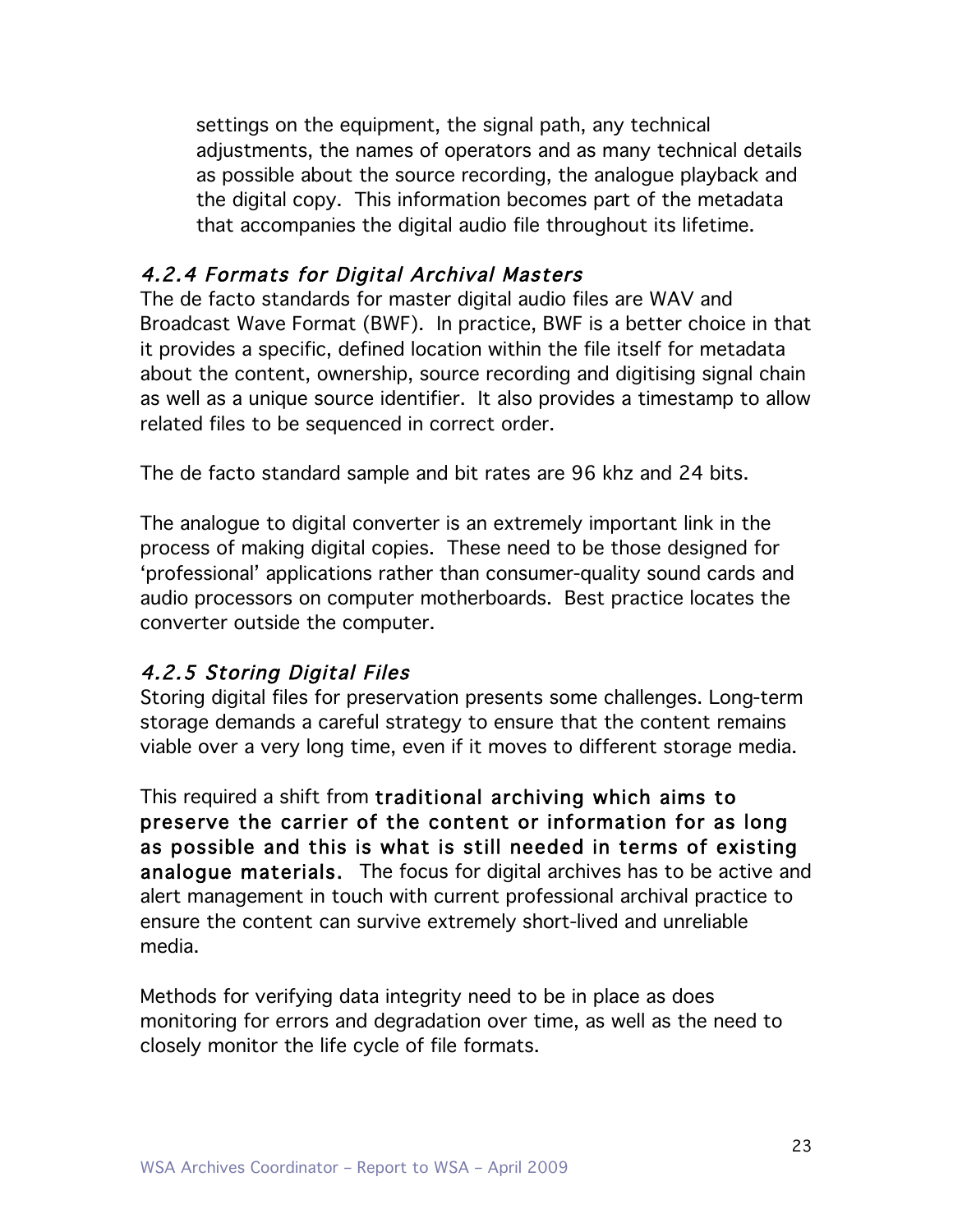Digital preservation unfortunately requires a constant cost commitment and ongoing active management including data integrity checking, evaluating obsolescence issues and planning for the next migration. It is no longer possible to put storage media on a shelf and forget about them.

This constant cost factor can put more traditional formats seriously at risk which can cause significant loss of highly significant material in the competition for funds, just at it can put digital files at risk. If there are no funds for the next migration and, no resources or expertise has been properly applied to preserving original formats, predicted black holes in history are inevitable.

No single storage media is perfect for long-term storage of digital files. Each has advantages and disadvantages.

Data tapes are inexpensive, reliable, and robust but the tape drives needed to produce them are expensive up-front and require specific knowledge to integrate them into a data storage system.

Hard drives are familiar, easy to use, and they provide random access, but as mechanical devices, they are not as reliable or robust as data tape over long period of time.

RAID arrays remove some of the disadvantages of individual hard drives while they provide larger capacities also. They are easy to use, especially when supplied as network-attached storage, but still need to be considered as mechanical devices which can fail at any time. A single RAID array is not adequate for long-term storage.

Optical disks require special mention as unsafe preservation storage media. The format cannot hold files at higher bit depth and sample rate than 44 khz and 16 bit which is far less than the de facto 24 bit, 96 khz standard. In addition the migration of an archive on optical disks is expensive and time consuming. (See appendices for more information)

Digital Audio Tapes (DAT) is also unsuitable for archival storage. Numerous reports of playback problems suggest DAT is unreliable because they develop dropouts and mechanical problems. No new DAT machines have been produced since 2005.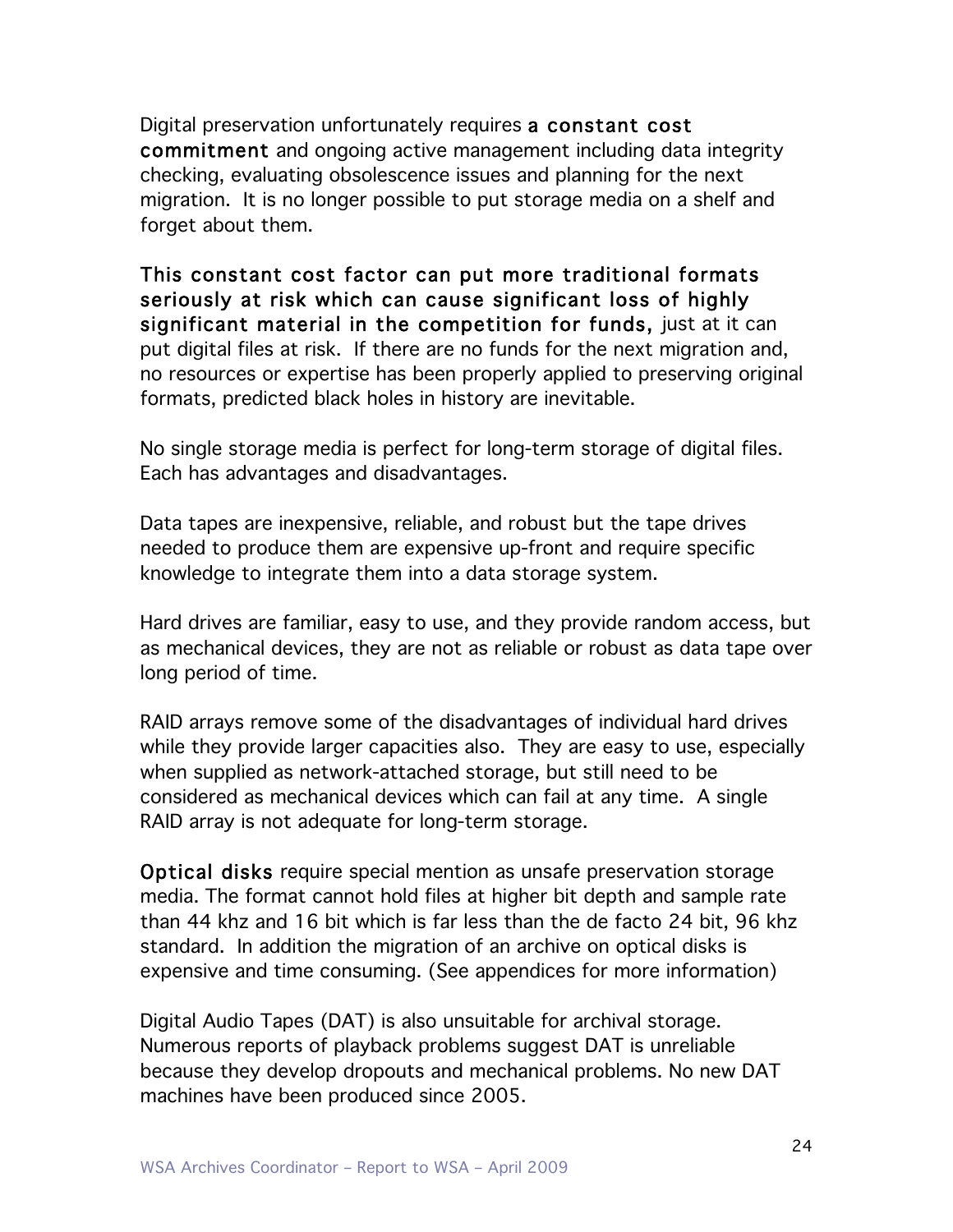The processes relating to analogue to digital conversions can be summarized as:

- 1. Conversion of any archival format aims to produce a faithful reproduction of an original work.
- 2. Archival preservation master copies should be as indistinguishable from the original as possible.
- 3. The ethics of archival practice dictate that original information should not be altered or manipulated in any way.
- 4. Tape/audio/film copies produced for viewing or distribution may be processed or enhanced to improve the image or sound, if such improvements are deemed necessary.

#### 4.2.6 Preservation of Sound Tapes

Original tapes need to be removed from the basement in Europe as a high priority. Their condition needs to be checked by qualified archival sound engineers used to dealing with aging sound recordings.

A percentage of the tapes will still be in 'excellent' condition. These need to be digitized to raw, uncompressed, unaltered, unedited BWF files at 96 kHz and 24 bits where this is possible.

During the digitization process, tapes need to be checked for physical problems, cleaned, re-spooled where necessary, wound to the correct tension for storage with the tail out, transferred to archival polypropylene containers and then transferred to a climate controlled storage facility. Relevant information needs to be compiled to accompany any work done. This will ensure a raw, unaltered, true archival master of the talks, as they were received.

Where tapes are so seriously degraded it's impossible to extract any signal, it will be necessary to move to the second set of tapes. Not all of these have been edited and not all have had a range of dynamic controls applied (depending on their quality and content when received) so that it may still be possible to extract a higher quality digital file using today's technology, expertise and equipment even with the generational loss created during analogue to analogue transfers. The second set of tapes also need to be checked by experienced archival sound engineers and where necessary, cleaned and prepared for storage in better conditions.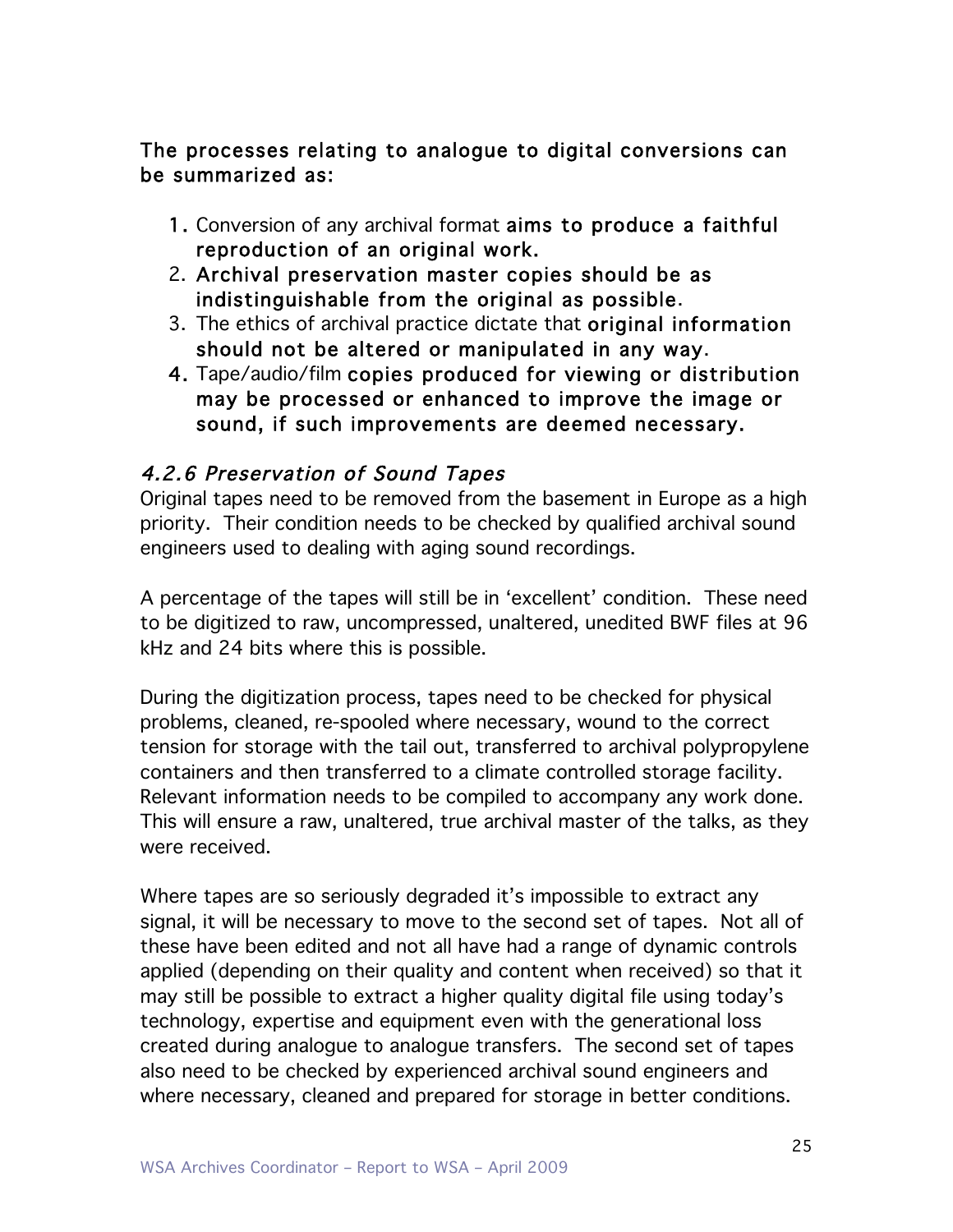Playback equipment needs to be located and maintained wherever the tapes are to be processed and stored and, where there is archival expertise to look after them. If necessary, more modern professional quality equipment may need to be purchased so that in the event of a 'real' digital disaster there is some chance of going back to the original recordings and in the event that suddenly there are no longer other providers able to do the work.

Work needed on the analogue sound recordings can't be done in-house and it needs to be done without delay. In drawing up this plan, advice has been sought from many audio visual archivists, sound engineers used to working with this kind of material and, many archives all over the world to ensure the direction is based on best possible advice and experience. Several clear options emerged for well known and trusted providers to carry this work out using a company in Belgium or sound engineers in Canberra (or both). Action needed to complete this process and upfront costs are provided herein with supplementary costs and information to be provided once an initial sampling of the condition of the tapes has been made.

There are several issues which affect decision-making and these include:

- 1. The ability to supervise the process and liaise closely with whoever is doing the transfer or, any checking, cleaning and re-housing of tapes, with sufficient technical understanding from an archival perspective of what needs to happen, what problems might arise and, an ability to make decisions accordingly.
- 2. The ability to check any digital files as they are being produced in that some tapes may not survive a second pass through the transfer process.
- 3. The ability to apply metadata both for embedding in the digital file and, as supporting documentation.
- 4. The ability to source supporting polypropylene containers, label and re-house the tapes into these containers safely in that the cardboard containers the tapes are currently housed in are hastening degradation.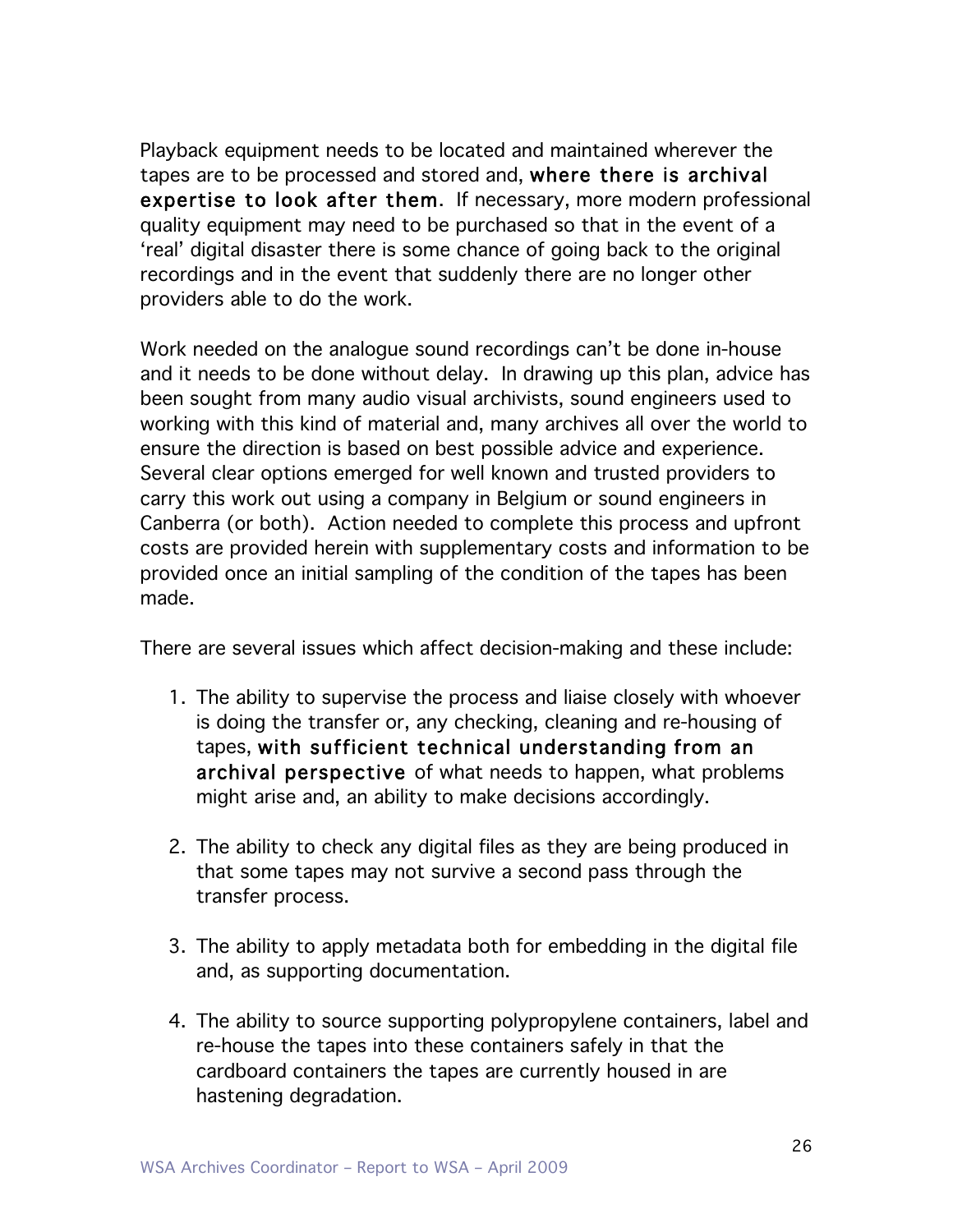5. Easy access to climate controlled storage facilities once the work is completed and, cost

The time frame needed to complete this process would be one dedicated year once all the preparation is completed. One option is that Amalijah goes to Belgium in May, works with the company there to sample a percentage of the tapes and reports on that process to the WSC meeting in Spain, 1-5 June. This would enable a clearer picture of costs and options needed to complete the transfer and relocation process.

#### 4.2.7 Explanatory Notes

Eventually the only version available is likely to be the digital version and once something is removed from a digital file it can't be put back, nor is it easy to see if a file has been tampered with, re-arranged, edited, altered.

What the future will require isn't known and therefore, the aim is to have the highest quality unaltered sound master file with the maximum potential for restoration in future.

#### Contrary to popular opinion, recorded sound on analogue magnetic tape recordings does not simply vanish with time.

Many analogue sound recordings in archival collections around the world are now 60 years old and show no obvious signs of sound degradation. Magnetic tape is subject to physical stress and chemical degradation which can be exacerbated by poor storage conditions, mishandling, substandard equipment and lack of expertise. These can all affect the ability to playback the tapes and extract optimum signal. Some tape brands are known to have specific problems which need monitoring and transferring to new tape stock when they start to break down. Cardboard containers, high humidity, poor storage conditions, tapes wound too tightly or, too loosely will deteriorate more quickly than tapes that are well looked after.

Its imperative the WSA creates a more inclusive and comprehensive sound archive facility as part of a total audio visual management solution. This needs to improve facilities to avoid the current situation where analogue, DAT and subsequent digital masters are all stored in one room in a private residence.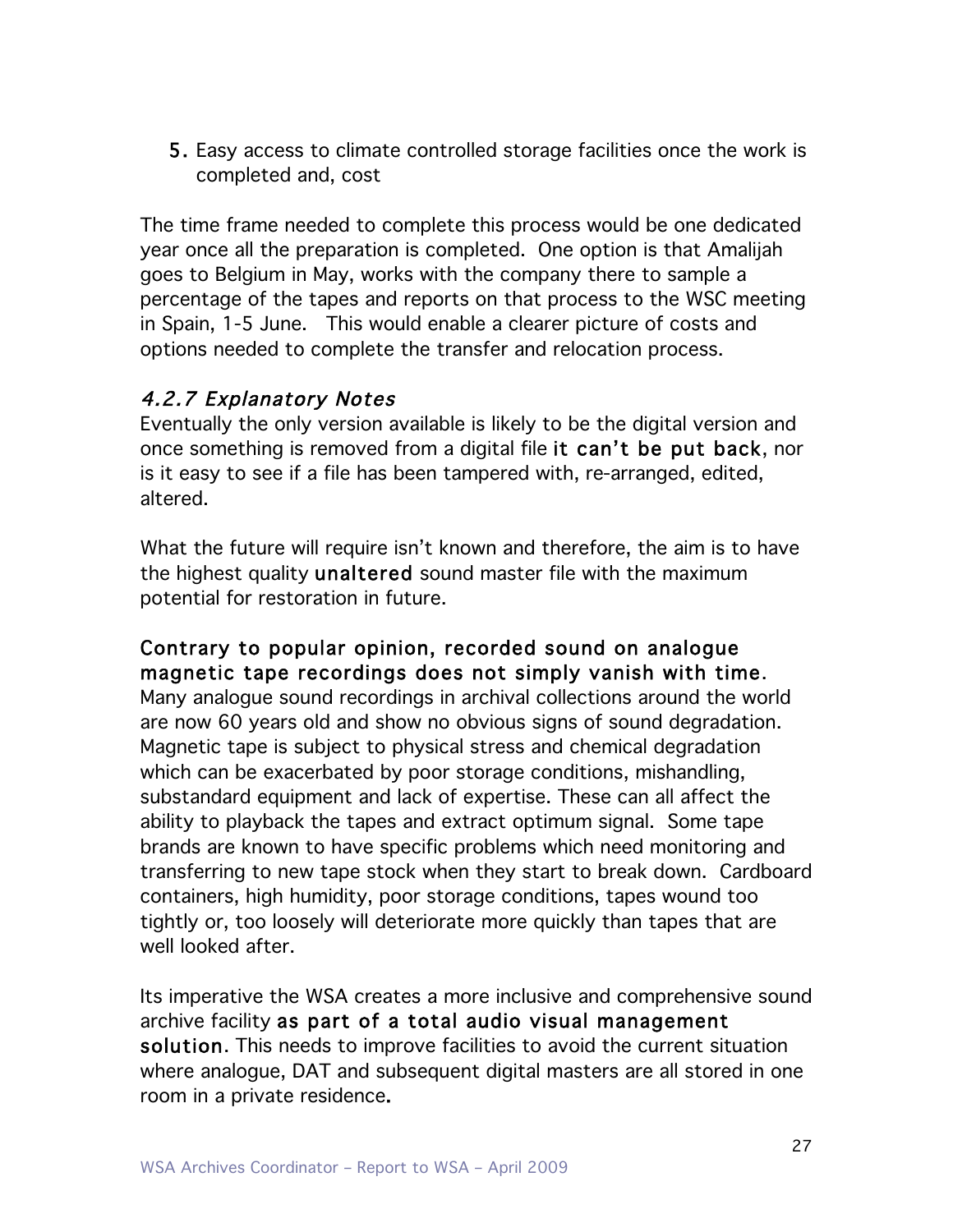It isn't known what will happen in future, whether the validity of the talks and the authenticity of the Subud experience will be questioned in any way.

#### 4.2.8 Transcriptions of sound recordings

Transcriptions of sound recordings are PART OF THE ARCHIVAL RECORD. They are not a separate item. They need to be archived with the recordings as do the translations of those transcriptions and they therefore need to be part of the security backup system.

There needs to be a clear archival path relating to what was transcribed, by whom and when, regardless of whether they are 'good' or 'bad' transcriptions or, whether they were edited. It's not known how the recordings will be used in future. A framework is needed to ensure it's possible to track the path taken and that the WSA is able to verify at any time, which transcriptions are valid and why. This also forms the foundation needed for translations and publications in future.

#### 4.2.9 Translations

This is mentioned only in the context of ensuring there is clarity relating to who has the authority to alter the original archival content of Bapak's talks and, for what purpose. Also to ensure there is a visible framework to protect this process into the future. The talks are provided as a guidepost for our spiritual development and to help us understand the experience of the latihan and we need to take great care to ensure the content remains as authentic and pure as it was when it was first received.

The light they contain is a gift to humankind beyond the present which can aid the return of human beings to the nobility of their destiny. The receiving embodied in those talks has a life beyond any passing political correctness, emotion, desire or opinion, even though they have been received in a language our hearts and minds may not grasp and it's possible to receive more from listening to or reading in a quiet state what was actually received, than from a translation which out of necessity needs to use the intellect in its development.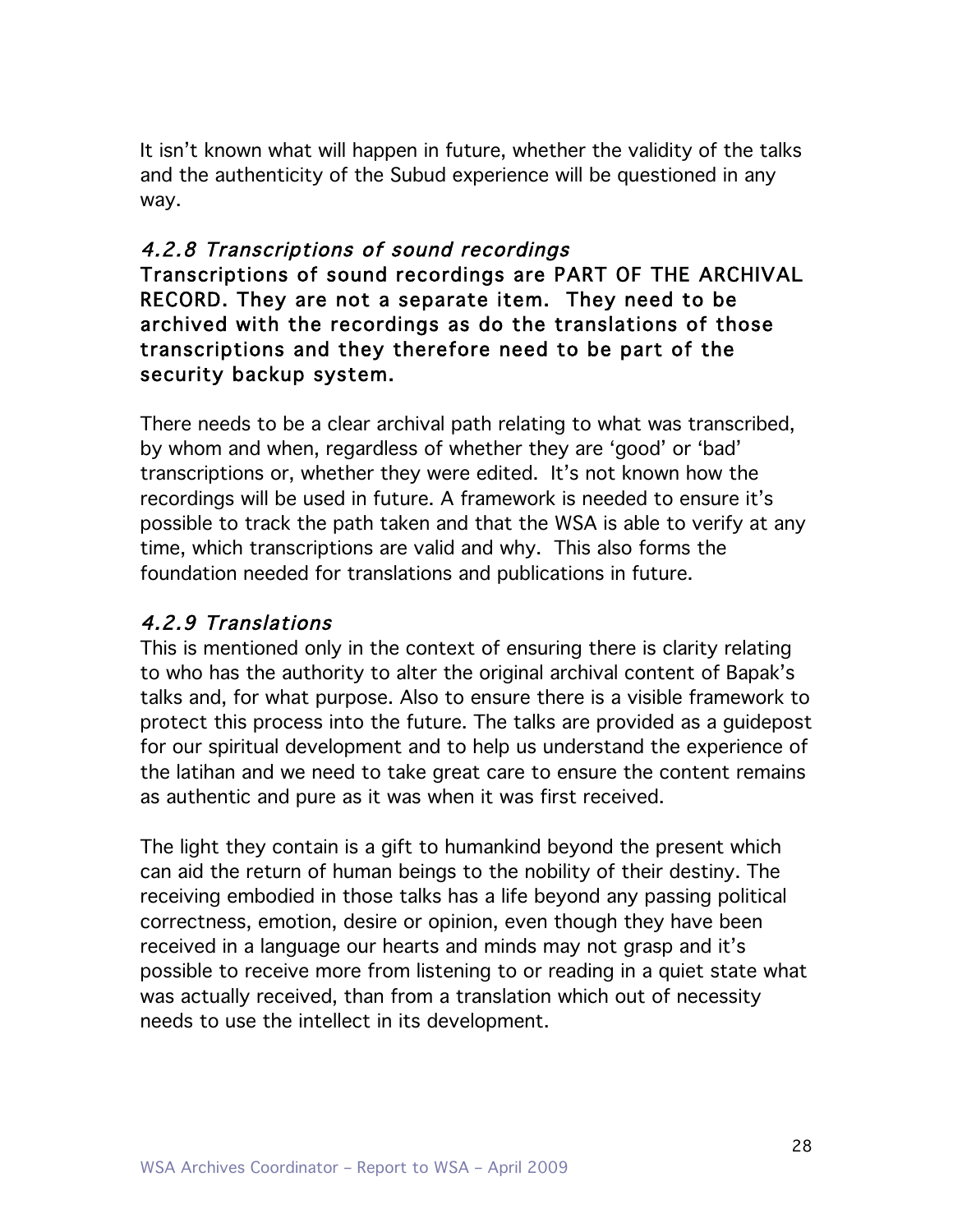### 4.3 Film and Video Collections

#### 4.3.1 Preservation Planning

Preservation planning recommendations for film and video depend on finalization of cost estimates for various options available early in May. However, the following strategies or issues are crucial:

- 1. All film and video collections need to be stored in climate controlled facilities where it is possible to regularly monitor their condition and their rate of deterioration.
- 2. Suitable standards for creating uncompressed digital formats and high quality backup masters for some formats are as yet unresolved or, need a sound management framework in place, before they can be implemented while taking into account that formats like U-matic and others are already obsolete and it's difficult to find playback machines.
- 3. Ongoing selection of content for incorporation in security backup planning is needed. The DVD backups of video talks done in 2007 for example only included a selection of video material because of the very poor quality of some masters and, it may be necessary to revisit this to ensure the 'whole' collection is backed up regardless, in that they provide visual evidence to receiving the original recordings in a more complete context.
- 4. Equipment for playback of video (and sound) equipment needs to be maintained in good condition and resources made available for that purpose.
- 5. Establishment of an audio visual archive and archivist in one location where good storage conditions are available and relevant expertise is needed and as one archival management system is essential.
- 6. Film to film transfers need to be considered for the most important parts of the collection for deposit in an alternative geographic location, supplementary to the transfer to a high resolution digital file when formats are finalised.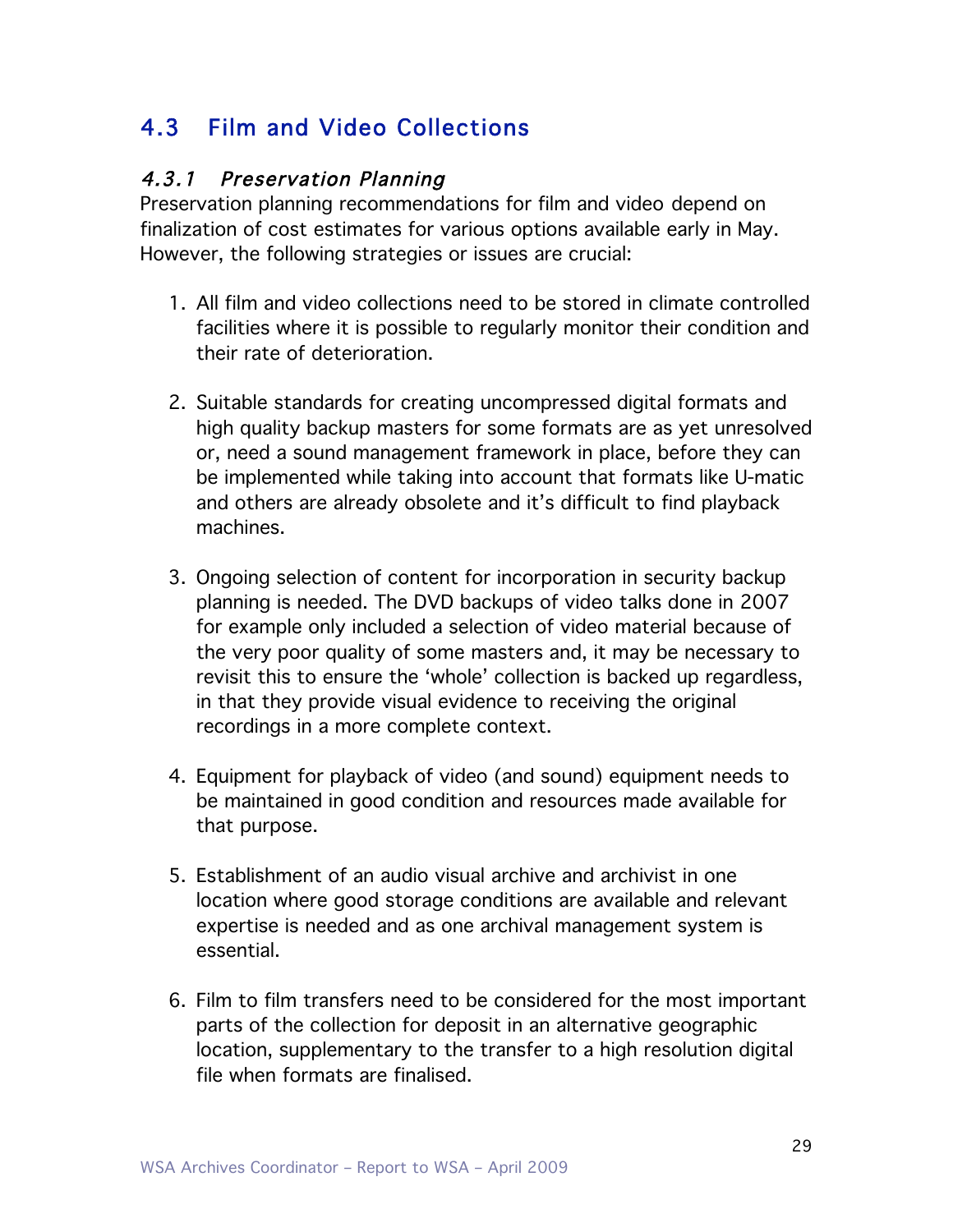### 4.4 Paper Based Archives

- 1. Assess the condition of the paper based archive in Cilandak, Indonesia
- 2. Clarify the aims and processes of the digitisation program of those records
- 3. Establish the WSA archive in Canberra to sufficient standards to improve environmental conditions of paper based archives.
- 4. Collect 'at risk' early paper based records not yet in the WSA archives needed to record the development of Subud.

### 4.5 Digital Archives2

Principles for preservation planning of digital archives include:

- 1. Creation of the highest quality unaltered digital master file from analogue originals together with appropriate metadata.
- 2. Creation of duplicate preservation masters of raw, uncompressed and unaltered content for location in additional and dispersed areas under a revised security backup system.
- 3. Establishment of master digital repository using open source software so that electronic records, born digital records and digitized records created by the WSA and, which are classified as permanent records, can be stored under an active management system under the general umbrella of the WSA Archives.
- 4. From that master digital repository, copies of material can be distributed to satellite locations. This repository needs to manage all important WSA records, not isolated or fragmented sections of those records. Specifications for establishing a central digital repository including the specifications needed in satellite backup locations is under development. There are several options recommended for backing up digital files, such as LOCKSS and RAID systems and LTO tape, all of which have their own particular issues. These options are discussed in general in the appendices.

<sup>2</sup> See also Appendices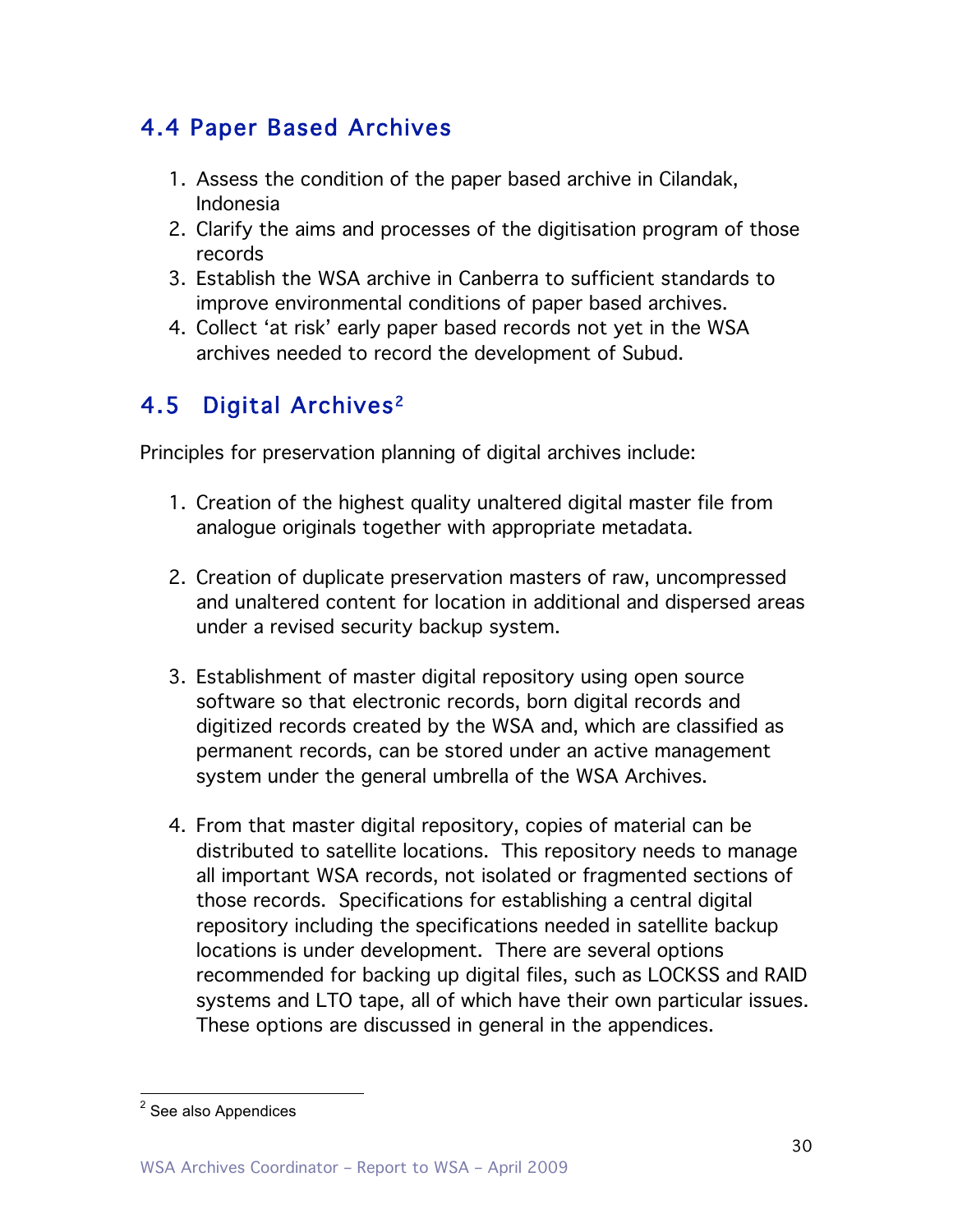- 5. Information provided in the appendices covers the factor of corruption, distortion and the introduction of errors into digital files through the copying, transfer, migration, updating processes and why it's essential there is always the capacity to go back to the original 'raw' unaltered and unedited master file. This applies to any digital record - photo, film, video, sound, text (archiving text in electronic formats is another significant and problematic issue which needs to be dealt with in developing a central digital repository).
- 6. Archiving on laptops and leaving hard drives in a storage area and hoping data will be retrievable in a few years is not an option. Nor is leaving DVDs in storage for 10 years and expecting files will be accessible. They may be, equally they may not.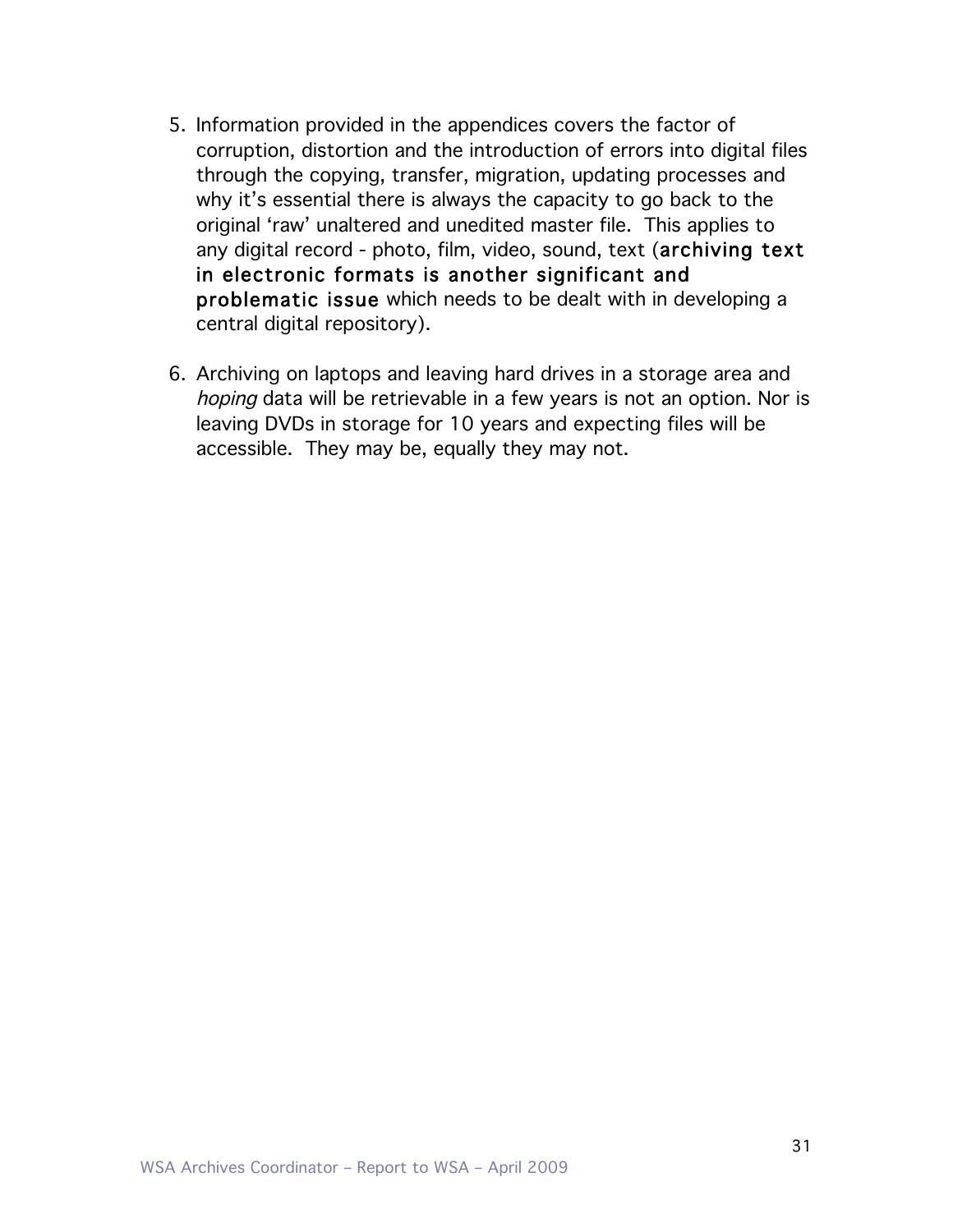### 5 ARCHIVES MANAGEMENT AND SUPPORT

### 5.1 Preservation Planning Management

#### 5.1.1 Background

For archival records in any format to have optimum value they need to be maintained in their original order and context. They need to show who created the records and what function was being performed at the time. They aren't re-arranged or re-organized by subject or date. They're processed and maintained so that there is a clear and transparent path or picture showing how the organisation, individual, company or family carried out their activities over time.

This is difficult to achieve when material is scattered all over the world under fragmented 'archival' management systems, all unrelated to each other. Collecting material via a geographic collection system into 'archive centres' which either do not exist or have no resources or professional expertise to manage them and, which can't be accessed or worked on as needed, serves no useful purpose. It's resulted in loss and damage and in general doesn't enable effective carrying out of core archival functions or the provision of any useful service to the WSA.

Lack of an up to date, clear policy relating to designation of records to archives compounds the problem, as does a general lack of facilities in which to receive and actively manage those documents to the degree needed today. Digital and electronic records have made this situation harder to manage and have changed many of the criteria once relatively easily applied to the archival process. Not only are greater amounts of information created, they're created in ways not easily kept together or, in easily retrievable formats over long periods of time. Without a designated digital repository managed under the overall WSA archives umbrella this situation will become even more chaotic over time with potentially a significant loss of important records.

Uploading information to websites doesn't eliminate the need to have archives or, to resource them. What goes to websites needs to be in context and retrievable in the long term. Websites and the information they contain also need to be archived and, no infrastructure or framework exists to cohesively manage all these needs on a permanent, ongoing, stable basis.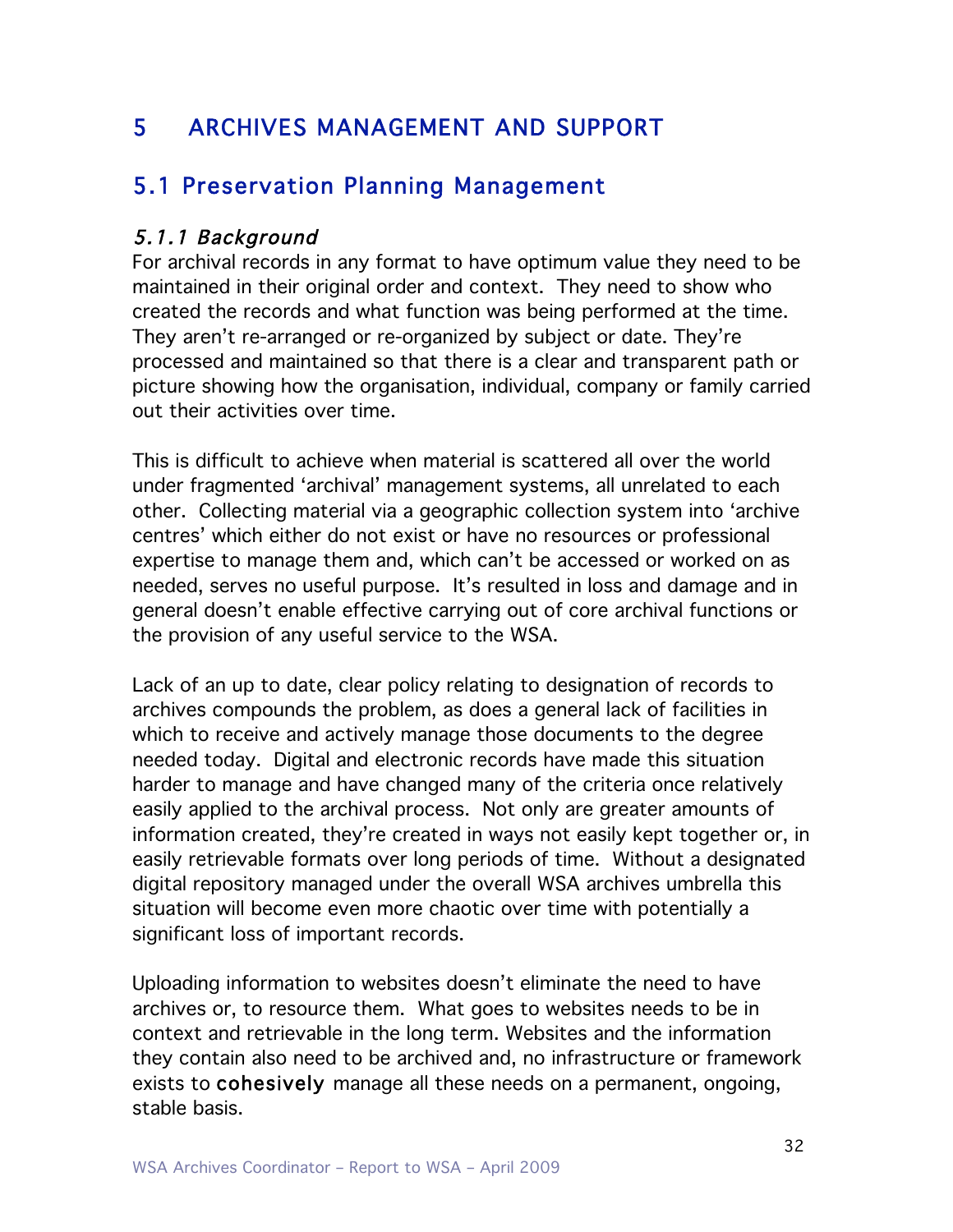The historical development of Subud is contained in the records and activities generated by the WSA from its inception to the current period and beyond. History will continue to be created as will the need to publish and develop projects relating to that development.

The recreation of history depends on some kind of reliable memory or record from which to compile a recreation of the events that took place. For a consistent, reliable corporate memory to exist, accurate records are needed to support personal recollection which will live beyond 'individuals' so that what is available in future has sufficient life, breadth, context, technical accuracy and completeness to be really useful.

### 5.2 Collection Strategy

Clearly it is not possible to try to collect or archive 'all' the records created in the world today, nor at any time in the past. On the other hand archival practice shows clearly that the purpose for which a record is created today will not necessarily be the purpose that record will be useful in future. This creates the necessity to be careful to keep a wide enough view regarding collecting material to archives to avoid being stuck with a far too narrow or limited representation of what happened.

This requires good management from the time records are created through their transfer to archives and future care, which is difficult to achieve under the current somewhat ad hoc and fragmented management system.

This would seem even more important for an organisation like the World Subud Association which, while made up of ordinary human beings carrying out ordinary activities on a day to day basis, is also the recipient of a gift for mankind that is quite extraordinary and, which needs to be clearly documented with some consistency.

#### In essence:

1. Records needed to show the development of the World Subud Association need to be managed under one archival system which has authority to collect and designate material to archives, whether hard copy or electronic.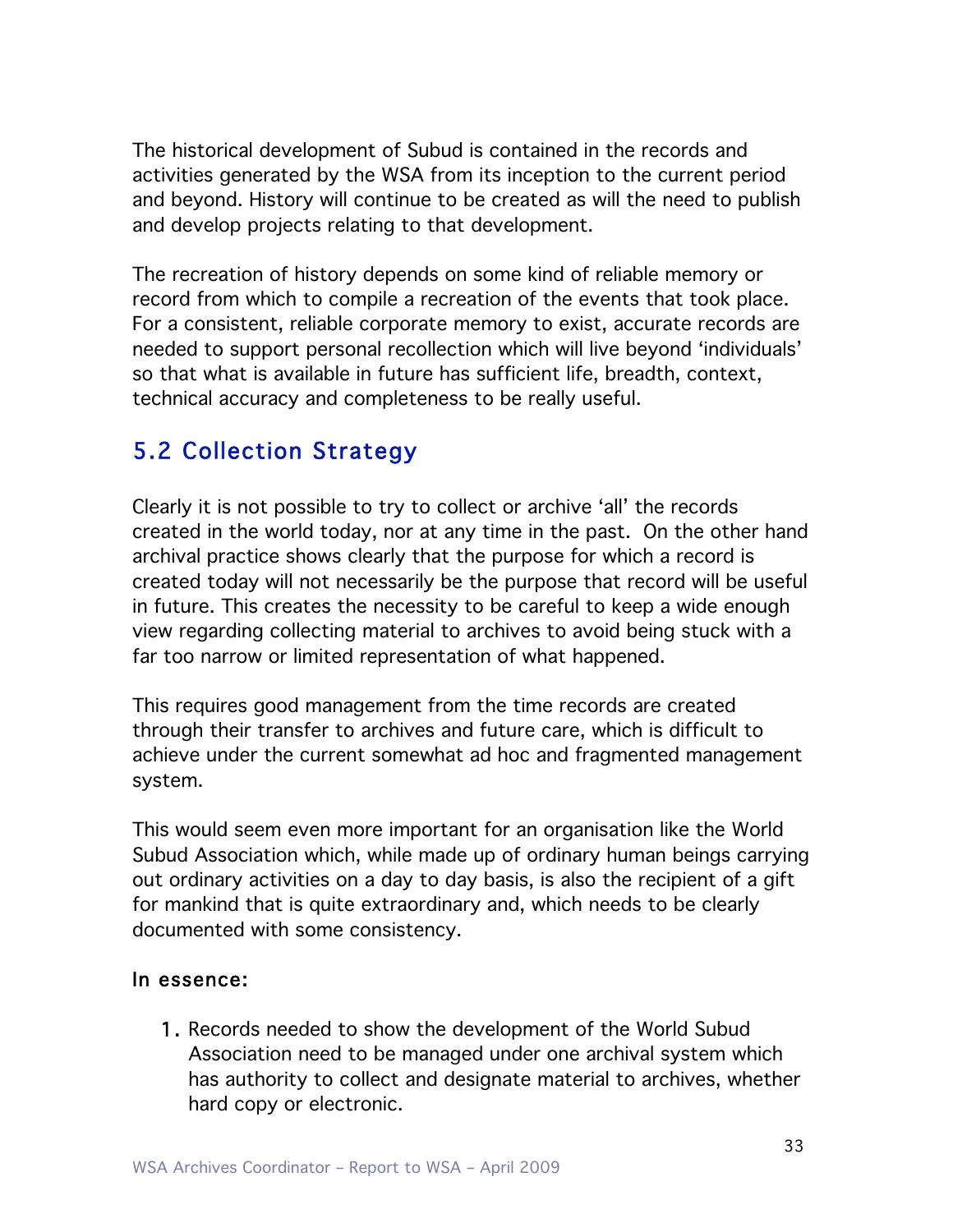- 2. Provision of expertise and facilities is needed to eliminate the current system whereby it's not possible to track what material is going where. In the long run this creates higher costs and greater inefficiency, as well as unnecessary duplication of effort.
- 3. Where a country has no facilities to archive their own records or the expertise to manage them under the general provenance of WSA records, they need to send those records to the WSA archives.
- 4. A clear collection policy will need to be developed as well as the disposal schedule mentioned in other parts of this report.
- 5. Collection of material by the former geographic separation of archive materials in terms of collections relating to the 'international' workings of the WSA is not recommended.

### 5.3 Security Backup System

#### 5.3.1 Background

The criteria for establishing the security backup system and the current locations to hold this material were established in 1975. The locations were chosen on the basis that there were strong groups there and people could be found to look after them. The WSA, the world and technology have changed since that time and today it's part of core archival practice to backup important material to different geographic locations.

The emergence of digital technology has also changed the parameters for managing backup material. While it's essential to continue to use microfilm and other non-digital formats in the security backup process, a percentage of the emergency backup system will comprise digital archives. These can't be managed via the benign neglect system a percentage of the current system functions with.

Agreements signed with countries hosting these backup locations were signed in the mid-90s to cover a set of microfilm and a set of microfiche. Later a set of audio cassettes of Bapak's talks was added and the cost of producing these duplicates was paid for by the countries involved. The agreements don't cover digital records or any earlier or subsequent material lodged in those locations.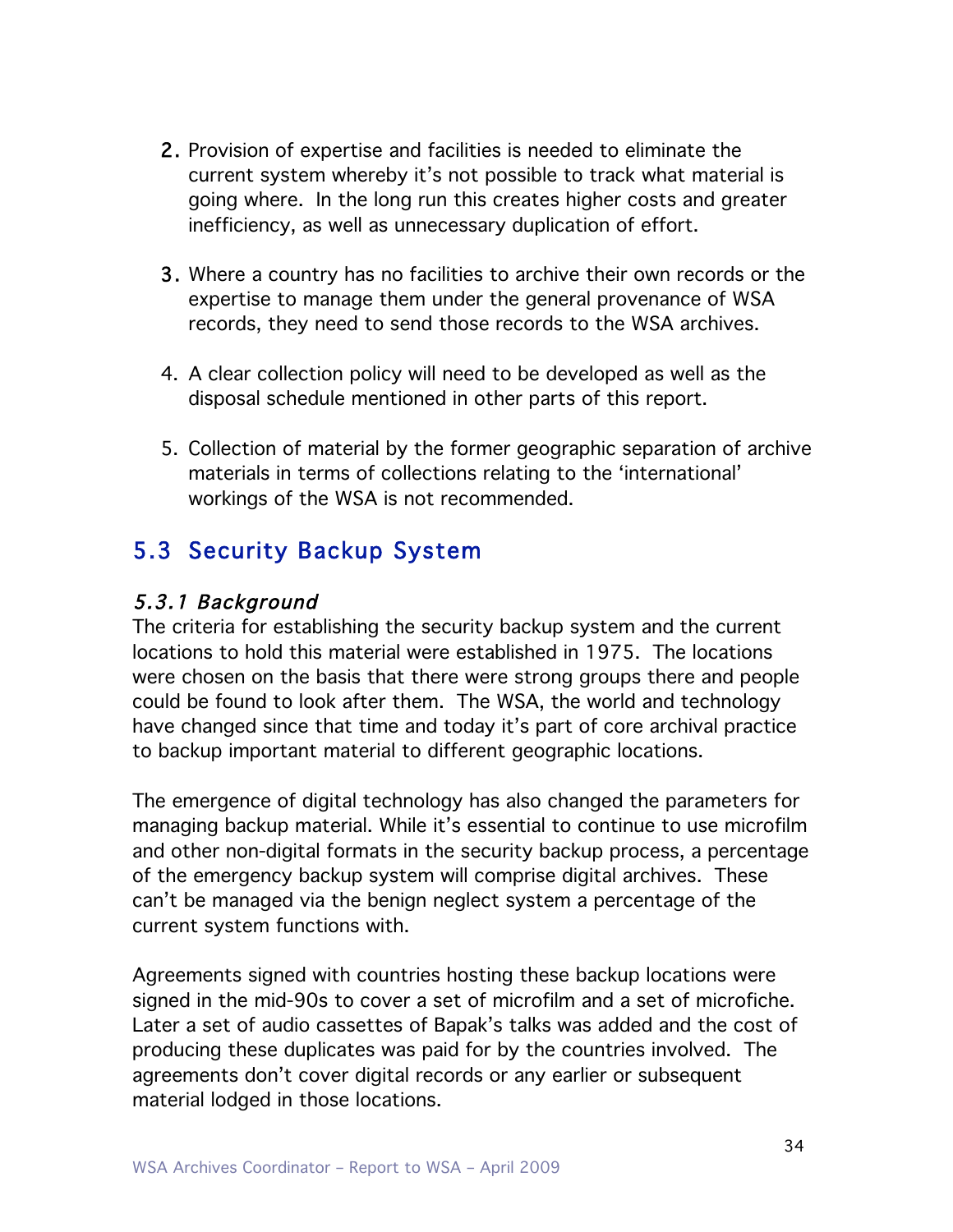#### 5.3.2 Security Backup Priorities

Priorities in security backup processes are:

- 1. Locations for designation of backup material need to be updated and agreements amended as needed.
- 2. The WSA needs to retain ownership and responsibility for supervision and management of material designated to a security backup location as part of the overall WSA Archives area of responsibility.
- 3. The WSA needs to retain responsibility for funding the cost of distribution, updating and replacement of backup material as part of long term planning and budgetary requirements of the WSA archives with countries so willing, agreeing to pay the cost of on-site storage and on-site supervision for material under their custodial care.
- 4. Vital records (records needed by the WSA to be able to 'continue its business on a day to day basis' in the event of any disaster) need to be part of the backup system.
- 5. There is a perception that only Bapak's talks and Ibu Rahayu's talks are important or need to be backed up. Bapak's talks are insufficient on their own to anyone needing to understand how they came to exist, who Bapak was, how Subud developed. While they are a guidepost given by Almighty God for our benefit, they need to be archived and backed up in context with the overall historical development of Subud. This means sufficient documentation, significant visual materials and other supporting information needs to be part of the backup system.

To carry this out effectively requires a dedicated effort over the next decade to streamline and create more efficient and normal procedures.

### 5.4 Supporting Framework and Relationships

The framework that the WSA archives exist in, as well as differences in perception relating to the role and function of the 'WSA Archives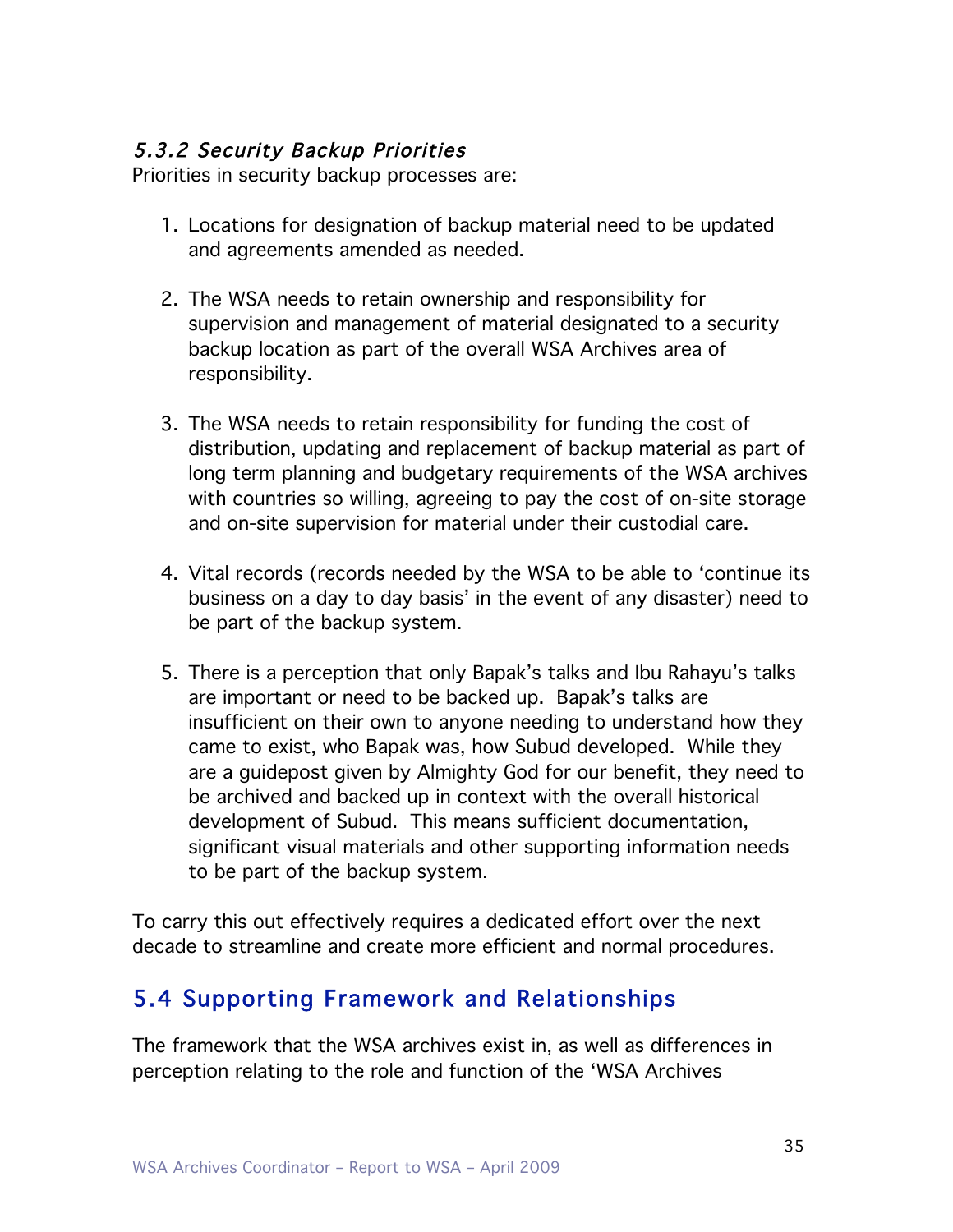Coordinator' right across the organisation, indicate that the archives aren't in the right place within the administrative structure.

It also seems necessary to clarify the current relationship between the archive in Indonesia and the World Subud Association/WSA Archives. This archive was established by the WSA in the late 1980s and subsequently put under the custodial care of YMS (formerly YSBD) on behalf of the WSA/ISC. A coordinator was appointed to liaise between the two and work programs were to be under the general umbrella of the former SAI (Subud Archives International) system. Over time this has changed and the archive is now represented as a unit of YMS, rather than as a unit of the WSA archives system. This is raised within the context of the general recommendations in this report and would be part of the brief of the ACACP referred to earlier.

The initial brief of this advisory council or any alternative facilitation/management system would be to:

- 1. Facilitate the overall aims and preservation needs of the WSA Archives.
- 2. Ensure matters relating to copyright of archival material are well known, up to date and documented as part of all WSA archival activities.
- 3. Ensure implementation of the first stages of the recommendations herein
- 4. Ensure implementation of a longer term preservation plan for the WSA archives.
- 5. Ensure representation, communication and reporting relating to archival activities is accurate, up to date and regular.
- 6. Ensure all WSA archival activities are based as far as possible on current international standards and professional archival practice and knowledge.
- 7. Ensure work programs are properly resourced and can be carried out effectively and efficiently within do-able time frames.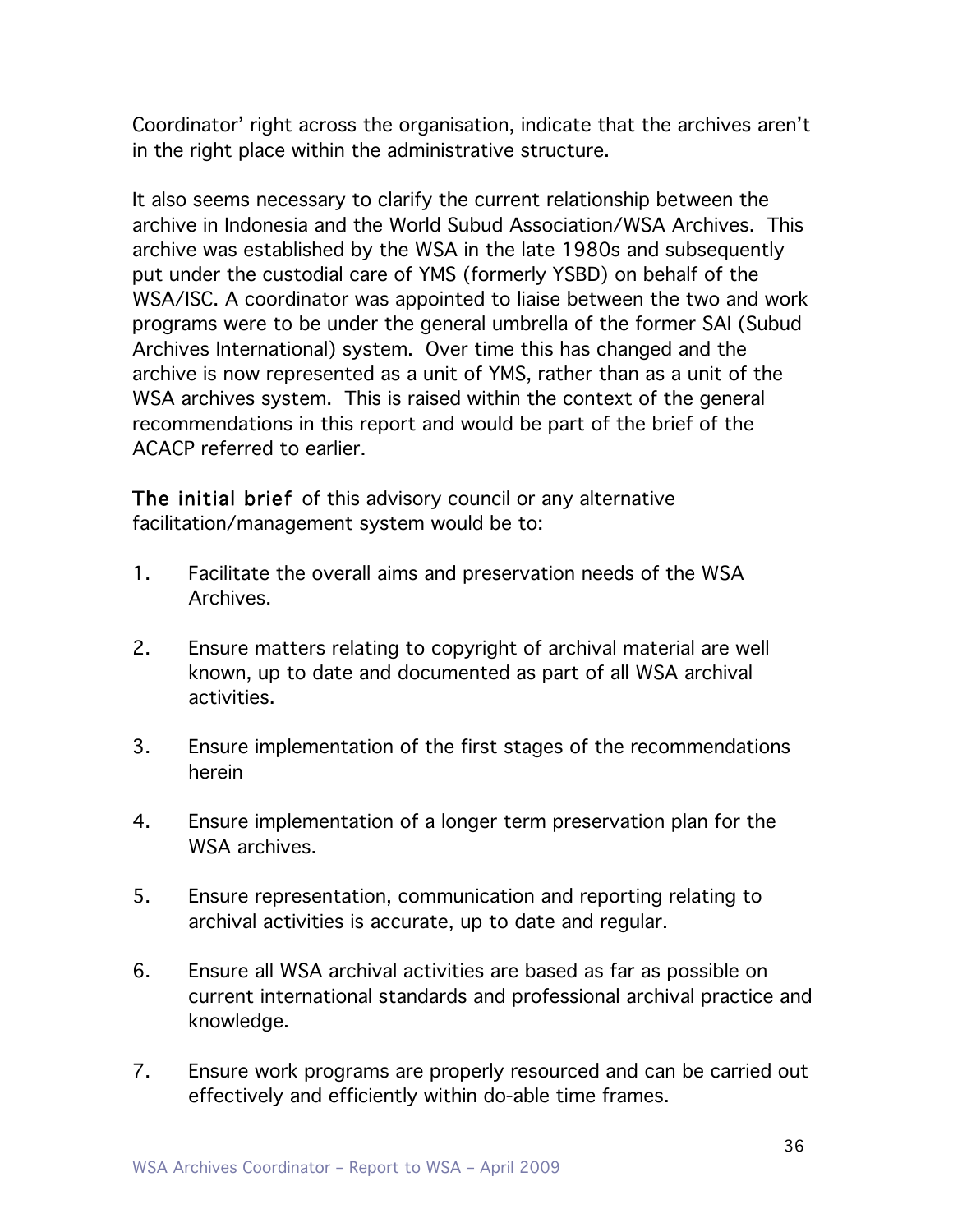- 8. To engage where necessary, contractors to carry out specific work programs that cannot safely, or within appropriate time frames be carried out in-house.
- 9. Ensure the collection, preservation and access of archival material is sufficient to ensure context, reliability and authenticity of information as well as ensuring a complete historical record of the development of the WSA.
- 10. Ensure issues of confidentiality and privacy are properly managed.
- 11. Ensure long term preservation and accessibility of digital records via an active and professionally orientated management system for digital records either those 'born digital' or created in the migration of one format to another format.
- 12. Ensure exhibitions, displays, websites, products and publications from archival material are appropriately identified and used with clear citations.
- 13. Ensure that requests for access of archival material from members of the general public, television programs/radio and publishers are handled professionally and only through appropriate channels and protocols.
- 14. Ensure financial accountability and to fundraise as necessary to supplement basic running costs for urgent or particular work program.
- 15. Complete a WSA archives collection policy based on a revised functional framework in conjunction with a retention/disposal schedule for WSA records and archives.
- 16. This council would have the additional duty of care and responsibility to be fully informed about global archival professional practice, to liaise with and seek advice from experts in the field as well as from the people carrying out projects or responsible for managing archives.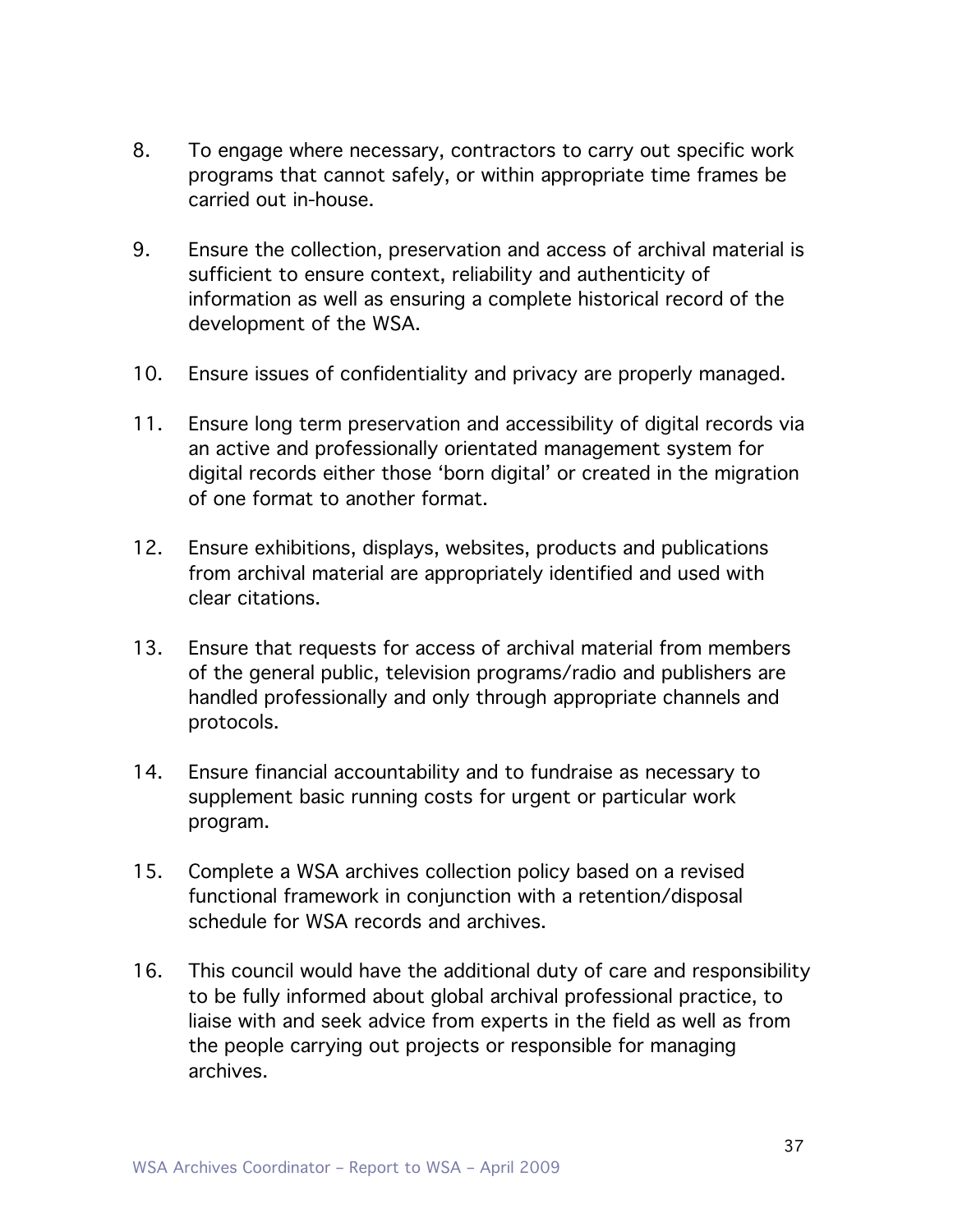- 17. It would be responsible for the selection of personnel needed to carry out specific work programs or, to manage archives or, security backup repositories and, for developing relevant job descriptions for those positions in liaison with the WSA Executive or its delegate.
- 18. It would be responsible to support and facilitate the needs of WSA archive work programs and ensure clarity of role and focus in those programs and,
- 19. It would be responsible to ensure translations of talks and publications using extracts of talks were based on verified and approved transcriptions of archival material so that the content provided for the benefit of all mankind is not 'lost in the translation'.

### 5.5 Establishing Effective WSA Archives

There is a clear need to establish an effective WSA archive or better WSA archive system. Because of the critical nature of many challenges faced there is a very strong indication that WSA needs to consolidate its efforts and focus in the short term to establish more cohesive and sustainable archival facilities. Whether the WSA establishes one WSA archive in addition to the archive in Indonesia or, a more clearly defined and sustainable archival system needs to be determined urgently, so that clearer roles, focus and direction are possible under a more easily managed system over the next highly critical decade.

There is already a successful example in the establishment of the archive in Indonesia. Even though many very important early records had already been lost by the time that project was underway, its establishment prevented 'total' loss of unique and irreplaceable records.

The successful elements seem to be:

- 1. Fundraising by a dedicated team established for that purpose and for the overall needs of the WSA archives system.
- 2. Establishment by a professional archivist.
- 3. Training of staff in handling and managing archival materials.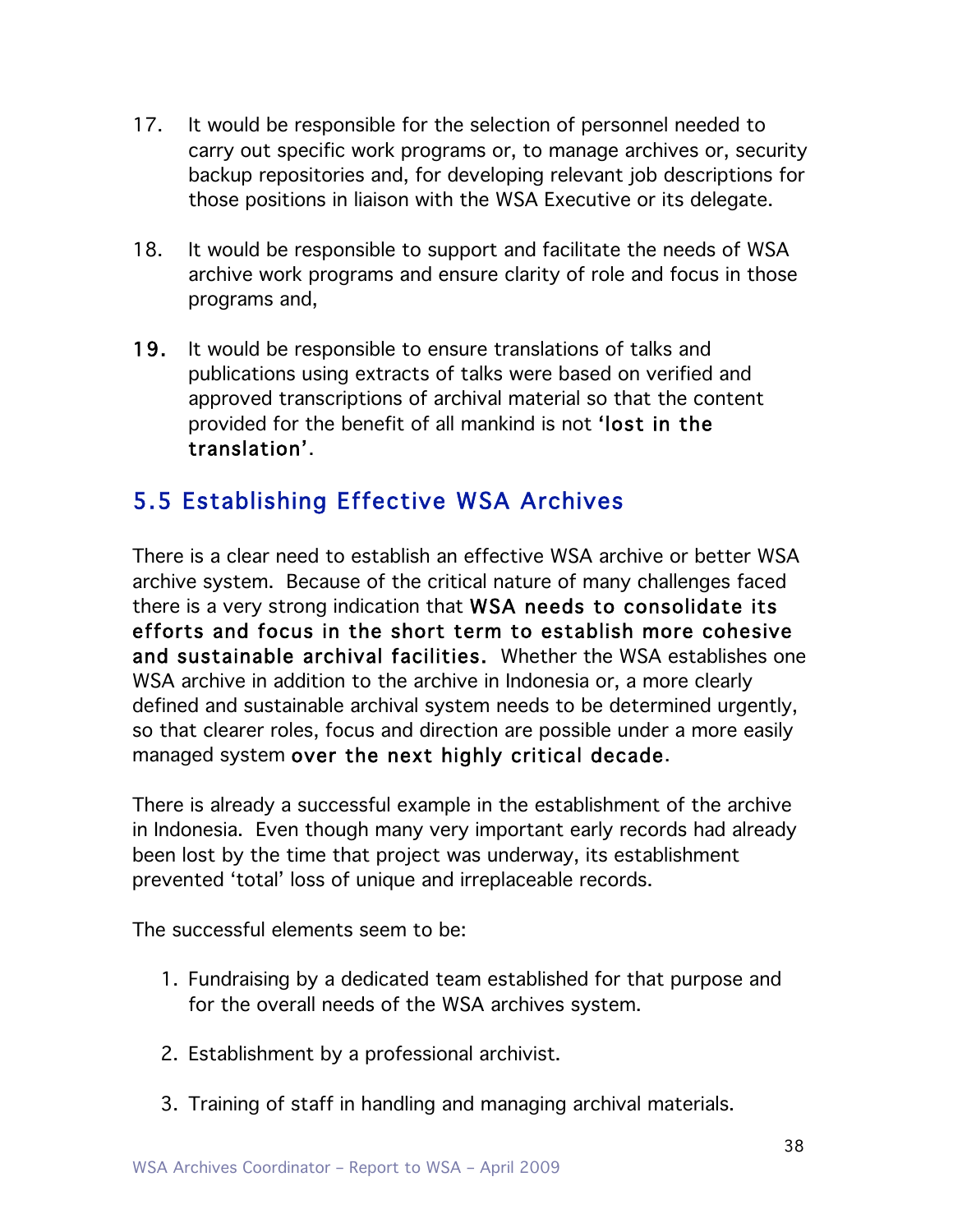- 4. Ongoing paid manager and trained, paid part time staff.
- 5. Clear, focus, direction and collection policy.
- 6. Stable infrastructure in terms of premises, equipment and resources.
- 7. Independent and stable income not subject to changing office bearers at any level.
- 8. Protection

This combination created the ability to keep working, make progress and provide a valuable service. The unclear issue relating to the development of that archive today is who determines the direction of work programs to ensure they are relevant in terms of current professional practice and knowledge.

The archival needs of the WSA will grow as the association grows and begins to have a more visible place in the world. It's essential that an archive or archives system is established finally which can support this development now and in future.

The concept of five international archive centres arose initially from the necessity to ensure important material was backed up in different locations in addition to existing archives which at that time were located in Indonesia and England. There is no evidence to suggest that at this stage, the WSA is realistically able to manage a system of five 'international archive centres' from afar as well as a variety of other 'units' in further fragmented and dispersed locations. This has not worked and whereas it may work in future it is not recommended that the WSA continue to prop up this system. This will leave countries free to establish their own archives under the general umbrella of WSA archives and the WSA as a whole to focus and concentrate on the development of more efficiently managed archives.

### 5.6 Location of WSA Archive – Where?

The criteria for an appropriate WSA Archive need to be established and used in deciding where the archive should be located. These criteria will include factors related to climate, access to professional expertise,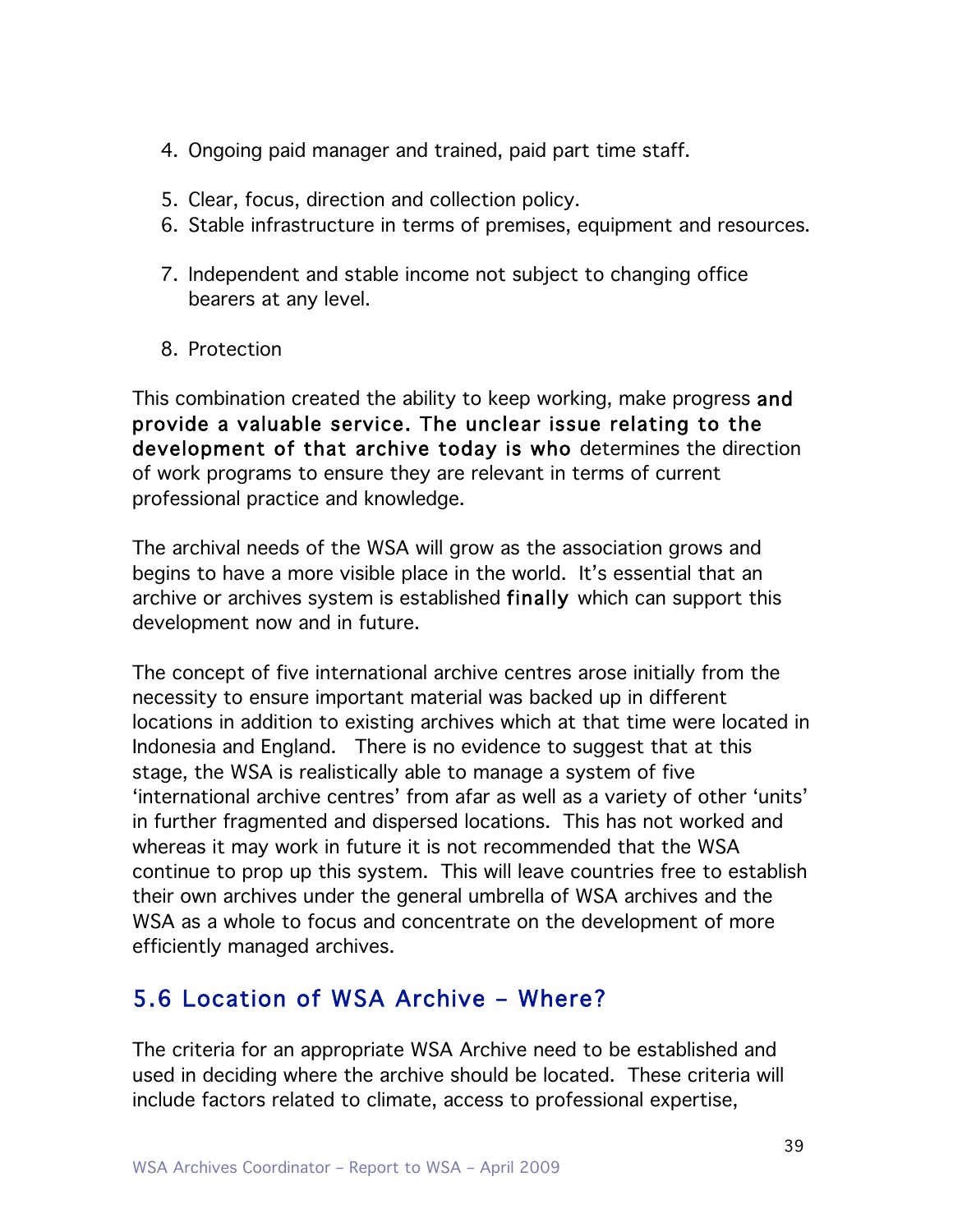strength of a nearby Subud group, establishment and operational costs, economic, social and political stability as well as accessibility by Subud and non-Subud users of the archive.

It's suggested that the WSA archive recommended herein could be established in Canberra where there are facilities, expertise and the support of a strong and stable group. Canberra is a small city, and national capital, with several significant national archival or cultural institutions that provide a constant and easily accessible information and professional resource and network.

There is provision to build a dedicated archival facility on land owned by the Canberra group which could either be a full archival facility or a partial facility utilising commercial storage options as well.

5.6.1 The WSA archival collections are not very big and if well managed and organised don't require warehouses full of space to house them.

Using a combination of purpose built 'owned' facilities plus commercial storage can be a useful combination, as long as commercial facilities are chosen with care and, not used for material that needs to be regularly accessed and worked on. Once collections are arranged and described, finding aids created and any other processing done and, if they aren't high use materials, originals can go into 'deep storage' in commercial facilities.

Research has shown that there is no guarantee however, that what goes on behind closed doors in some commercial facilities is 'as it is in the brochure'. There is no guarantee records are being properly or safely handled, nor that climatic conditions promised are really being delivered. Costs include storage costs, plus fees for depositing and retrieving material and, they don't solve the problem of working on the collections.

### 5.7 Provenance

Provenance means the relationships between records and the office bearer, function or individual that created, accumulated and/or maintained those records during the conduct of corporate activities.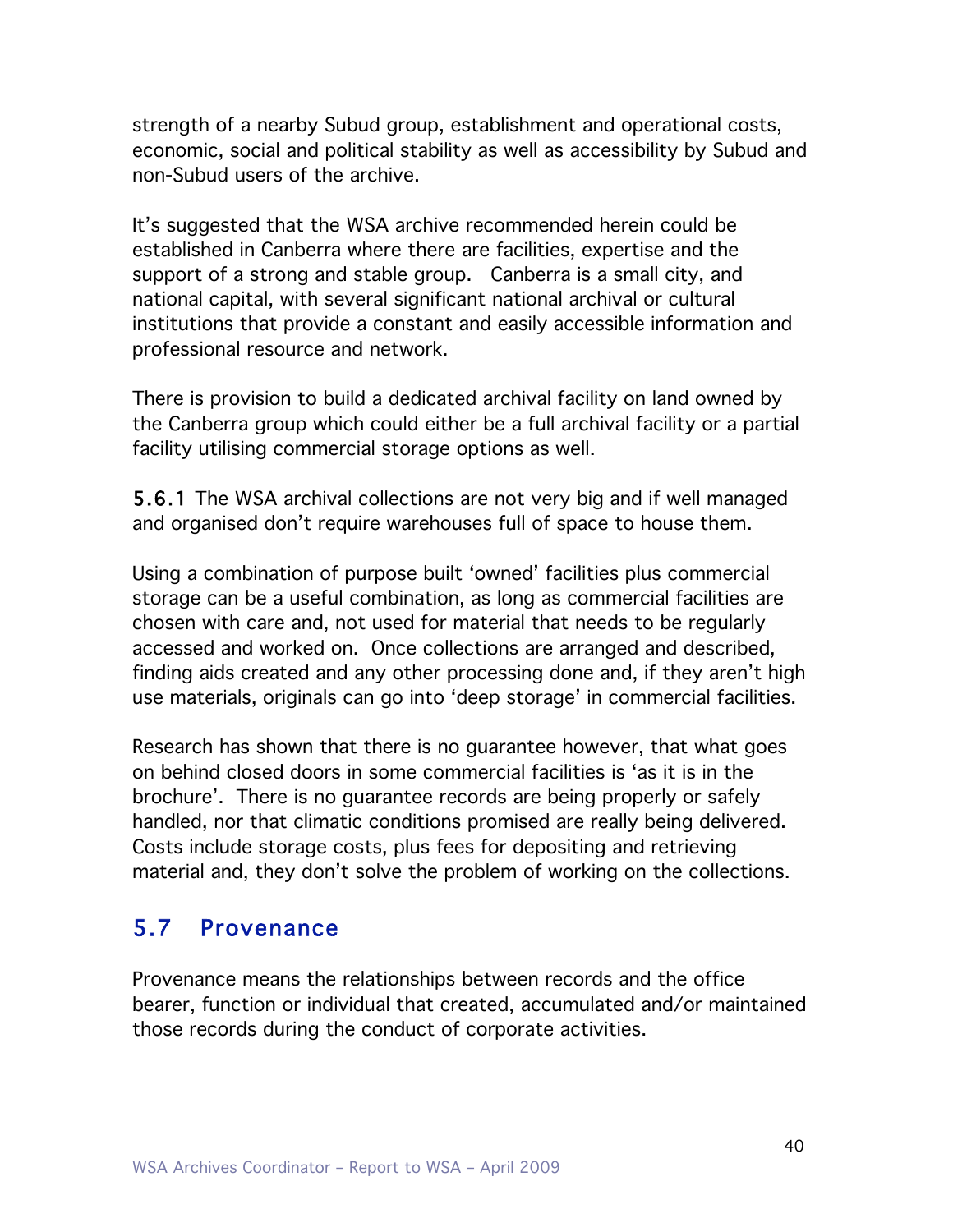In the past many different methods for dealing with these relationships have been applied within the WSA which can make it difficult to see clearly how the WSA developed over time in all its parts.

If we say that the WSA is one association united in the worship of Almighty God whose parts comprise its member countries and individuals carrying out a range of activities as office bearers and in enterprises, charitable works and cultural activities, then we can also say that all the records created within the various functions and sections of the WSA come under the general classification of WSA records in that provenance in the wider sense is with the WSA.

In essence it's a percentage of all those records that is needed to show how the WSA developed over time in all its parts and activities and it follows that responsibility lies with the whole WSA to ensure a complete and accurate record is safely collected and looked after.

This remains the case even though each country exists within its own legal framework within the framework of the whole WSA and where both have recordkeeping requirements to fulfil as part of day to day activities. They create records separately and, as one body. Countries create records which include correspondence with members, groups, the WSA Executive, zones, helpers, other sections of the WSA, tax, financial, regulatory and property records etc. It will engage in hiring venues and transport, developing policy, maintaining property, paying wages, organizing meetings and events. It has records on membership and helper appointments. Within countries, groups create records and zones create records which show the link in the administrative structure between country and the global activities of the WSA where records are also created as part of the functions of the WSA Chair, World Subud Council, WSA Executive, International Helpers, SDI, Care Support, SICA, MSF, SIHA, Youth major enterprises, world congress & WSC meetings and so on. All these records together show the overall development of the WSA and need to be archived with some consistency and regularity.

In that some country records are significant in recording the development of the WSA these records need to be copied or available to the overall WSA archival system and documented under a system which shows the relationships clearly.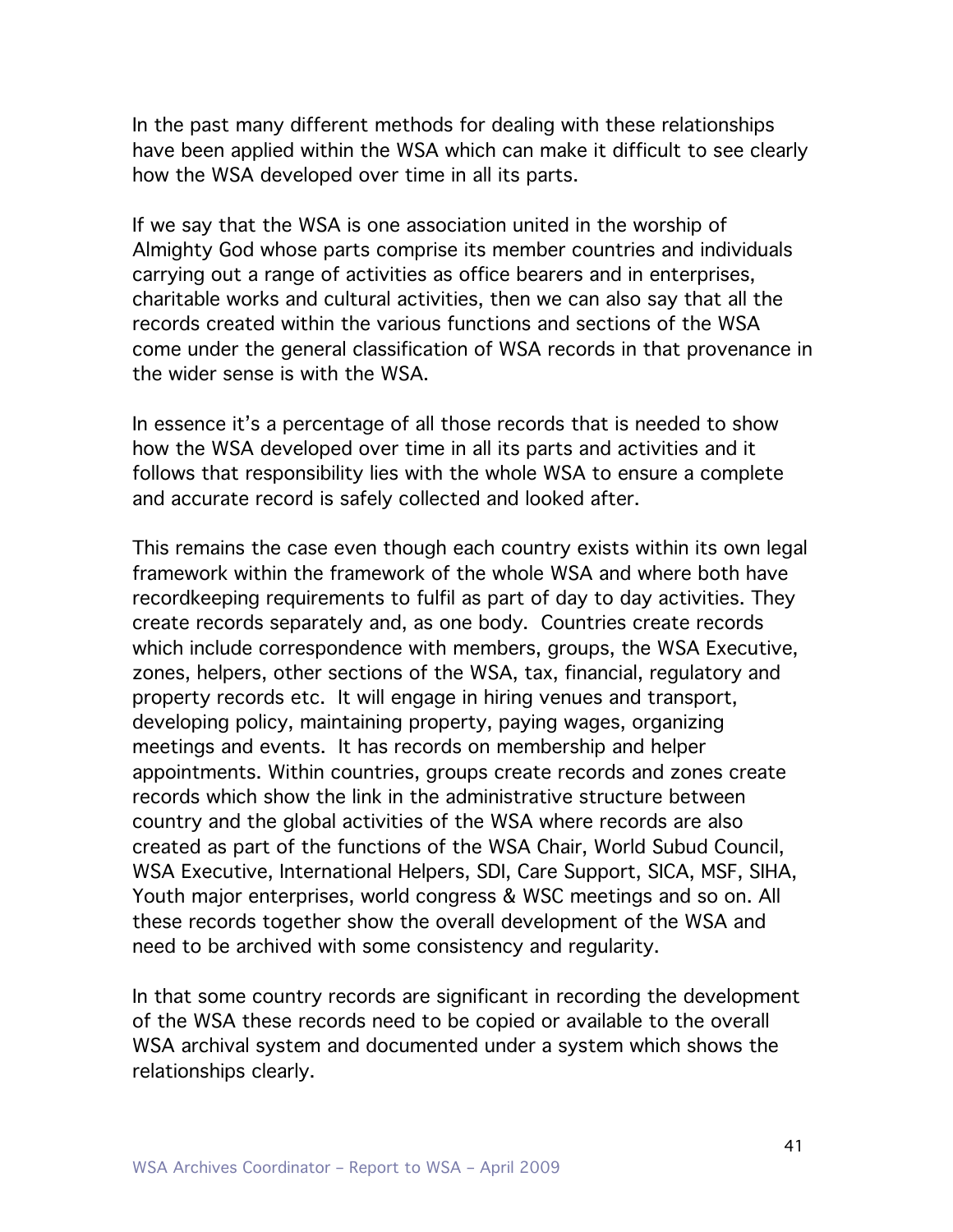Provision of a WSA Archivist to aid this overall process will greatly enhance the consistency and development of cohesive systems needed.

Under the series document management system each county would have its own series number under which all records created in that country would be organised. Records received into the WSA archives from those countries would contain a reference to that series number. This will make it easier in future to see relationships clearly and also to track records in future.

### 5.8 Interest in Archives

It's irrelevant in a way in terms of our obligation as current office bearers whether there is *interest now* amongst Subud members in the development of archives.

This will change in future and will especially be the case if the eyes of the world are suddenly opened to the way of the latihan.

#### Appendices and supplementary information

There is information annexed to this report in two sections containing supplementary information and up-to-date technical information on the archival needs of particular formats. These include issues relating to archiving digital records, handling and storage of analogue archival material such as sound, film and video, explanations relating to what archives are, priorities for and managing digitisation programs and, a draft example archives policy and a sample disposal authority.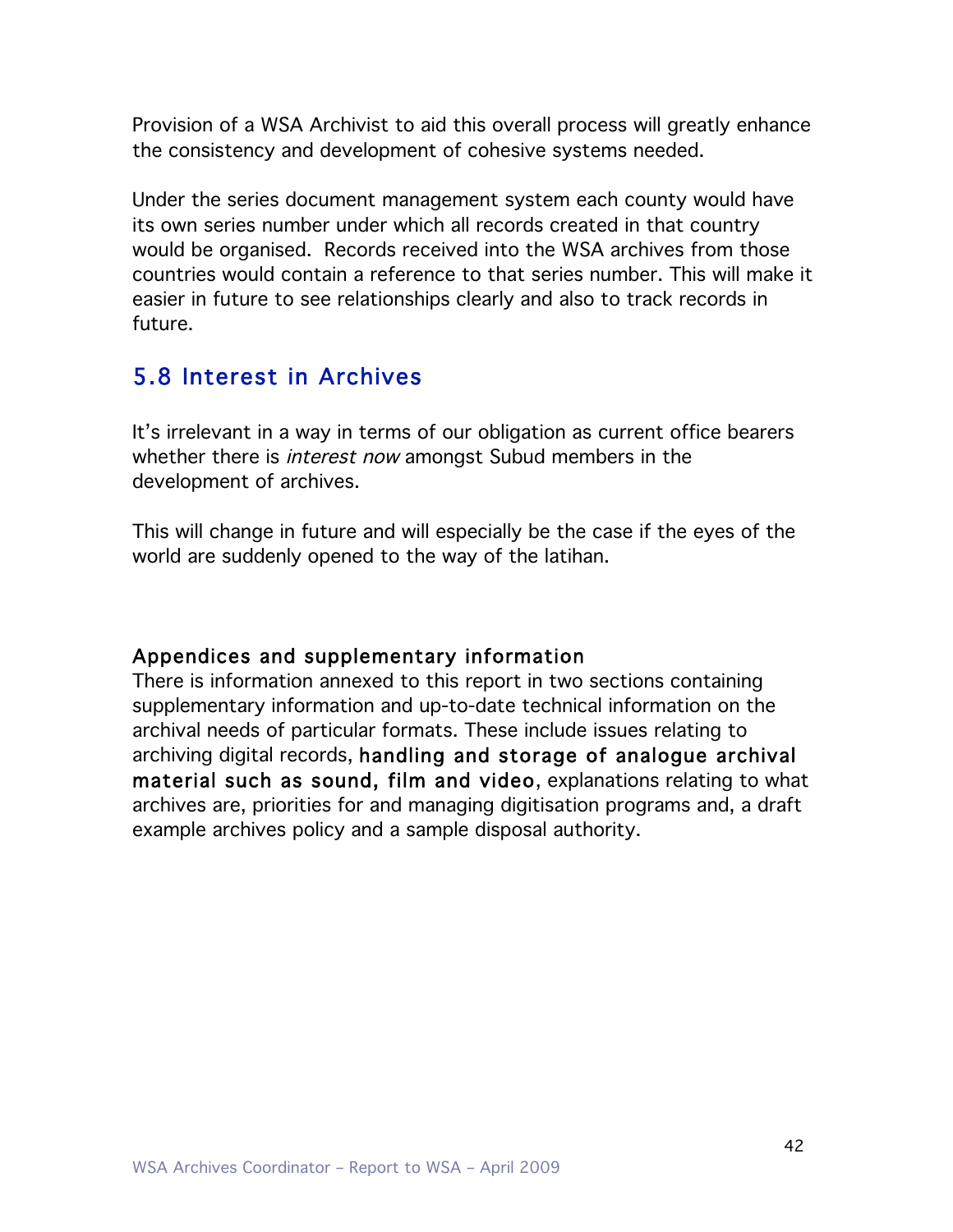### 6: TO BE INSERTED

### WORK IN PROGRESS

## Preservation Strategy: WSA Archives

Immediate 2010 2011 2012 ……………………………